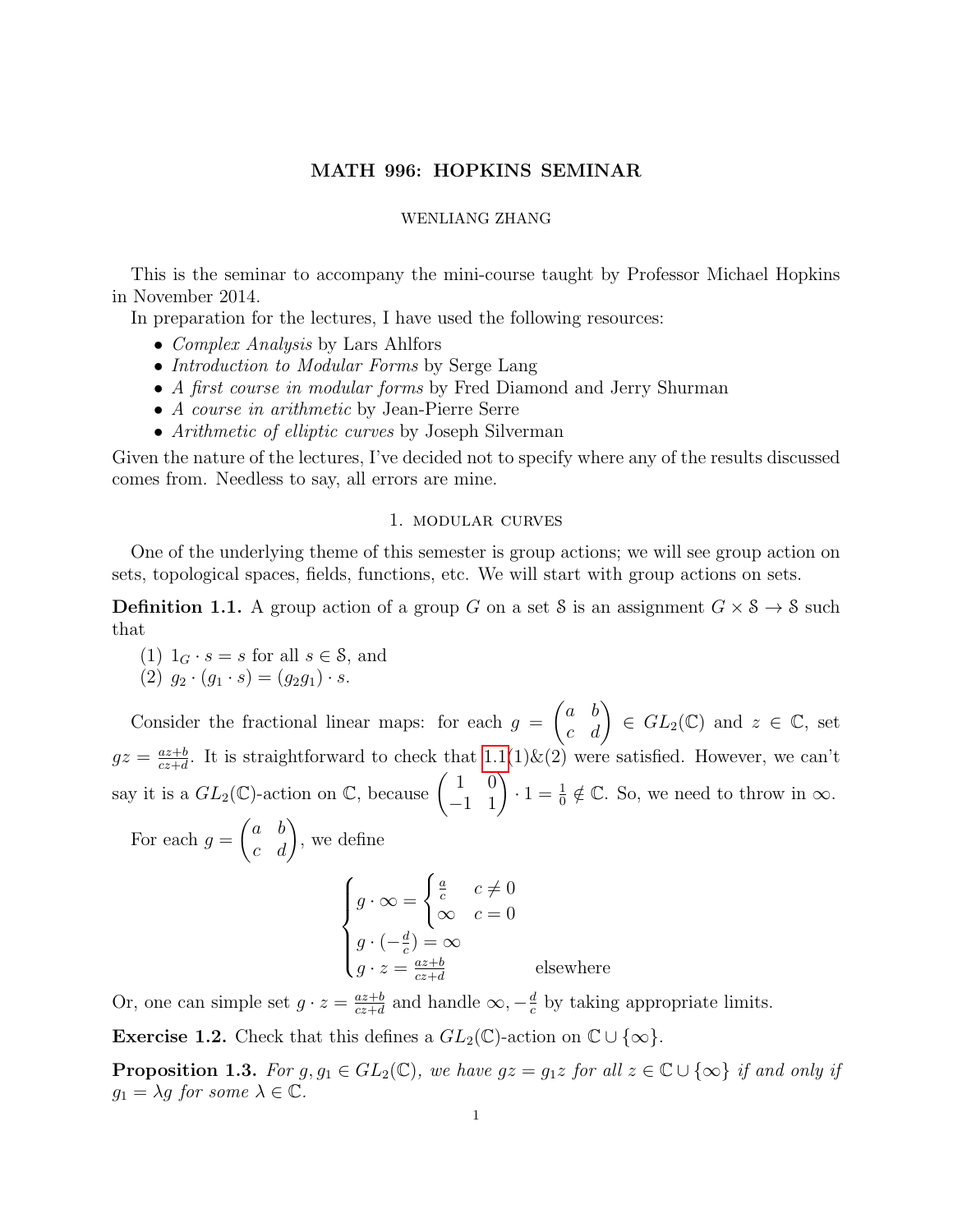*Proof.* Assume that  $g_1 = \lambda g$  for some  $\lambda \in \mathbb{C}$ . Then

$$
g_1 z = \lambda g z = \frac{\lambda a z + \lambda b}{\lambda c z + \lambda d} = g z.
$$

Conversely, assume that  $gz = g_1z$  for all  $z \in \mathbb{C} \cup \{\infty\}$ , it i.e.  $\frac{a_1z+b_1}{c_1z+d_1} = \frac{az+b_1}{cz+d_1}$  $\frac{az+b}{cz+d}$ .

We claim that there are  $\alpha, \beta \in \mathbb{C}$  such that  $b_1 = \alpha b$ ,  $d_1 = \alpha b$ ,  $a_1 = \beta a$ , and  $c_1 = \beta c$  and we reason as follows. Clearly,  $a_1 = 0 \Leftrightarrow g_1 \infty = 0 \Leftrightarrow g \infty = 0 \Leftrightarrow a = 0$ . And, likewise,  $b_1 = 0 \Leftrightarrow b = 0, c_1 = 0 \Leftrightarrow c = 0$ , and  $d_1 = 0 \Leftrightarrow d = 0$ . Hence we may assume that none of them is 0.

$$
g_1 0 = g0 \Rightarrow \frac{b_1}{d_1} = \frac{b}{d} \Rightarrow b_1 = \alpha b, \ d_1 = \alpha d
$$
  

$$
g_1 \infty = g \infty \Rightarrow \frac{a_1}{c_1} = \frac{a}{c} \Rightarrow a_1 = \beta a, \ c_1 = \beta c
$$
  

$$
g_1 1 = g1 \Rightarrow \frac{a_1 + b_1}{c_1 + d_1} = \frac{a+b}{c+d}
$$
  

$$
\Rightarrow \frac{a\beta + b\alpha}{c\beta + d\alpha} = \frac{a+b}{c+d}
$$
  

$$
\Rightarrow (ad - bc)(\alpha - beta) = 0
$$
  

$$
\Rightarrow \alpha = \beta
$$

 $\Box$ 

From the proof, we can see that if  $g_1z = gz$  for  $z \in \{0, 1, \infty\}$ , then  $g_1 = g$ . The same conclusion holds for any 3 distinct points.

**Proposition 1.4.** Assume  $z_1, z_2, z_3$  are 3 distinct elements of  $\mathbb{C} \cup \{\infty\}$ . If  $gz_i = z_i$  for  $i = 1, 2, 3$ , then  $g = \lambda I_2$ .

*Proof.* Consider  $\sigma$  =  $\begin{pmatrix} z_2 - z_3 & -z_1(z_2 - z_3) \end{pmatrix}$  $z_2 - z_1$   $-z_3(z_2 - z_1)$ ).  $\Sigma \in GL_2(\mathbb{C})$  since  $\det(signa) = (z_1 (z_3)(z_2-z_3)(z_2-z_1) \neq 0$ . And  $\sigma z = \frac{(z-z_1)(z_2-z_3)}{(z-z_2)(z_2-z_1)}$  $\frac{(z-z_1)(z_2-z_3)}{(z-z_3)(z_2-z_1)}$ . So  $\sigma z_1 = 0$ ,  $\sigma z_2 = 1$ , and  $\sigma z_3 = \infty$ . Hence  $(\sigma g \sigma^{-1})0 = 0$ ,  $(\sigma g \sigma^{-1})1 = 1$ ,  $(\sigma g \sigma^{-1})\infty = \infty$ . From Proposition [1.3,](#page-0-1)  $\sigma g \sigma^{-1} = \lambda i_2$  and hence  $g = \lambda I_2.$ 

Remark 1.5. One can also see from the proof that the  $GL_2(\mathbb{C})$ -action on  $\mathbb{C}\cup\{\infty\}$  is transitive.

The  $GL_2(\mathbb{C})$ -action on  $\mathbb{C} \cup {\infty}$  enjoys many nice properties. Here is one that we may need later.

<span id="page-1-0"></span>**Exercise 1.6.** Prove that each  $g \in GL_2(\mathbb{C})$  sends {circles and lines} to {circles and lines}.

Next, we want to consider a subgroup of  $GL_2(\mathbb{C})$ :  $SL_2(\mathbb{Z})$ , and a subset of  $\mathbb{C} \cup \{\infty\}$ :  $\mathfrak{h} := \{ z \in \mathbb{C} \mid \text{Im}(z) > 0 \}.$ 

**Proposition 1.7.** The assignment  $\begin{pmatrix} a & b \\ c & d \end{pmatrix} z = \frac{az+b}{cz+d}$  $\frac{az+b}{cz+d}$  defines a  $SL_2(\mathbb{Z})$ -action on  $\mathfrak{h}$ .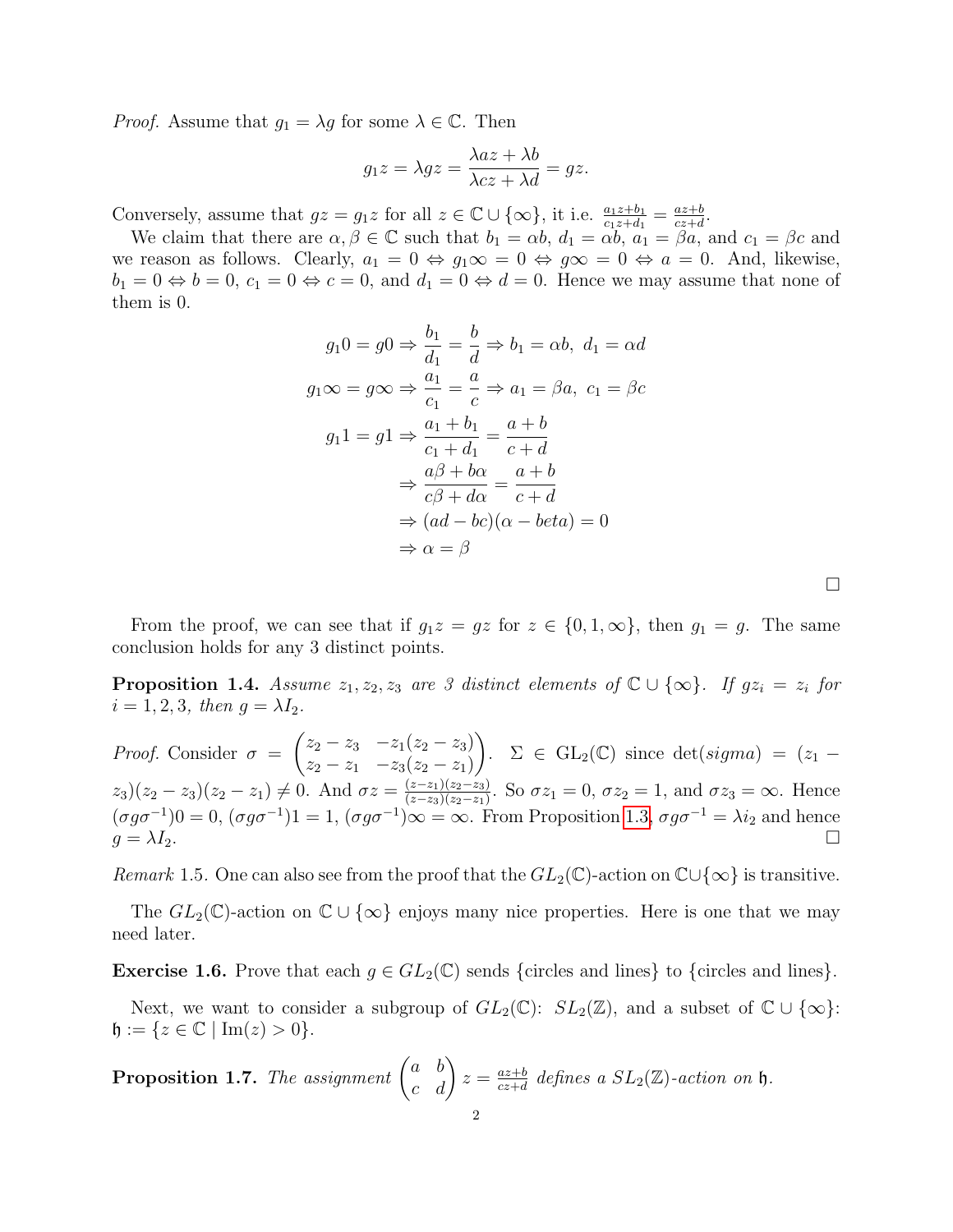*Proof.* Since  $1.1(1)\&(2)$  hold for  $GL_2(\mathbb{C})$ , they must hold for  $SL_2(\mathbb{Z})$ . It remains to show that  $\frac{az+b}{cz+d}$  is still in  $\mathfrak{h}$ . Write  $z = x + iy$ , we have

$$
\frac{az+b}{cz+d} = \frac{a(x+iy)+b)(cx+d-icy)}{(cx+d+icy)(cx+d-icy)} = \frac{1}{|cz+d|^2}((ax+b)(cx+d)+acy^2+iy)
$$

Therefore,

(1.7.1) 
$$
\text{Im}(gz) = \frac{\text{Im}(z)}{|cz+d|^2}
$$

Note that  $|cz+d|\neq 0$ ; otherwise  $z=-\frac{d}{dz}$ c  $\notin$  h.

There are two special elements in  $SL_2(\mathbb{Z})$ :

<span id="page-2-1"></span>
$$
S := \begin{pmatrix} 0 & -1 \\ 1 & 0 \end{pmatrix} \ Sz = -\frac{1}{z}, \ T := \begin{pmatrix} 1 & 1 \\ 0 & 1 \end{pmatrix} \ Tz = z + 1.
$$

Our first goal is to understand the space of orbits of  $\mathfrak h$  under the  $SL_2(\mathbb Z)$ -action. This end, we will consider

**Definition 1.8** (Fundamental domain). Let  $\Gamma$  be a subgroup of h and D be a closed subset of h. D is called a fundamental domain of h under the Γ-action if

- (1)  $\mathfrak{h} = \bigcup_{\sigma \in \Gamma} \sigma \mathcal{D}$ , and
- (2) for any  $z_1, z_2$  $z_1, z_2$  $z_1, z_2$  in the interior of  $\mathfrak{h}^1$ ,  $z_1 \notin \Gamma z_2$  (*i.e.* any two points in the interior of  $\mathfrak D$ belong to different orbits).

Set

$$
\mathcal{D} := \{ z \in \mathfrak{h} \mid |z| \ge 1 \text{ and } |\operatorname{Re}(z)| \le \frac{1}{2} \}
$$

Below is D and a few of its transformations under  $SL_2(\mathbb{Z})$ .

<span id="page-2-0"></span><sup>&</sup>lt;sup>1</sup>under the topology on  $\mathfrak h$  inherited from the natural topology on  $\mathbb C$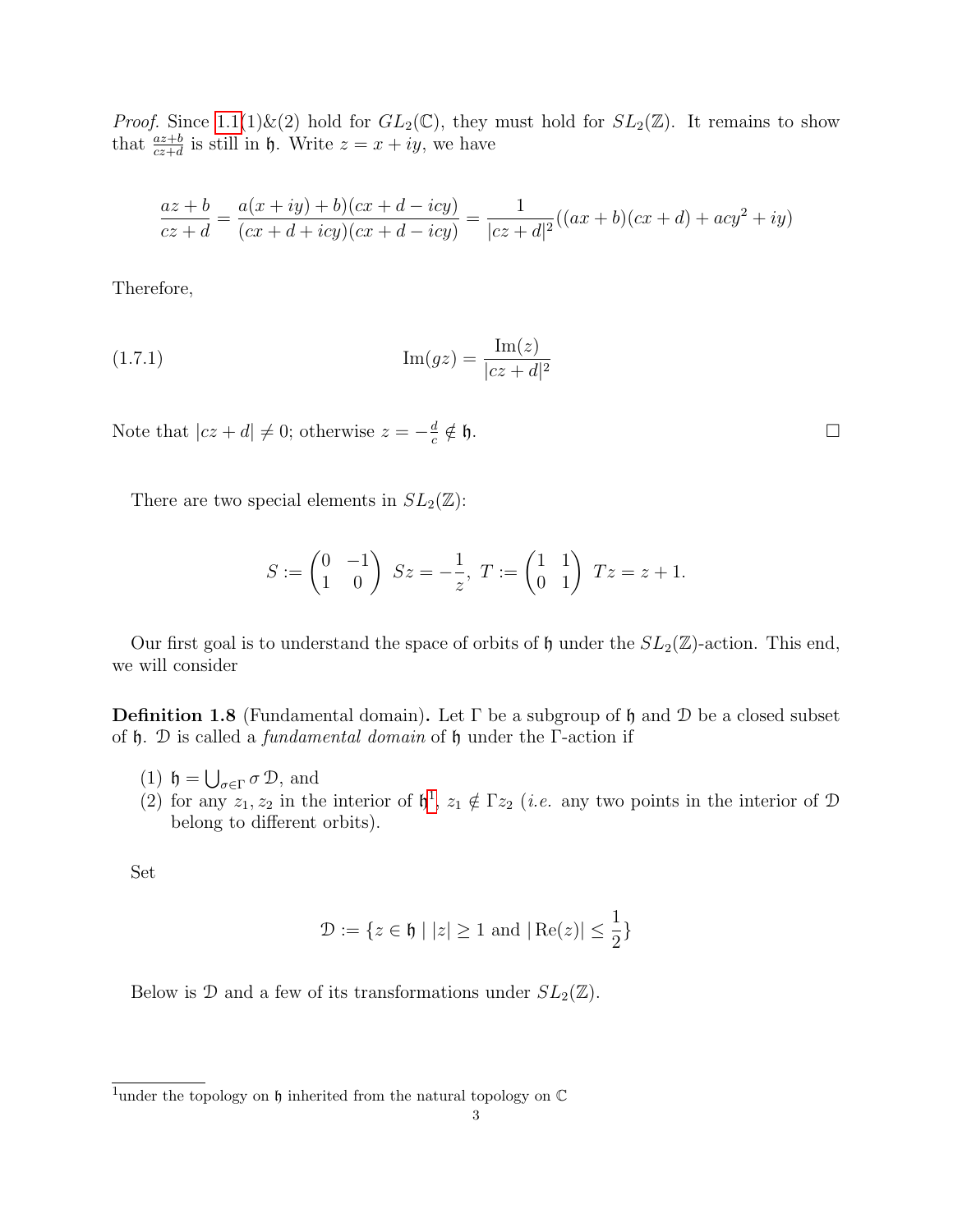

Let G denote the subgroup of  $SL_2(\mathbb{Z})$  that is generated by  $S, T$ . Then

<span id="page-3-0"></span>**Theorem 1.9.** For each  $z \in \mathfrak{h}$ , there is a  $g \in G$  such that  $gz \in \mathfrak{D}$ .

*Proof.* Given any  $z \in \mathfrak{h}$  and a real umber  $r > 0$ , there are only finitely many pairs  $(c, d) \in \mathbb{Z}^2$ such that  $|cz+d| < r$  (one can see this as follows;  $(cx+d)^2 + c^2y^2 < r^2 \Rightarrow c$  is bounded ...). Therefore, from formula [\(1.7.1\)](#page-2-1), there is a  $g \in G$  such that  $\text{Im}(gz)$  is maximized (among all elements in G). We may choose n such that  $\text{Re}(T^n g z) \in [-\frac{1}{2}]$  $\frac{1}{2}, \frac{1}{2}$  $\frac{1}{2}$ ; note that  $\text{Im}(T^n gz) =$ Im(gz). If  $|T^n gz| < 1$ , then we would have Im( $ST^n gz$ )  $> \text{Im}(T^n gz)$ , a contradiction. Hence  $|T^n gz| \geq 1$ ; consequently  $T^n gz \in \mathcal{D}$ , where  $T^n g \in G$ .

To prove that D is a fundamental domain of  $SL_2(\mathbb{Z})$ , it remains to prove the following.

<span id="page-3-1"></span>**Theorem 1.10.** Let  $z \in \mathcal{D}$ . If there is  $g \in SL_2(\mathbb{Z})$  such that  $z \neq gz \in \mathcal{D}$ , then both z and gz must be on the boundary of D.

*Proof.* Write  $g =$  $\begin{pmatrix} a & b \\ c & d \end{pmatrix}$ . Replacing  $(z, g)$  by  $(gz, g<sup>1</sup>)$  if necessary, we may assume that  $\text{Im}(gz) \ge \text{Im}(z), \text{ i.e. } |cz+d| \le 1.$  In particular, we have  $|c| \le 1.$  There are 3 cases:  $c = 0, 1, -1.$ 

Case 1:  $c = 0$ . Then  $|d| \leq 1$  and hence  $d = 1$  or  $-1$ . Then  $a = 1$  or  $-1$ , respectively. So, g is the translation by b. Since  $z, gz \in \mathcal{D}$ , from the definition of  $\mathcal{D}$ , we can see that either  $b = 0$  or  $b = 1, -1$ . If  $b = 0$ , then  $g = I_2$  or  $-I_2$ ; but then  $gz = z$ . If  $b = 1, -1$ , then by inspecting D one can see that  $z, gz$  must be on the lines  $x = \frac{1}{2}$  $\frac{1}{2}$  and  $x = -\frac{1}{2}$  $\frac{1}{2}$ .

Case 2:  $c = 1$ . Then  $|z + d| \leq 1$ . Since d is an integer, by inspecting D, we can see that, if  $d \neq 0$ , then  $d = 1, -1$  and  $z, gz \in \{\rho, -\overline{\rho}\}$ . If  $d = 0$ , then  $|z| \leq 1$ . But  $|z| \geq 1$  since  $z \in \mathcal{D}$ , we have  $|z|=1$ , on the boundary of cD.

Case 3:  $c = -1$ . Similar to Case 2.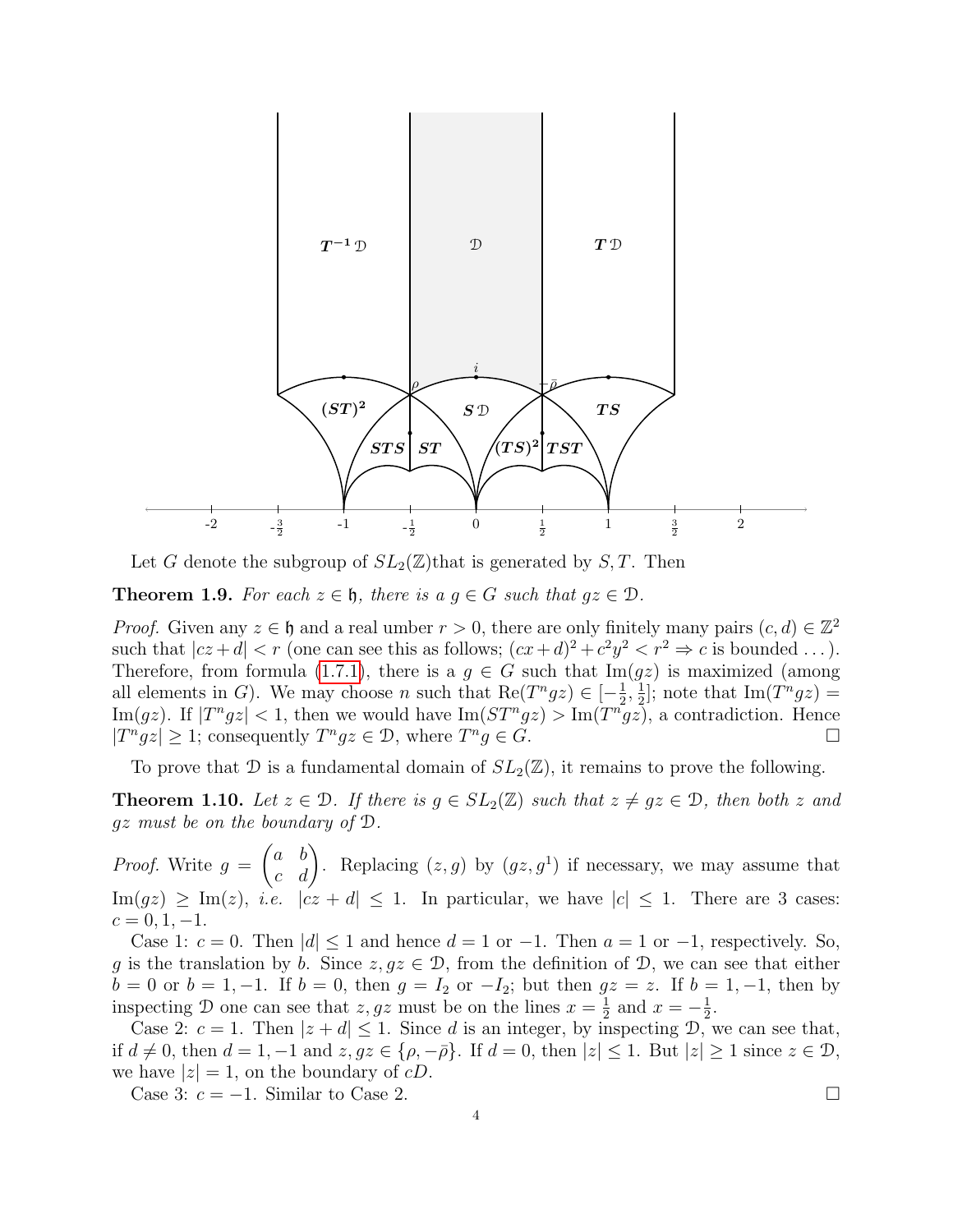**Definition 1.11.** Let  $\Gamma$  be a subgroup of  $SL_2(\mathbb{Z})$ . For each  $z \in \mathfrak{h}$  and, all elements  $\gamma \in \Gamma$ such that  $\gamma z = z$  form a subgroup of Γ, called the isotropy subgroup and denoted by Γ<sub>z</sub>.

<span id="page-4-0"></span>**Theorem 1.12.** For each  $z \in \mathcal{D}$ , we have  $SL_2(\mathbb{Z})_z = \{\pm I_2\}$  except for 3 cases:

(1) if  $z = i$ , then  $SL_2(\mathbb{Z})_z = \langle S \rangle$ ; (2) if  $z = \rho$ , then  $SL_2(\mathbb{Z})_z = \langle ST \rangle$ ;

(3) if  $z = -\bar{\rho}$ , then  $SL_2(\mathbb{Z})_z = \langle TS \rangle$ .

*Proof.* Assume that  $g =$  $\begin{pmatrix} a & b \\ c & d \end{pmatrix} \in SL_2(\mathbb{Z})_z$ , *i.e.*  $gz = z$ . The formula for the imaginary √

part implies that  $|cz+d|=1$ . Since  $\sin \mathcal{D}$ , we have  $\text{Im}(z) \geq \frac{\sqrt{3}}{2}$  $\frac{\sqrt{3}}{2}$  and hence  $|c| \leq 1$ . Also, we can see that  $az + b = cz^2 + dz$ . Then  $c \neq 0$ , otherwise  $z \notin \mathfrak{h}$ . The quadratic formula tells us that

$$
z = \frac{(a-d) \pm \sqrt{(d-a)^2 + 4bc}}{2c} = \frac{(a-d) \pm \sqrt{(d+a)^2 - 4}}{2c}.
$$

Since Im(*z*) > 0, we have  $|a+d| \leq 1$ . Since  $|\text{Re}(z)| \leq \frac{1}{2}$ , we have  $|a-d| \leq 1$ . Hence  $a^2 + d^2 \leq 1$ ; either  $a = 0 \& d = \pm 1$  or  $d = 0 \& a = \pm 1$ . Now one can simply check case by case and the rest of the proof is left as an exercise.

Exercise 1.13. Finish the proof of Theorem [1.12.](#page-4-0)

Remark 1.14. There is a slightly more conceptual approach to proving Theorem [1.12.](#page-4-0) After one realizes  $|a+d| \leq 1$ , one can look at the characteristic polynomial of g which is (after simplification)  $\lambda^2 - (a + d)\lambda + 1$ . Hence there are 3 possibilities:

$$
f_1 = \lambda^2 + 1
$$
,  $f_2 = \lambda^2 - \lambda + 1$ ,  $f_3 = \lambda^2 + \lambda + 1$ .

Since  $f_i(g) = 0$  for some  $i = 1, 2, 3$ , one can deduce that  $g \in \langle S \rangle$ , or  $g \in \langle ST \rangle$ , or  $g \in \langle TS \rangle$ . Corollary 1.15.  $SL_2(\mathbb{Z}) = G = \langle S, T \rangle$ .

*Proof.* Given any  $\sigma \in Sl_2(\mathbb{Z})$ , we wish to show that  $\sigma \in G$ . Pick any point  $z_0$  in the interior of  $\mathcal{D}$  (e.g. 3i). Set  $z = \sigma z_0$ . Theorem [1.9](#page-3-0) implies that there is a  $g \in G$  such that  $g(\sigma z_0) \in \mathcal{D}$ . Hence both  $z_0$  and  $(g\sigma)z_0$  are in D and  $z_0$  is in the interior of D, Theorem [1.10](#page-3-1) implies that  $z_0 = (g\sigma)z_0$ . Again since  $z_0$  is in the interior of D, Theorem [1.12](#page-4-0) implies that  $g\sigma = \pm I_2$ . Therefore  $\sigma \in G$ .

Remark 1.16. As a matter of fact, one can show that  $SL_2(\mathbb{Z})$  is the free product of  $\langle S \rangle$  and  $\langle ST\rangle.$ 

From we have seen so far, one can find a representative of each orbit of  $SL_2(\mathbb{Z})$  in D. Next, we want to treat the set of orbits as a topological space and  $\mathcal D$  will help us visualize what this space is.

**Definition 1.17.** An action of a group G on a topological space X is an action of G on the underlying set X such that  $x \mapsto qx$  is continuous for each  $q \in G$ .

Assume that a group G acts on a topological space X, the set of orbits  $X/G := \{Gx \mid$  $x \in X$  admits a quotient topology from X; namely a subset  $U \subseteq X/G$  is open if  $\pi^{-1}(U)$  is open in X where  $\pi : X \to X/G$  is defined by  $x \mapsto Gx$ .

**Exercise 1.18.** Prove that under this quotient topology  $\pi$  is a continuous surjective open mapping.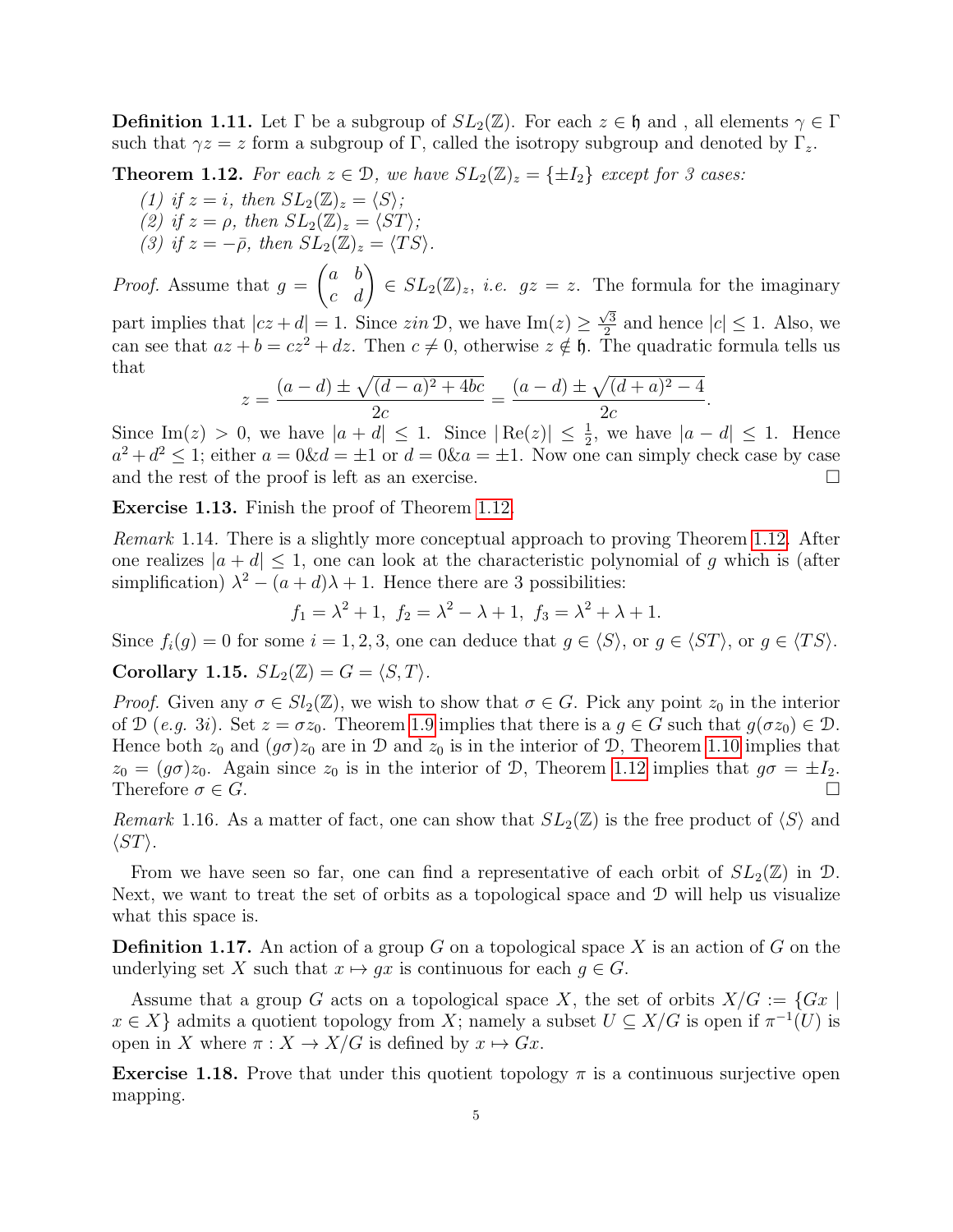Using D, one can visualize  $\mathfrak{h}/SL_2(\mathbb{Z})$  as follows: any pair of points in the interior of D represent two distinct points in  $\mathfrak{h}/SL_2(\mathbb{Z})$ ; the line  $x = -\frac{1}{2}$  $\frac{1}{2}$  should be glued to the line  $x = \frac{1}{2}$  $\frac{1}{2}$ ; the arc between  $\rho$  and i should be glued to the arc between  $-\bar{\rho}$  and i. One may view the resulted space as an envelop with infinite length. Therefore, topologically  $\mathfrak{h}/SL_2(\mathbb{Z})$  is the same as C.

Before we go any further, let's introduce some notation.

 $\Gamma(N) := \{g \in Sl_2(\mathbb{Z}) \mid g \equiv I_2 \text{ mod } N\},\$ called the principal congruence subgroup of  $Sl_2(\mathbb{Z})$ of level N. Clearly  $X(1) = SL_2(\mathbb{Z})$ . It should be clear that  $\Gamma(N)$  is the kernel of the  $\sqrt{ }$ a b  $\setminus$  $\sqrt{ }$  $\bar{a}$   $\bar{b}$  $\setminus$ 

natural homomorphism  $SL_2(\mathbb{Z})$  $\mathcal{L}$ c d 7→  $\mathcal{L}$  $\bar{c}$   $\bar{d}$  $\frac{1}{2}$  $\frac{C-a}{C}$   $\rightarrow$   $SL_2(\mathbb{Z}/N)$ , and hence a normal subgroup of  $SL_2(\mathbb{Z}) = \Gamma(1)$ .

The quotient space  $\mathfrak{h}/\Gamma(N)$  is denoted by  $Y(N)$ . Let  $X(N)$  denote the compactification of  $Y(N)$ .

 $\sqrt{ }$ 

a b

 $\setminus$ 

 $\sqrt{ }$ 

 $\bar{a}$   $\bar{b}$ 

 $\setminus$ 

**Exercise 1.19.** (1) Prove that the natural map  $SL_2(\mathbb{Z})$  $\mathcal{L}$ c d  $\rightarrow$  $\overline{1}$  $\bar{c}$   $\bar{d}$  $\frac{1}{2}$  $\xrightarrow{(c-a)} SL_2(\mathbb{Z}/N)$  is surjective.

(2) Find the order of  $SL_2(\mathbb{Z}/N)$ .

We have seen that  $Y(1)$  is homeomorphic to  $\mathbb C$ . The compactification of  $\mathbb C$  is  $\mathbb C \cup \{\infty\}$ (which  $GL_2(\mathbb{C})$  acts on as we discussed in our first lecture), where an open neighborhood of  $\infty$  is given by the complement of a compact subset of  $\mathbb{C}$ . One can directly that  $\mathbb{C} \cup$  ${\infty}$  is compact under this topology, or one can use the stereographic projection to give a homeomorphism between  $\mathbb{C} \cup {\infty}$  and the unit 2-sphere  $S^2$  as follows.

Write  $S^2$  as  $\{(x_1, x_2, x_3) | \sum_i x_i^2 = 1\}$  (in real coordinates). Define a function  $p : S^2 \to$  $\mathbb{C} \cup \{\infty\}$  by

$$
p(x_1, x_2, x_3) = \begin{cases} \frac{x_1}{1 - x_3} + i \frac{x_2}{1 - x_3} & (x_1, x_2, x_3) \neq (0, 0, 1) \\ \infty & (x_1, x_2, x_3) = (0, 0, 1) \end{cases}
$$

One can check that  $p$  is continuous and bijective.

Hence  $X(1) = S^2$ .

The fundamental domain  $\mathcal D$  of  $\Gamma(1)$  has been very helpful in determining  $Y(1)$  and  $X(1)$ . One can actually find a fundamental domain for each  $\Gamma(N)$  from  $\mathcal D$ .

*Remark* 1.20. Write  $\Gamma(1) = \bigcup_i \Gamma(N)g_i$ . Then we have

$$
\mathfrak{h} = \bigcup_{g \in \Gamma(1)} g \mathcal{D} = \bigcup_{g \in \cup_i \Gamma(N) g_i} = \bigcup_{g \in \Gamma(N)} (\bigcup_i g g_i \mathcal{D}) = \bigcup_{g \in \Gamma(N)} g(\bigcup_i g_i \mathcal{D}).
$$

One may use  $\bigcup_i g_i \mathcal{D}$  as a fundamental domain of  $\Gamma(N)$ . However, this doesn't really help us visualize  $Y(N)$ , since the number of posets are usually big.

We will follow a different strategy to study  $Y(N)(N \geq 2)$ : we will prove that  $X(N)$  is a compact Riemann surface and use the classification of compact Riemann surfaces. First, we need to know if  $Y(N)$  and  $X(N)$  are Hausdorff.

**Definition 1.21.** A group G acts properly discontinuously on a topological space X if, for any two points  $x_1, x_2 \in X$ , there are open neighborhoods  $U_1, U_2$  of  $x_1, x_2$  respectively such that  $| \{ g \in G \mid gU_1 \cap U_2 \neq \emptyset \} | < \infty$ .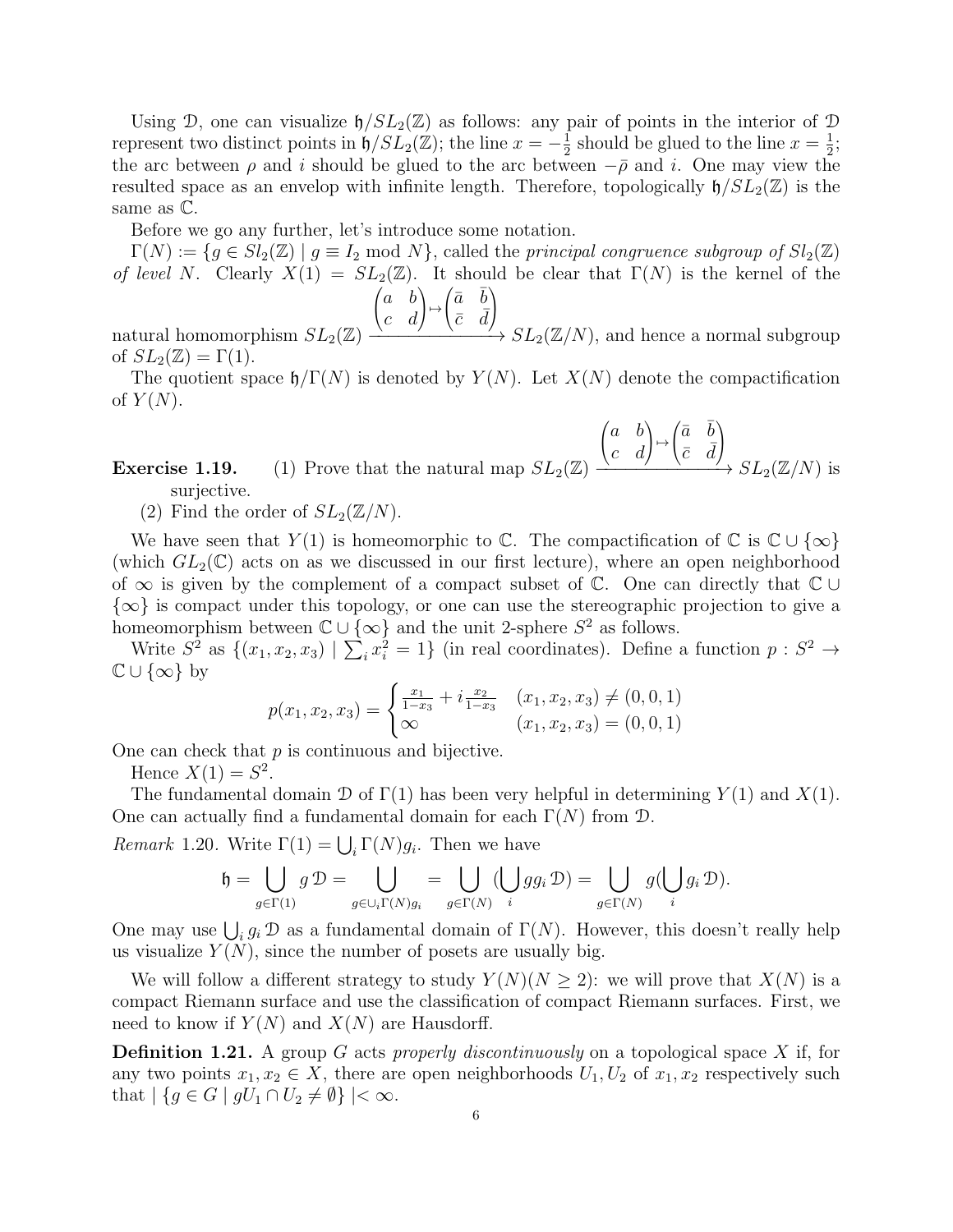**Proposition 1.22.** Each subgroup  $\Gamma \subseteq SL_2(\mathbb{Z})$  acts properly discontinuously on h.

Proof. The idea is to find an open neighborhood that is bounded and bounded away from 0 in y-coordinate. For each  $z_0 = x_0 + iy_0 \in \mathfrak{h}$ , set  $U := \{z \in \mathfrak{h} \mid |z - z_0| < \frac{y_0}{2}\}$  $\frac{\sqrt{0}}{2}$ . Then we have  $\text{Im}(z) > \frac{y_0}{2}$  $\frac{y_0}{2}$  for each  $z \in U$ . Assume  $g =$  $\begin{pmatrix} a & b \\ c & d \end{pmatrix}$  is an element of  $\Gamma$  such that  $gU \cap U \neq \emptyset$ . Then there is a  $z \in U$  such that  $gz \in U$ . Then we have  $\text{Im}(gz) = \frac{\text{Im}(z)}{|cz+d|^2} > \frac{y_0}{2}$  $\frac{\pi}{2}$ . It follows immediately that there are only finitely choices for the pair  $(c, d)$ . Considering the real part of  $gz$  results in finitely choices for the pair  $(a, b)$ . This finishes the proof.

Recall that we proved the following last time.

<span id="page-6-1"></span>**Proposition 1.23.** Each subgroup  $\Gamma \subseteq SL_2(\mathbb{Z})$  acts properly discontinuously on h.

Our goal today is to show that  $Y(N) := \mathfrak{h}/\Gamma(N)$  is Hausdorff. We will start with a lemma.

<span id="page-6-0"></span>**Lemma 1.24.** Let G be a group acting on a topological space X. Assume that for two points  $x_1, x_2 \in X$  there are open neighborhoods  $U_1, U_2$  of  $x_1, x_2$  respectively such that  $gU_1 \cap U_2 \neq \emptyset$ if and only if  $gx_1 = x_2$ . Then  $X/G$  is Hausdorff.

Proof. Let  $\pi: X \to X/G$  be the natural surjection. Pick two distinct points  $\pi(x_1) \neq \pi(x_2) \in$  $X/G$ . Let  $U_1, U_2$  be open neighborhoods of  $x_1, x_2$ , respectively, as in the assumptions. Then we have

> $\pi(U_1) \cap \pi(U_2) \neq \emptyset \Leftrightarrow \exists g \in G \text{ such that } gU_1 \cap U_2 \neq \emptyset$  $\Leftrightarrow \exists q \in G$  such that  $qx_2 = x_2$  (by assumptions)  $\Leftrightarrow \pi(x_1) = \pi(x_2)$ , a contradiction

Hence  $\pi(U_1)$ ,  $\pi(x_2)$  are disjoint open neighborhoods of  $\pi(x_1)$ ,  $\pi(x_2)$  respectively. This finishes the proof.  $\Box$ 

<span id="page-6-2"></span>**Theorem 1.25.** Let X be a Hausdorff topological space on which a group  $G$  acts properly discontinuously. Then assumptions in Lemma [1.24](#page-6-0) are satisfied. In particular,  $X/G$  is Hausdorff.

*Proof.* Let  $x_1 \neq x_2$  be two distinct points in X. Since the action is properly discontinuous, there are open neighborhoods  $V_1, V_2$  of  $x_1, x_2$  respectively such that

 $| \{ g \in G \mid gV_1 \cap V_2 \neq \emptyset \} | < \infty.$ 

Write  $\{g \in G \mid gV_1 \cap V_2 \neq \emptyset\} = \{g_1, \ldots, g_n\}$  and we may assume that there is an  $\ell$  such that

$$
g_1x_1 = x_2, \ldots, g_{\ell}x_1 = x_2, g_{\ell+1}x_1 \neq x_2, \ldots, g_nx_1 \neq x_2.
$$

Since X is Hausdorff, for each  $i = \ell + 1, \ldots, n$ , there are open neighborhoods  $W_i$  of  $g_i x_1$  of  $W'_i$  of  $x_2$  such that  $W - i \cap W'_i = \emptyset$ . Set

$$
U_1 = V_1 \bigcap \left( \bigcap_{i=\ell+1}^n g_i^{-1} W_i \right)
$$
 and  $U_2 = V_2 \bigcap \left( \bigcap_{i=\ell+1}^n W_i' \right)$ .

Then we have  $gU_1 \cap U_2 \neq \emptyset \Leftrightarrow g \in \{g_1, \ldots, g_\ell\} \Leftrightarrow gx_1 = x_2$ . This shows that the assumptions in Lemma [1.24](#page-6-0) are satisfied and finishes the proof of our theorem.

Combining Proposition [1.23](#page-6-1) and Theorem [1.25,](#page-6-2) we have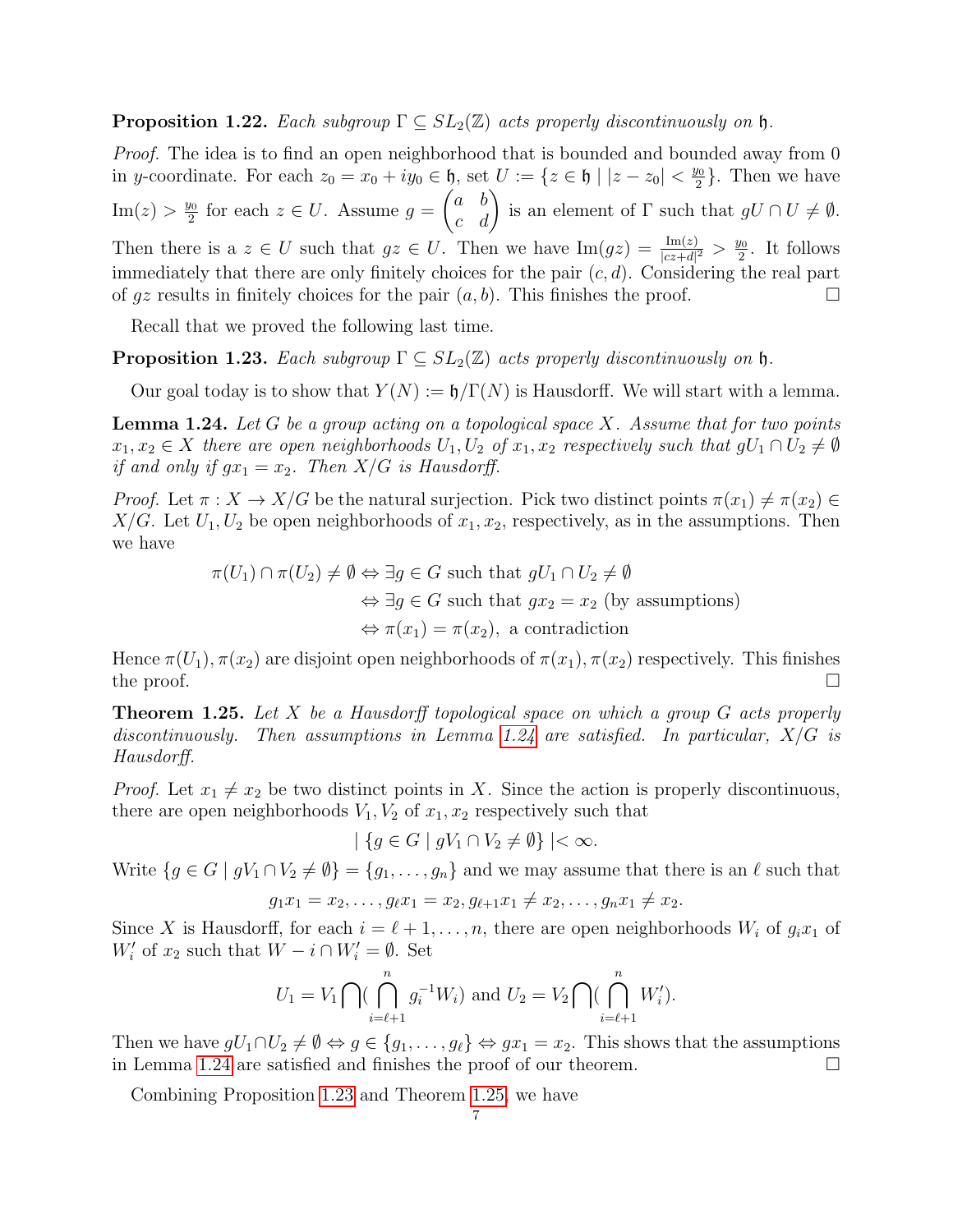## **Theorem 1.26.**  $Y(N)$  is Hausdorff.

Our ultimate goal is to apply the classification of compact Riemann surfaces to understand  $Y(N)$ . Unfortunately,  $Y(N)$  is never compact. So, we need to compactify it. Recall that, to do so for  $Y(1)$ , we simply added  $\infty$ . Naturally, we want to consider  $\mathfrak{h} \cup {\infty}$ . But,  $\Gamma(N)$ does *not* act on  $\mathfrak{h} \cup {\infty}$ :

$$
\begin{pmatrix} a & b \\ c & d \end{pmatrix} \infty = \frac{a}{c} \in \mathbb{Q} \not\subset \mathfrak{h} \cup \{\infty\} \text{ (when } c \neq 0\text{).}
$$

Hence it is necessary to add in  $\mathbb{O}$ . As we will see it is also sufficient to add in  $\mathbb{O}$ . Set

$$
\mathfrak{h}^*:=\mathfrak{h}\cup\mathbb{Q}\cup\{\infty\}.
$$

On the face of it, we are adding a lot more than we did for  $Y(1)$ . To reconcile,

<span id="page-7-0"></span>**Proposition 1.27.**  $\Gamma(1) = SL_2(\mathbb{Z})$  acts transitively on  $\mathbb{Q} \cup {\infty}$ . Hence  $\mathbb{Q} \cup {\infty}$  still contributes only one point,  $\infty$ , to  $Y(1)$ .

*Proof.* For any  $\frac{p}{q} \in \mathbb{Q}$ , we may assume that  $(p, q) = 1$ . Then there are  $r, s \in \mathbb{Z}$  such that  $ps - qs = 1.$  Then  $\begin{pmatrix} p & r \\ q & s \end{pmatrix} \in Sl_2(\mathbb{Z})$  and  $\begin{pmatrix} p & r \\ q & s \end{pmatrix} \infty = \frac{p}{q}$ q .

Corollary 1.28.  $\mathbb{Q} \cup {\infty}$  has finitely many  $\Gamma(N)$ -orbits.

*Proof.* This follows immediately from  $[\Gamma(1) : \Gamma(N)] < \infty$ .

It is clear that  $\Gamma(N)$  acts on h and  $\mathbb{Q} \cup {\infty}$  separately. hence  $\mathfrak{h}^*/\Gamma(N)$  is the (disjoint) union of  $Y(N) = \mathfrak{h}/\Gamma(N)$  and finitely many points from  $(\mathbb{Q} \cup {\infty})/\Gamma(N)$ .

**Definition 1.29.** Each point in  $(\mathbb{Q} \cup {\infty})/\Gamma(N)$  is called a *cusp*.

So far,  $\mathfrak{h}^*$  is just a set; we need to give it a topology. To start off, the topology on  $\mathfrak{h}$  is the same as before. A basis of open neighborhoods of  $\infty$  is given by

$$
\mathcal{N}_{\lambda} := \{ z \in \mathfrak{h} \mid \text{Im}(z) > \lambda \} \cup \{ \infty \},
$$

where  $\lambda \in \mathbb{R}_{>0}$ .

Lastly, to define the topology around each  $\frac{p}{q} \in \mathbb{Q}$ , we will use Proposition [1.27:](#page-7-0) there is  $a \, g =$  $\begin{pmatrix} p & r \\ q & s \end{pmatrix} \in SL_2(\mathbb{Z})$  such that  $g\infty = \frac{p}{q}$  $\frac{p}{q}$ . A basis of open neighborhoods of  $\frac{p}{q}$  is given by  $\{g \mathcal{N}_{\lambda}\}_{\lambda}$ . If you have done Exercise [1.6,](#page-1-0) then it should be easy to visualize  $g \mathcal{N}_{\lambda}$ . In any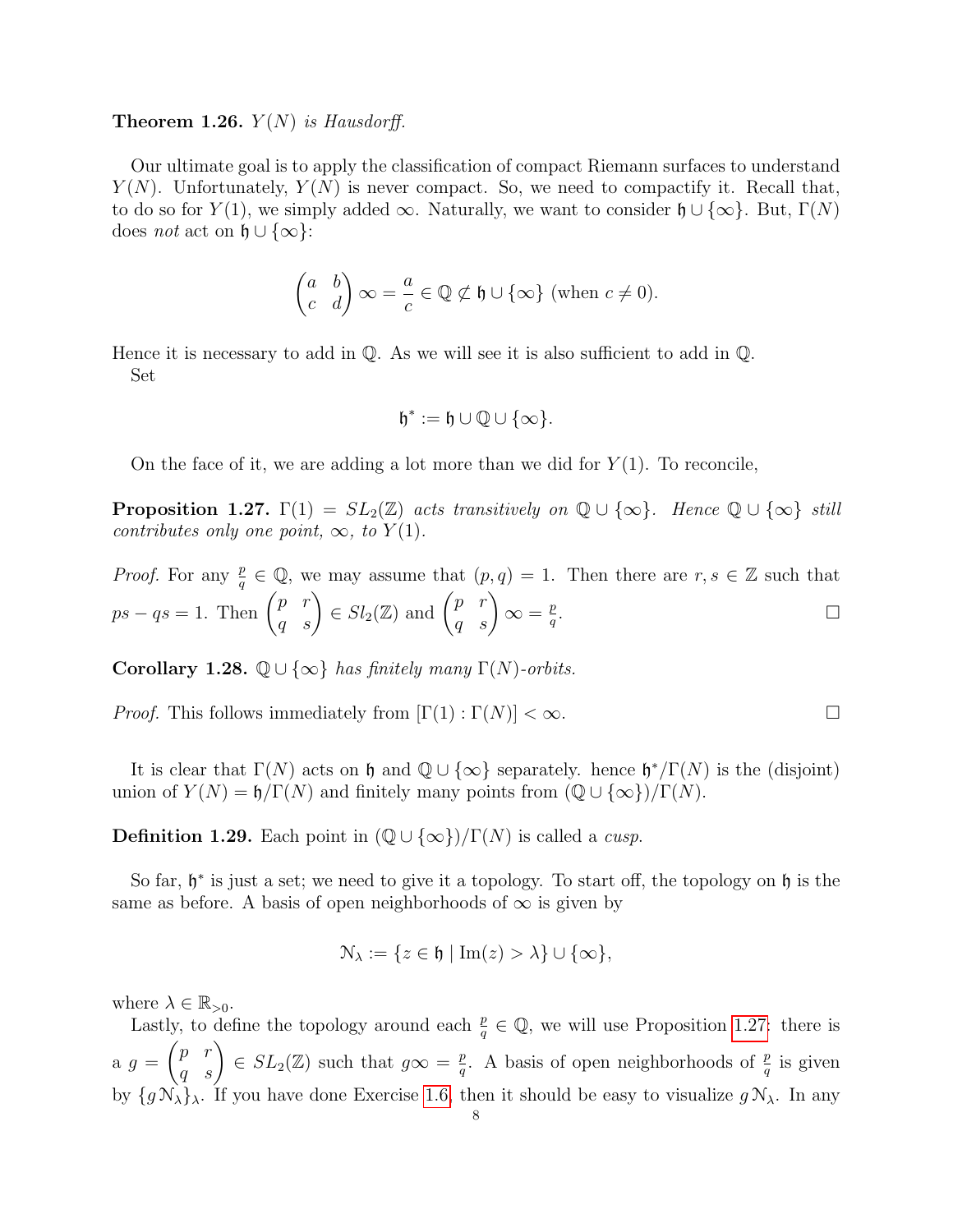case, consider the following.

$$
z \in g \mathcal{N}_{\lambda} \Leftrightarrow g^{-1}z \in \mathcal{N}_{\lambda}
$$
  
\n
$$
\Leftrightarrow \text{Im}(g^{-1}z) > \lambda
$$
  
\n
$$
\Leftrightarrow \frac{\text{Im}(z)}{|-qz+p|^2} > \lambda, \text{ since } g^{-1} = \begin{pmatrix} s & -r \\ -q & p \end{pmatrix}
$$
  
\n
$$
\Leftrightarrow |-qz+p|^2 < \frac{\text{Im}(z)}{\lambda}
$$
  
\n
$$
\Leftrightarrow (p-qx)^2 + q^2y^2, \frac{y}{\lambda}, z = x + iy
$$
  
\n
$$
\Leftrightarrow (x - \frac{p}{q})^2 + (y - \frac{1}{2\lambda q^2}) < (\frac{1}{2\lambda q^2})^2
$$

Hence, the line  $y = \lambda$  and the region  $\{z \in \mathfrak{h} \mid \text{Im}(z) > \lambda\}$  are turned into the circle  $\{x+iy\in\mathfrak{h}\mid (x-\frac{p}{a})\}$  $(\frac{p}{q})^2 + (y - \frac{1}{2\lambda q^2}) < (\frac{1}{2\lambda q^2})^2$  and the open disc,  $\mathbb{D}((\frac{p}{q}, \frac{1}{2\lambda q^2}), \frac{1}{2\lambda q^2})$ , centered at  $(\frac{p}{q}, \frac{1}{2\lambda q^2})$  with radius  $\frac{1}{2\lambda q^2}$ , respectively.

Therefore, a basis of open neighborhoods of  $\frac{p}{q}$  is given by  $\left\{\mathbb{D}((\frac{p}{q}, \frac{1}{2\lambda q^2}), \frac{1}{2\lambda q^2}) \cup \{\frac{p}{q}\}\right\}_{\lambda}$ .



From this calculation, we can also get the following.

<span id="page-8-0"></span>**Proposition 1.30.** Assume that  $\lambda \geq 1$ . Then  $g \mathcal{N}_{\lambda} \cap \mathcal{N}_{\lambda} \neq \emptyset \Leftrightarrow g \infty = \infty$ .

**Exercise 1.31.** The isotropy group  $\Gamma(N)_{\infty}$  of  $\infty$  is {  $\begin{pmatrix} 1 & nN \\ 0 & 1 \end{pmatrix}$  |  $n \in \mathbb{Z}$  }.

<span id="page-8-1"></span>Exercise 1.32. Prove that  $\mathcal{D} \cup \{\infty\}$  is a compact subset of  $\mathfrak{h}^*$  (under the topology on  $\mathfrak{h}^*$ ).

We want to show that  $\mathfrak{h}^*/\Gamma(N)$  is

- (1) Hausdorff,
- (2) connected,
- (3) compact, and
- (4) a complex manifold.

We begin by proving that  $\mathfrak{h}^*/\Gamma(N)$  is Hausdorff.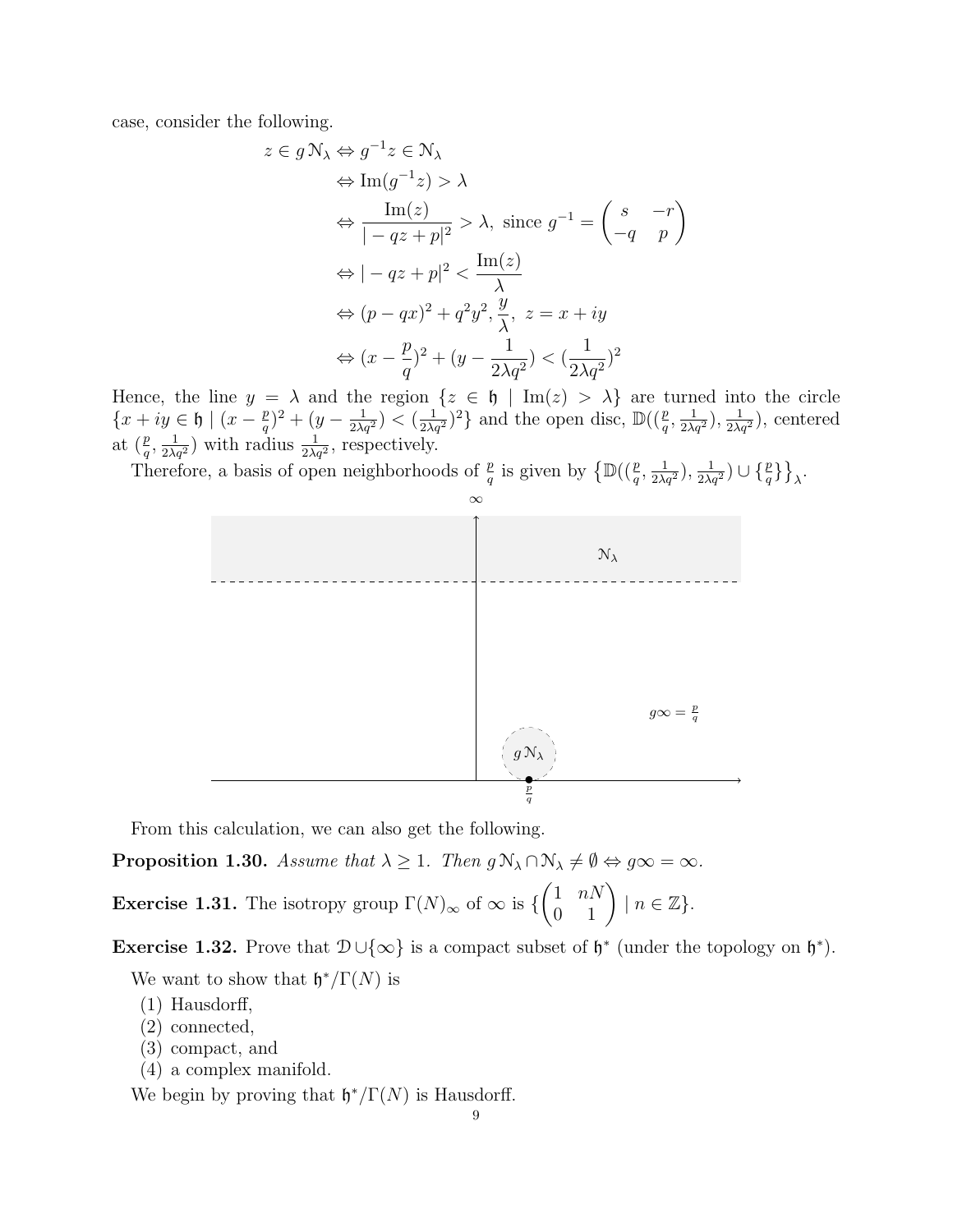Remark 1.33.  $\Gamma(N)$  doesn't act properly discontinuously on  $\mathfrak{h}^*$ :  $\Gamma(N)_{\infty}$  is infinite. Hence Theorem [1.25](#page-6-2) is not applicable.

We have to directly that  $\mathfrak{h}^*/\Gamma(N)$  is Hausdorff. Let  $\pi : \mathfrak{h}^* \to \mathfrak{h}^*/\Gamma(N)$  be the natural surjection and let  $\pi(x_1), \pi(x_2)$  be two distinct points in  $\mathfrak{h}^*/\Gamma(N)$ . We wish to find disjoint neighborhoods  $U_1, U_2$  of  $\pi(x_1), \pi(x_2)$  respectively. We will consider 3 cases:

- (1)  $x_1, x_2 \in \mathfrak{h}$ ,
- (2)  $x_1 \in \mathfrak{h}$  and  $x_2 \in \mathbb{Q} \cup \{\infty\}$ , and
- (3)  $x_1, x_2 \in \mathbb{Q} \cup \{\infty\}.$

Since  $\mathfrak{h}/\Gamma(N)$  is Hausdorff, there are disjoint open neighborhoods  $U_1, U_2$  of  $\pi(x_1), \pi(x_2)$ . This finishes Case (1).

Case (3): there  $g_1, g_2 \in SL_2(\mathbb{Z})$  such that  $g_i \infty = x_i$ . Fix  $\lambda \geq 1$ . Set  $U_i = g_i(\mathcal{N}_{\lambda})$ . We claim that  $\pi(U_1)$  and  $\pi(U_2)$  are disjoint and we reason as follows. Assume otherwise, then  $\exists g \in \Gamma(N)$  and  $y_1, y_2 \in \mathcal{N}_{\lambda}$  such that  $gg_1(y_1) = g_2(y_2)$ . Then  $g_2^{-1}gg_1(y_1) = y_2 \in \mathcal{N}_{\lambda}$ , hence  $g_2^{-1}gg_1\mathcal{N}_\lambda\cap\mathcal{N}_\lambda\neq\emptyset$ . By Proposition [1.30,](#page-8-0) we would have  $g_2^{-1}gg_1\infty=\infty$ . Since  $g_i\infty=x_i$ , we would have  $gx_1 = x_2$  *i.e.*  $\pi(x_1) = \pi(x_2)$ , a contradiction.

**Exercise 1.34.** Assume that  $x_1 \in \mathfrak{h}$  and  $x_2 \in \mathbb{Q} \cup \{\infty\}$ . Find disjoint open neighborhoods  $U_1, U_2$  of  $\pi(x_1), \pi(x_2)$ .

Next, connectedness. It is straightforward to see that  $\mathfrak{h}^*$  itself is connected. Since  $\pi$  is a surjective continuous map,  $\mathfrak{h}^*/\Gamma(N)$  must be connected as well.

Compactness: write  $\Gamma(1) = SL_2(\mathbb{Z}) = \cup_i \Gamma(N)g_i$ . Since  $\mathcal D$  is a fundamental domain of  $\mathfrak h$ under  $\Gamma(1) = SL_2(\mathbb{Z})$  and  $\Gamma(1)$  acts transitively on  $\mathbb{Q} \cup {\infty}$ , we have

$$
\mathfrak{h}^* = \bigcup_{g \in \Gamma(1)} g(\mathcal{D} \cup \{\infty\}) = \bigcup_{g \in \Gamma(N)} (g(\bigcup_i g_i(\mathcal{D} \cup \{\infty\}))).
$$

Hence

$$
\mathfrak{h}^*/\Gamma(N) = \bigcup_i \pi(g_i(\mathcal{D}\cup\{\infty\})),
$$

a finite union of compact subsets (the compactness of  $g_i(\mathcal{D} \cup \{\infty\})$  is from Exercise [1.32\)](#page-8-1), must be compact.

**Definition 1.35.** Let X be a Hausdorff topological space. X is called a 1-dimensional complex manifold (or X has a complex structure) if X admits an open covering  $\{U_{\alpha}\}_\alpha$  and homeomorphisms  $f_{\alpha}: U_{\alpha} \to W_{\alpha}$  where  $W_{\alpha}$  is a connected open subset of  $\mathbb C$  such that, whenever  $U_{\alpha} \cap U_{\beta} \neq \emptyset$ ,

$$
f_{\beta} \circ f_{\alpha}^{-1} : f_{\alpha}(U_{\alpha} \cap U_{\beta}) \to f_{\beta}(U_{\alpha} \cap U_{\beta})
$$

is holomorphic.

**Example 1.36** ( $S^2$ ). We have seen that there is a stereographic projection from the north pole  $(0, 0, 1)$  which induces

$$
f_1: U_1 = S^2 \setminus (0, 0, 1) \to \mathbb{C}, \ (x_1, x_2, x_3) \mapsto \frac{x_1}{1 - x_3} + i \frac{x_2}{1 - x_3}
$$

Similarly, we have a projection from the south poly  $(0, 0, -1)$  which induces

$$
f_2: U_2 = S^2 \setminus (0, 0, -1) \to \mathbb{C}, \ (x_1, x_2, x_3) \mapsto \frac{x_1}{1 + x_3} - i \frac{x_2}{1 + x_3}
$$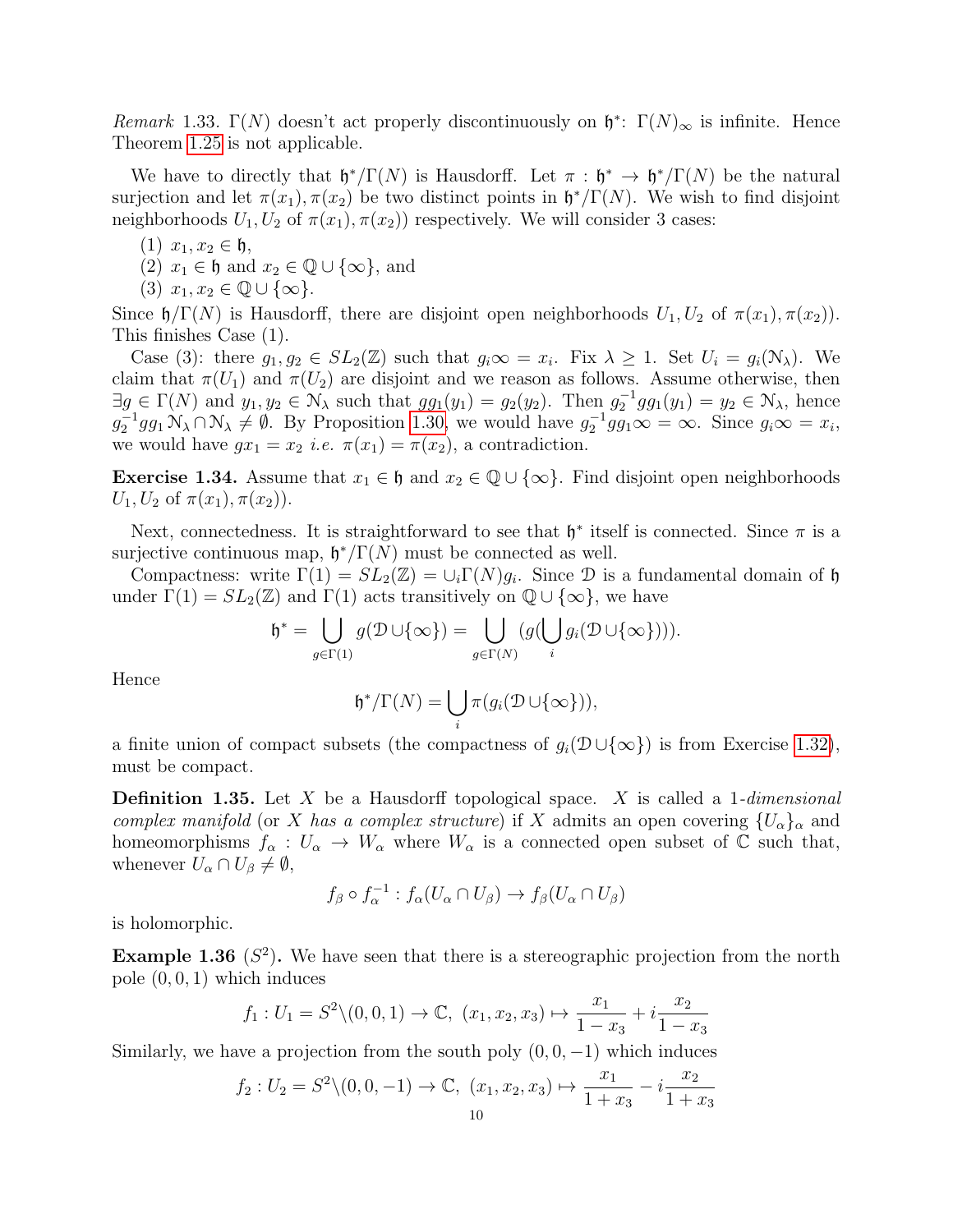Then we have

$$
f_2 \circ f_1^{-1} : \mathbb{C} \backslash \{0\} \to \mathbb{C} \backslash \{0\}
$$

$$
z = x + iy \mapsto \left(\frac{2x}{1 + x^2 + y^2}, \frac{2y}{1 + x^2 + y^2}, \frac{x^2 + y^2 - 1}{1 + x^2 + y^2}\right) \mapsto \frac{x}{x^2 + y^2} - i\frac{y}{x^2 + y^2} = \frac{1}{z}
$$

which is holomorphic.

**Example 1.37** ( $\mathbb{P}^1(\mathbb{C})$ ). Define an equivalence relation on  $\mathbb{C}^2 \setminus \{(0,0)\}$  by  $(z_1, z_2) \sim (z'_1, z'_2)$ if  $(z_1, z_2) = \lambda(z_1', z_2')$  for some  $\lambda \neq 0 \in \mathbb{C}$ . Then  $\mathbb{P}^1(\mathbb{C})$  is defined to be  $\mathbb{C}^2/\sim$ . Each element in  $\mathbb{P}^1(\mathbb{C})$  is denoted by  $[z_1, z_2]$  which is the set  $\{\lambda(z_1, z_2) \mid \lambda \in \mathbb{C} \setminus \{0\}\}.$ 

 $\mathbb{P}^1(\mathbb{C})$  is called the complex projective line.

 $\mathbb{P}^1(\mathbb{C})$  admits a complex structure as follows.

$$
U_1 = \{ [z_1, z_2] \mid z_2 \neq 0 \} \xrightarrow{f_1} \mathbb{C}, \ [z_1, z_2] \mapsto \frac{z_1}{z_2}
$$

$$
U_2 = \{ [z_1, z_2] \mid z_1 \neq 0 \} \xrightarrow{f_1} \mathbb{C}, \ [z_1, z_2] \mapsto \frac{z_2}{z_1}
$$

Clearly  $f_1^{-1}(z) = [z, 1], f_2^{-1}(z) = [1, z]$  and hence  $f_2 \circ f_1^{-1} : \mathbb{C} \setminus \{0\} \to \mathbb{C} \setminus \{0\}$  sends z to  $\frac{1}{z}$ and is holomorphic.

Remark 1.38. We can see that  $S^2$  and  $\mathbb{P}^1(\mathbb{C})$  share the same transition functions. As a matter of fact, they are the same; both can be viewed as  $\mathbb{C} \cup \{\infty\}.$ 

Let's look at one more example that involves a group action.

**Example 1.39.** Set  $\mathbb{D} := \{z \in \mathbb{C} \mid |z| < 1\}$  and  $\omega_n = e^{\frac{2\pi i}{n}}$ . Let  $C_n = \langle \sigma \rangle$  denote the cyclic group of order n. Then  $C_n$  acts on  $\mathbb{D}$  by  $\sigma^j \cdot z = \omega_n^j z$ . We want to understand  $\mathbb{D}/C_n$  (and to give a complex structure to it).

The key is to find a function on  $\mathbb D$  that is invariant under  $C_n$ ; the exact same idea will appear in the construction of charts of  $X(N)$ .

Consider  $phi_n : \mathbb{D} \to \mathbb{D}$  defined by  $z \mapsto z^n$ . Clearly  $\phi_n(\sigma^j \cdot z) = \phi_n(z)$ . Therefore  $\phi_n$ induces  $\phi_n : \mathbb{D}/C_n \to \mathbb{D}$  which sends the orbit  $C_n \cdot z$  to  $\phi_n(z)$ . One can check that  $\phi_n$  is well-defined. We have a commutative diagram:



We claim that  $\widetilde{\phi}_n$  is a homeomorphism. Since  $\phi_n$  is surjective, so is  $\widetilde{\phi}_n$ . Assume that  $\phi_n(C_n \cdot z_1) = \phi_n(C_n \cdot Z_2)$ . Then  $\phi_n(z_1) = \phi_n(z_2)$ , *i.e.*  $z_1^n = z_2^n$ , *i.e.*  $z_1 = \sigma^j z_2$  for some j, *i.e.*  $C_n \cdot z_1 = C_n \cdot z_2$ . This shows that  $\phi_n$  is also injective.

Recall that  $X(N) = \mathfrak{h}^*/\Gamma(N) = \mathfrak{h}/\Gamma(N) \cup (\mathbb{Q} \cup {\infty})/\Gamma(N)$ . On the face of it, we have two types of points. In reality, there are 3 types of points. Recall that, in  $Y(1) = \mathfrak{h}/\Gamma(1)$ , the points i and  $\rho$  are fixed by elements other than  $\pm I_2$ . (Intuitively, but not rigorously, i and  $\rho$  give us two corner points when we glue the lines  $x = 1/2$  and  $x = -1/2$  and the two arcs to form  $Y(1)$ ; they are seemingly different from other points in  $Y(1)$ .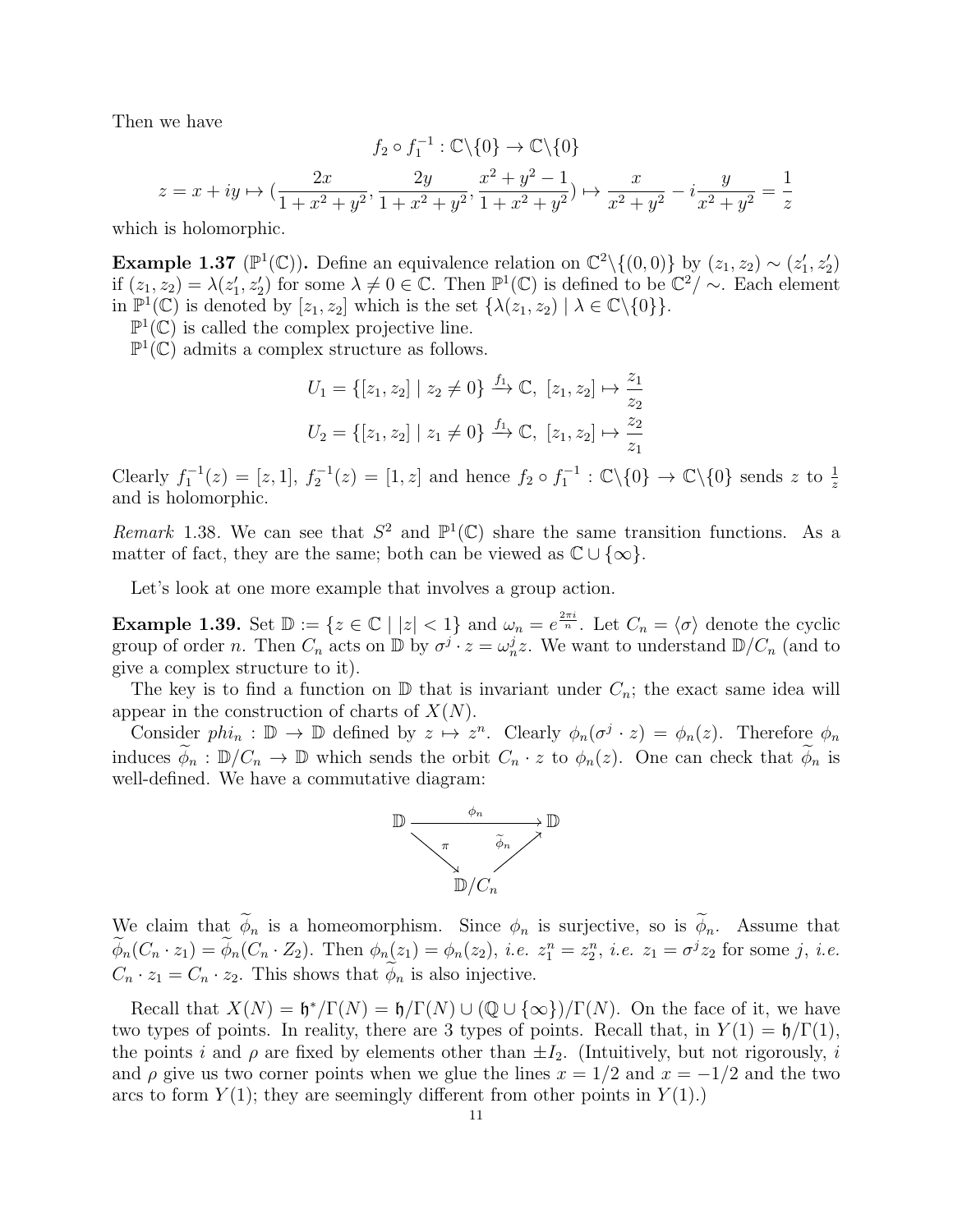**Definition 1.40.** A point  $z \in \mathfrak{h}$  is called an *elliptic point* of  $\Gamma(N)$  (or an elliptic point of  $\mathfrak{h}$ under the  $\Gamma(N)$ -action) if there exists  $g \in \Gamma(N)$  such that  $gz = z$  and  $g \neq \pm I_2$ .

A point  $z \in \mathfrak{h}$  is called an *ordinary point* if it is not an elliptic point.

Now the benefit of restricting ourselves to  $\Gamma(N)$ , instead of a subgroup of  $SL_2(\mathbb{Z})$  with finite index, is clear.

# <span id="page-11-1"></span>**Proposition 1.41.** If  $N \geq 2$ ,  $\Gamma(N)$  has no elliptic points.

Proof. Exercise. □

Recall that, when we discussed the  $\Gamma(N)$ -action on h, we proved that

<span id="page-11-0"></span>**Proposition 1.42.** For each  $z \in \mathfrak{h}$  there is an open neighborhood U of z such that  $gU \cap U \neq \emptyset$ if and only if  $gz = z$ .

We start with ordinary points: let  $z \in \mathfrak{h}$  be ordinary and U be the open neighborhood as in Proposition [1.42,](#page-11-0) then  $gU \cap U \neq \emptyset \Leftrightarrow g = \pm I_2$ . Consequently,  $U \stackrel{\pi}{\to} \pi(U) \subseteq X(N)$  is an homeomorphism. Since U is open in h and hence open in  $\mathbb{C}$ , we can simply take  $(\pi(U), \pi^{-1})$ as our chart at z, an ordinary point.

Next, elliptic points. From Proposition [1.41,](#page-11-1) we know that we only to construct charts for i and  $\rho$  for  $X(1)$ .

- (i) Let V be the open neighborhood in Proposition [1.42.](#page-11-0) Hence  $gV \cap V \neq \emptyset$  if and only if  $g \in \langle S \rangle$  (S =  $\begin{pmatrix} 0 & -1 \\ 1 & 0 \end{pmatrix}$ ). Set  $U = V \cap SV$ . Then U is invariant under S and
	- $\pi(U) \stackrel{\sim}{\to} U/\langle S \rangle$ , where  $\pi$  is the natural surjection  $\mathfrak{h} \to Y(N) = \mathfrak{h}/\Gamma(N)$ .

Let  $\varphi : \mathfrak{h} \to \mathbb{D}$  be defined by  $z \mapsto \frac{z-i}{z+i}$  (one of the exercises in our first lecture asserts that  $\varphi$  is holomorphic and bijective). We have the following commutative diagram:

$$
U \xrightarrow{\varphi} \varphi(U)
$$
  
\n
$$
\downarrow s \qquad \qquad \downarrow z \mapsto -z
$$
  
\n
$$
U \xrightarrow{\varphi} \varphi(U)
$$

whose commutativity can be checked as follows

$$
\varphi(S(z)) = \varphi(-\frac{1}{z}) = \frac{-\frac{1}{z} - i}{-\frac{1}{z} + i} = \frac{-z + i}{z + i} = -\frac{z - i}{z + i} = -\varphi(z).
$$

The map  $z \mapsto -z$  on  $\varphi(U) \subseteq \mathbb{D}$  is the same as the  $C_2$ -action. Hence we will consider the function  $z \mapsto z^2$  as follows.

$$
U/\langle S \rangle \longrightarrow \varphi(U)/C_2
$$
  
\n
$$
\downarrow \sim \qquad \qquad \downarrow \qquad \downarrow \downarrow
$$
  
\n
$$
\pi(U) \longrightarrow \mathbb{D}
$$

Therefore, we can take  $(\pi(U),\left(\frac{z-i}{z+i}\right))$  $\frac{z-i}{z+i}$ <sup>2</sup>) as a local chart at *i*.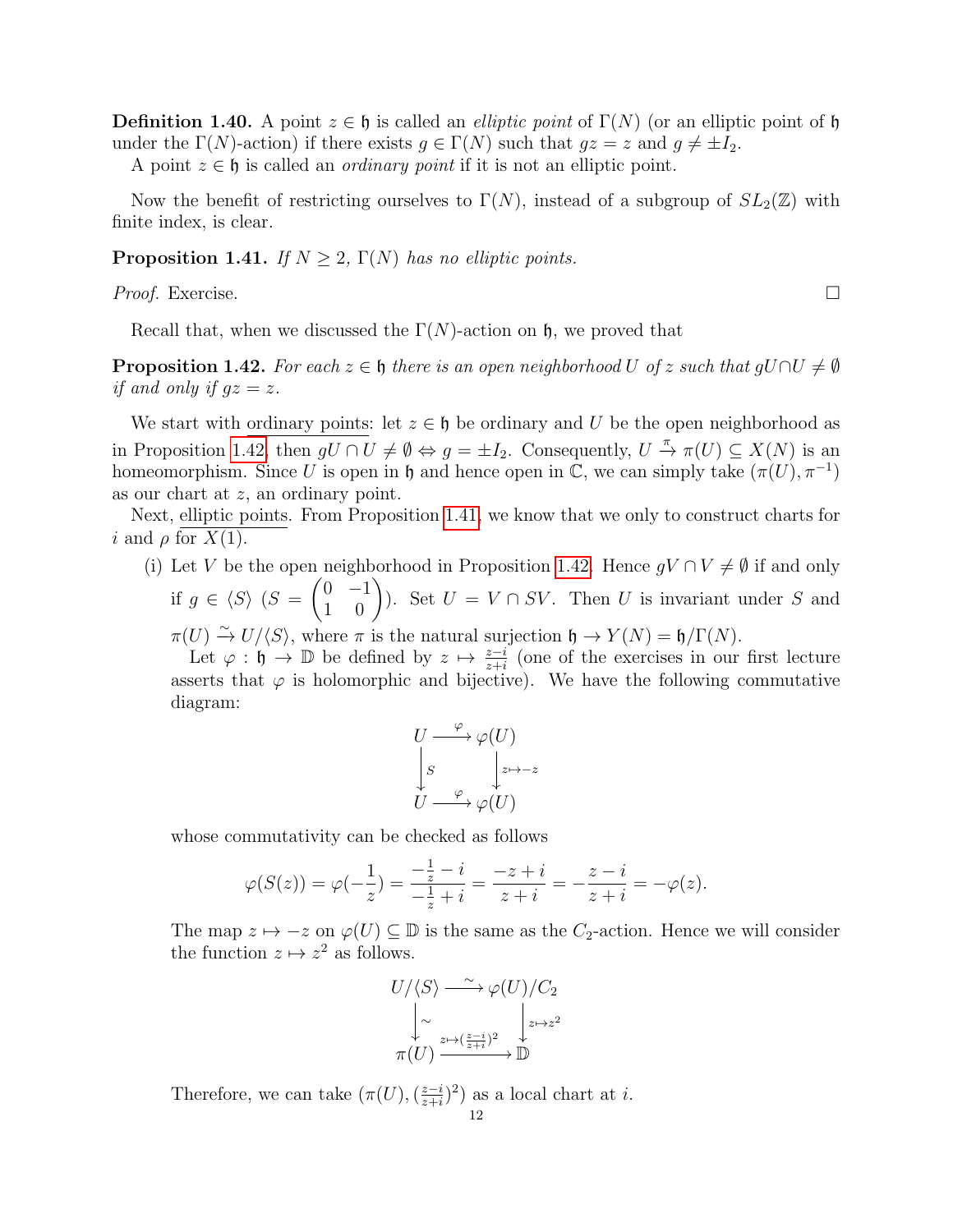( $\rho$ ) The construction is entirely similar to the one of i, so I will be brief. Let V be the open neighborhood as in Proposition [1.42](#page-11-0) and set  $U = V \cap (ST)V \cap (ST)^2V$ . (Then U is invariant under  $\langle ST \rangle$ .) Let  $\psi : U \to \mathbb{D}$  be defined by  $z \mapsto \frac{z-\rho}{z-\overline{\rho}}$ . The following commutative diagram



tells us that we can take  $(\pi(U),\left(\frac{z-\rho}{z-\overline{\rho}}\right))$  $\frac{z-\rho}{z-\bar{\rho}}$ <sup>3</sup>) as a local chart of  $\rho$ .

Finally, cusps. Since each  $\frac{p}{q} \in \mathbb{Q}$  can be hit by  $\infty$  by element in  $\Gamma(1) = SL_2(\mathbb{Z})$ , it suffices to construct a local chart of  $\infty$  (then we can use the same trick as we defined topology of  $\mathfrak{h}^*$ around  $\frac{p}{q}$ ).

Recall that an open neighborhood of  $\infty$  is given by  $\mathcal{N}_{\lambda} := \{z \in \mathfrak{h} \mid Im(z) > \lambda\} \cup \{\infty\}.$ Let's assume  $\lambda \geq 1$ . The isotropy subgroup of  $\infty$  in  $\Gamma(N)$  is  $\langle$  $\begin{pmatrix} 1 & N \\ 0 & 1 \end{pmatrix}$  (clearly  $\begin{pmatrix} 1 & N \\ 0 & 1 \end{pmatrix} z =$  $z + N$ ). Hence

$$
\pi(\mathcal{N}_{\lambda}) = \mathcal{N}_{\lambda} / \langle \begin{pmatrix} 1 & N \\ 0 & 1 \end{pmatrix} \rangle.
$$

As before, we need to find a function invariant under  $\langle$  $\begin{pmatrix} 1 & N \\ 0 & 1 \end{pmatrix}$ . One such function is  $e^{\frac{2\pi i z}{N}}$ . Hence we can take  $(\pi(\mathcal{N}_{\lambda}), e^{\frac{2\pi i z}{N}} : \pi(\mathcal{N}_{\lambda}) \to \mathbb{D}(0, e^{-\frac{2\pi \lambda}{N}})$  as a local chart at  $\infty$ , where  $\mathbb{D}(0, e^{-\frac{2\pi\lambda}{N}})\ = \{z \mid |z| < e^{-\frac{2\pi\lambda}{N}}\}.$ 

Checking that the transition functions are holomorphic is left to you.

Remark 1.43. So far, we have shown that each  $X(N) = \mathfrak{h}^*/\Gamma(N)$  is a compact Reimann surface. More generally and quite similarly to we have seen, given any subgroup  $\Gamma$  of  $SL_2(\mathbb{Z})$ with finite index, one can show that  $X(\Gamma) = \mathfrak{h}^*/\Gamma$  is a compact Riemann surface.

For the rest of this lecture, we turn to cusps of  $X(N)$ . For instance, we want to the number of cusps of  $X(N)$ . There are different approaches. We will start with a computational approach, which will actually tell us what the cusps are; next time, we will follow a more conceptual approach.

We will use  $\binom{p}{q}$  $_q^p$ ) to denote an element of  $\mathbb{Q} \cup \{\infty\}$ . As usual, we assume that  $(p, q) = 1$ . You may think of  $\binom{p}{q}$  $\binom{p}{q}$  as  $\frac{p}{q}$ . We use  $\binom{p}{q}$  $_{q}^{p}$ ) since it is more convenient to treat the  $\Gamma(N)$ -action on  $\mathbb{Q} \cup \{\infty\}$  as matrix multiplication. Clearly  $\begin{pmatrix} a & b \\ c & d \end{pmatrix} \begin{pmatrix} p \\ q \end{pmatrix}$  $\setminus$ =  $\begin{pmatrix} ap + bq \\ cp + dq \end{pmatrix}$ . Keep in mind that  $\pm \binom{p}{q}$  $_p^p$  represent the same number  $\frac{p}{q}$ .

Proposition 1.44.  $r = \binom{p}{q}$  $\binom{p}{q}$  and  $r' = \binom{p'}{q'}$  $\binom{p'}{q'}$  are in the same orbit, i.e.  $\Gamma(N)r = \Gamma(N)r'$ , if and only if  $\binom{p}{q}$  $\binom{p}{q} \equiv \pm \binom{p'}{q'}$  $_{q'}^{p'}$  mod N.

*Proof.* Assume that  $\Gamma(N)r = \Gamma(N)r'$ , *i.e.*  $\binom{ap+bq}{cp+dq} = \binom{p'}{q'}$  $\binom{p'}{q'}$ . Since  $a, d \equiv 1 \mod N$  and  $b, c \equiv 0$ mod N, we have that  $\binom{p}{q}$  $\binom{p}{q} \equiv \pm \binom{p'}{q'}$  $_{q'}^{p'}$  mod N.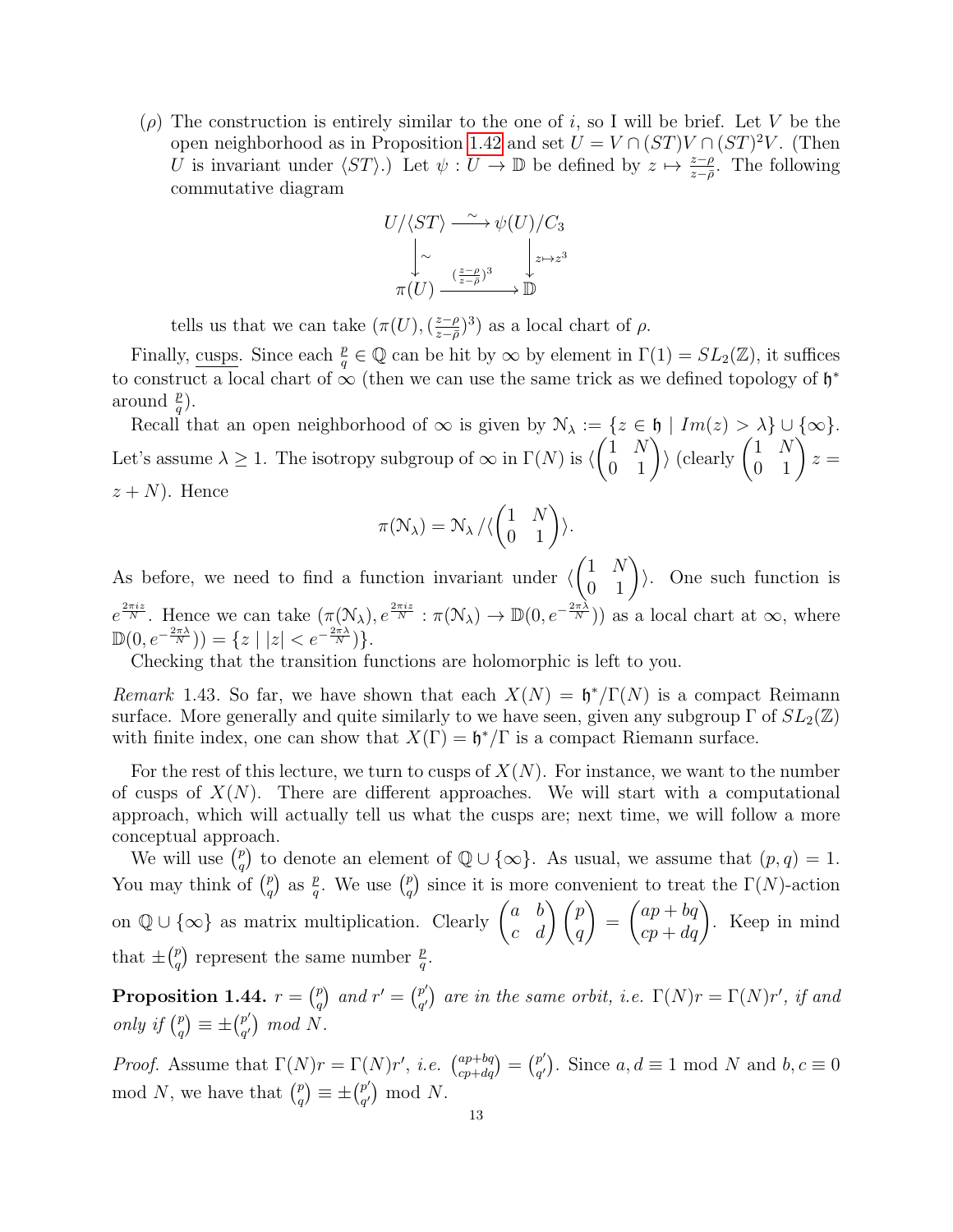Conversely, assume that  $\binom{p}{q}$  $\binom{p}{q} \equiv \binom{p'}{q'}$  $\binom{p'}{q'}$  mod N. We will handle the special case when  $\binom{p}{q'}$  $\binom{p}{q} =$  $\binom{1}{0}$  $S_{0}(n_{0}) = \infty$  first and then use the transitivity of the  $SL_{2}(\mathbb{Z})$ -action on  $\mathbb{Q} \cup \{\infty\}$  to get the general case.

Assume that  $\binom{p'}{q'}$  $_{q'}^{p')}\,\equiv\,\left(\begin{smallmatrix} 1\0\end{smallmatrix}\right)$  $\binom{1}{0}$  mod N. Consequently  $p' = cN + 1$  for some  $c \in \mathbb{Z}$  and  $N | q'$ . Since  $(p', q') = 1$ , there are  $a, b \in \mathbb{Z}$  such that  $ap' + bq' = 1$ . Multiplying the both sides of it by  $p' - 1 = cN$ , we get

$$
(1 - acN)p' - bcNq' = 1.
$$

Now we have  $\begin{pmatrix} p' & bcN \\ c' & 1 & c \end{pmatrix}$  $\left(\begin{matrix} p' & bcN\ q' & 1-acN \end{matrix}\right) \left(\begin{matrix} 1\ 0 \end{matrix}\right)$  $\setminus$ =  $(p^{\prime})$  $q^{\prime}$ ) and  $\begin{pmatrix} p' & bcN \\ c' & 1 & ac \end{pmatrix}$  $p'$   $bcN$ <br>  $q'$   $1 - acN$ )  $\in \Gamma(N)$ . For each  $\binom{p}{q}$ <sup>p</sup><sub>q</sub></sub>), there is a  $\sigma \in SL_2(\mathbb{Z})$  such that  $\sigma \begin{pmatrix} 1 \\ 0 \end{pmatrix}$  $\binom{1}{0} = \binom{p}{q}$  $\binom{p}{q}$ . Then we have

$$
\begin{pmatrix} 1 \\ 0 \end{pmatrix} \equiv \sigma^{-1} \begin{pmatrix} p \\ q \end{pmatrix} \equiv \sigma^{-1} \begin{pmatrix} p' \\ q' \end{pmatrix} \bmod N.
$$

By the special case, we know that there is a  $g \in \Gamma(N)$  such that  $g\sigma^{-1}\binom{p}{q}$  $\genfrac{}{}{0pt}{}{p}{q}=\sigma^{-1}\genfrac{}{}{0pt}{}{p'}{q'}$  $_{q'}^{p'}$ ). Then we have  $\sigma g \sigma^{-1} \binom{p}{q}$  $\binom{p}{q} = \binom{p'}{q'}$  $\mathbb{P}'_{q'}$ ). Since  $\Gamma(N)$  is a normal subgroup of  $SL_2(\mathbb{Z})$ , we see that  $\sigma g \sigma^{-1} \in$  $\Gamma(N)$ . This finishes the proof.

**Example 1.45.** When  $N = 2$ , it is easy to see that there are exactly 3 such pairs:  $\binom{0}{1}$  $\binom{0}{1} =$  $0,({}^1_1$  $\binom{1}{1} = 1, \binom{1}{0}$  $\binom{1}{0} = \infty$ . Hence  $X(2)$  has 3 cusps:  $0, 1, \infty$ .

Recall that we have proved that

Proposition 1.46. Let  $\binom{p}{q}$  $_q^p$  denote an element of  $\mathbb{Q} \cup \{\infty\}$  with  $(p,q) = 1$  in case  $q \neq 0$ . Then

$$
\Gamma(N) \binom{p}{q} = \Gamma(N) \binom{p'}{q'} \Leftrightarrow \binom{p}{q} \equiv \binom{p'}{q'} \text{ mod } N
$$

It follows immediately that, the cusps of  $X(N)$  are given by the pairs<sup>[2](#page-13-0)</sup>  $\pm(\frac{\bar{p}}{n})$  $\binom{\bar{p}}{\bar{q}}$  in  $(\mathbb{Z}/N)^2$ whose order is N. The bijection between those pairs and cusps (*i.e.* orbits under  $\Gamma(N)$ -action on  $\mathbb{Q} \cup \{\infty\}$  is given as follows:

$$
\pm \begin{pmatrix} \bar{p} \\ \bar{q} \end{pmatrix} \mapsto \Gamma(N) \begin{pmatrix} p \\ q \end{pmatrix},
$$

where  $\binom{p}{q}$  $\binom{p}{q}$  is a lift of  $\pm \left(\frac{\bar{p}}{\bar{q}}\right)$  $\binom{\bar{p}}{\bar{q}}$  in  $\mathbb{Z}^2$  with  $(p, q) = 1$ .

Hence counting those pairs in  $(\mathbb{Z}/N)^2$  gives us a formula of the number of cusps for  $X(N)$ ; this approach also gives us explicitly the cusps of  $X(N)$ .

**Example 1.47.** (1)  $X(2)$ : there are clearly 3 cusps given by  $0, 1, \infty$ .

(2)  $X(3)$ : there are 4 cusps given by 0, 1, -1,  $\infty$ ; note that a tetrahedron has 4 vertices.

(3)  $X(4)$ : there are 6 cusps; note that an octahedron has 6 vertices.

(4)  $X(5)$ : there are 12 cusps; note that an icosahedron has 12 vertices.

We will explain later the connection between the number of cusps and the number of vertices in the case of  $X(5)$ .

<span id="page-13-0"></span><sup>2</sup>When  $N \geq 3$ , they are indeed pairs; but when  $N = 2$ , it is clearly  $\pm(\frac{\bar{p}}{q})$  coincide.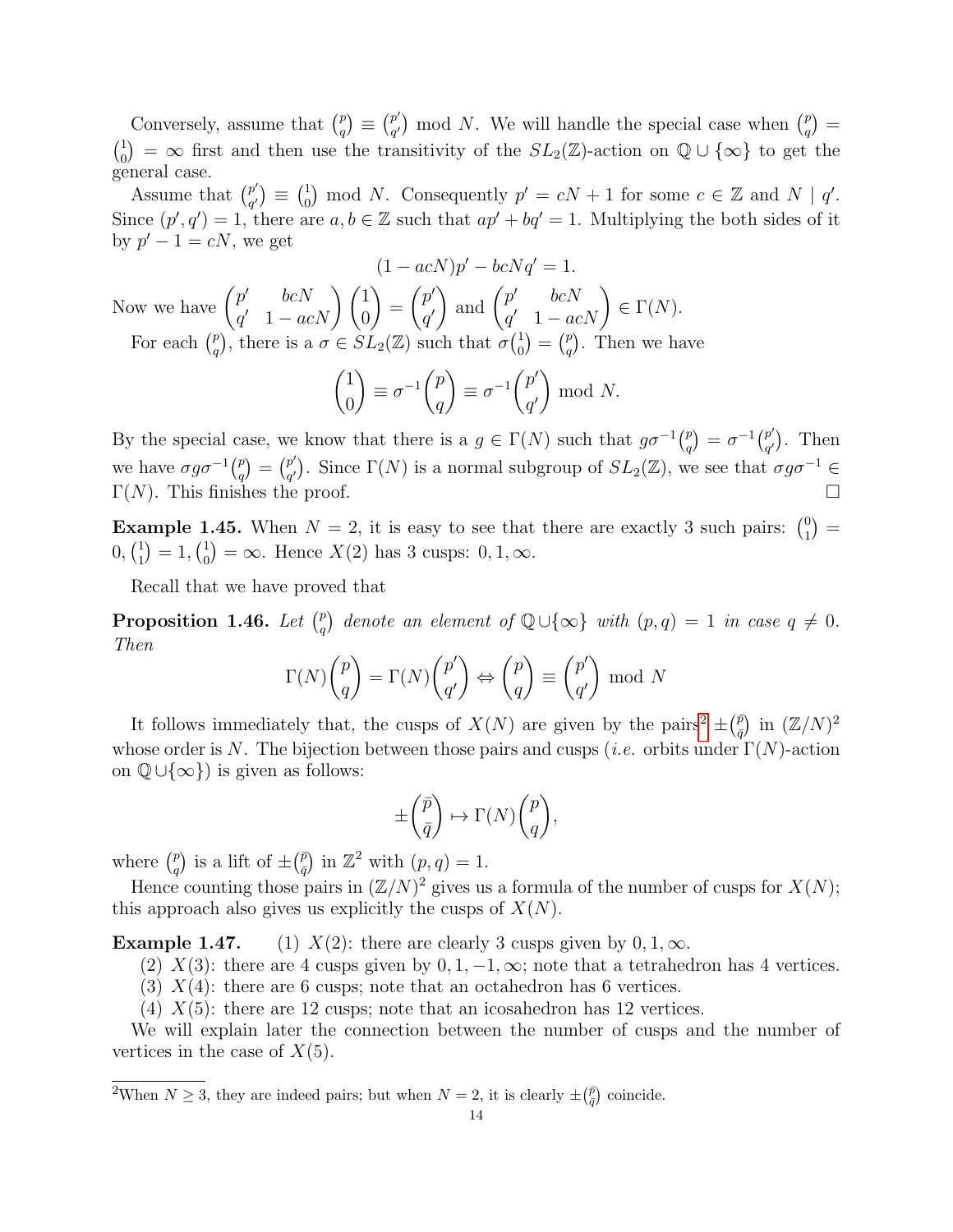Next, I want to take a slightly more conceptual approach to derive a formula of the number of cusps of  $X(N)$  since the ingredients are needed later on.

Writing  $X(1) = \frac{\mathfrak{h}^*}{\Gamma(1)}$  as  $\frac{\mathfrak{h}^*}{\Gamma(N)} / \frac{\Gamma(1)}{\Gamma(N)}$ , we have a surjection

$$
X(N) = \mathfrak{h}^* / \Gamma(N) \mathop{\twoheadrightarrow}^{\pi_N} X(1)
$$

given by  $(\Gamma(1)/\Gamma(N))x \mapsto x$ .

Let y be a point of  $X(1)$ . We want to understand the cardinality of  $\pi_N^{-1}(y)$ , *i.e.* the cardinality of  $(\Gamma(1)/\Gamma(N))x$ . We will start with an ordinary point.

<span id="page-14-0"></span>**Proposition 1.48.** If y is an ordinary point of  $X(1)$ , then

$$
|\pi_N^{-1}(y)| = \begin{cases} \frac{1}{2}|SL_2(\mathbb{Z}/N)| & N = 3\\ |SL_2(\mathbb{Z}/2)| & N = 2 \end{cases}
$$

Proof. From our 1st homework, we have an exact sequence

$$
1 \to \Gamma(N) \to \Gamma(1) \to SL_2(\mathbb{Z}/N) \to 1.
$$

Consequently,  $|\Gamma(a)/\Gamma(N)| = |SL_2(\mathbb{Z}/N)|$ .

When  $N \geq 3$ , we see that  $-I_2 \notin \Gamma(N)$ . This implies that  $\Gamma(N)g \neq \Gamma(N)(-g)$  for each coset  $\Gamma(N)g \in \Gamma(1)/\Gamma(N)$ . But  $\Gamma(N)gy = \Gamma(N)(-g)y$  since  $gy = (-g)y$  (and no other element of  $\Gamma(1)$  can fix y). Hence we have that

$$
|\pi_N^{-1}(y)| = \frac{1}{2}|SL_2(\mathbb{Z}/N)|.
$$

When  $N = 2$ , we have  $-I_2 \in \Gamma(2)$ . Hence we have  $|\pi_2^{-1}(x)| = |SL_2(\mathbb{Z}/2)|$ .

From Proposition [1.48,](#page-14-0) we can see that for all but 3 points (2 elliptic points and one cusp) the cardinality of  $\pi_N^{-1}(y)$  are the same; this cardinality is called the degree of  $\pi_N$  and will be denoted by  $d_N$ . The same phenomenon happens for more general maps as we will see later on.

# <span id="page-14-1"></span>Proposition 1.49.

$$
|\pi_N^{-1}(i)| = \frac{d_N}{2}, \ |\pi_N^{-1}(\rho)| = \frac{d_N}{3}, \ |\pi_N^{-1}(\infty)| = \frac{d_N}{N}.
$$

Proof. The idea already appears in the proof of Proposition [1.48,](#page-14-0) I will be brief.

Since  $\Gamma(1)_i = \langle S \rangle$  with  $S =$  $\begin{pmatrix} 0 & -1 \\ 1 & 0 \end{pmatrix}$  and  $\langle S \rangle / \{\pm I_2\}$  has order 2, we need to divide  $d_n$ further by 2.

Since  $\Gamma(1)_{\rho} = \langle ST \rangle$  with  $T =$  $\begin{pmatrix} 1 & 1 \\ 1 & 0 \end{pmatrix}$  and  $\langle ST \rangle / \{\pm I_2\}$  has order 3, we need to divide  $d_n$ further by 3.

For  $\infty$ , note that  $\Gamma(1)_{\infty} = \langle$  $\begin{pmatrix} 1 & n \\ 1 & 0 \end{pmatrix} |n \in \mathbb{Z} \rangle$  and  $\Gamma(N)_{\infty} = \langle \begin{pmatrix} 1 & nN \\ 1 & 0 \end{pmatrix} |n \in \mathbb{Z} \rangle$ . Hence  $\begin{pmatrix} 1 & \ell \\ 1 & 0 \end{pmatrix}$  with  $0 \leq \ell \leq n-1$  give different cosets in  $\Gamma(1)/\Gamma(N)$ , but the same point. Therefore, we need to divide  $d_n$  further by N.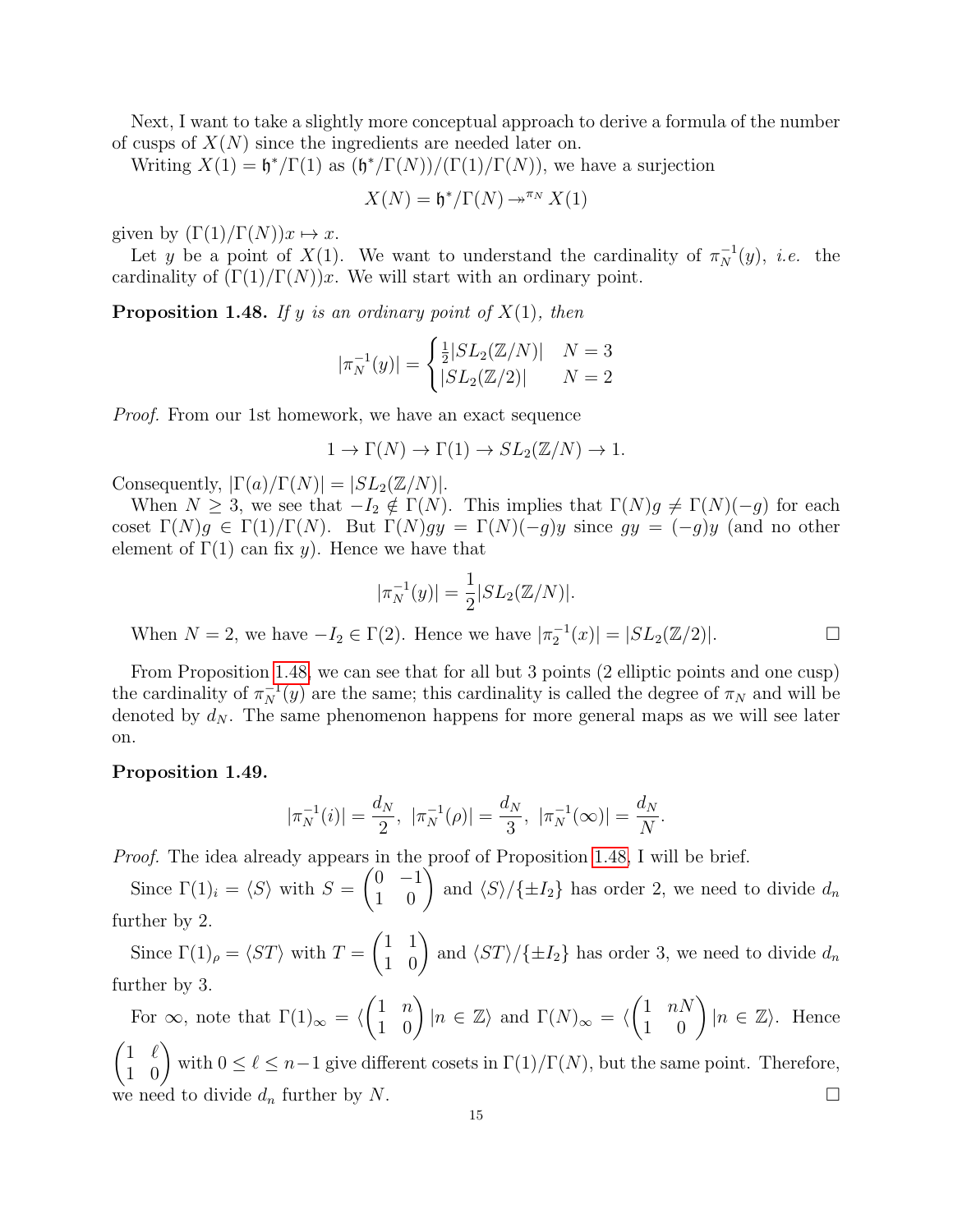Note that Proposition [1.49](#page-14-1) also gives us a formula of the number of cusps.

One may think of Proposition [1.49](#page-14-1) as counting points with multiplicities: each point in the preimage of i has multiplicity 2 (or is counted twice), etc. Such a multiplicity can be conceptualized as follows.

**Definition 1.50.** Let  $f : X \to Y$  be a nonconstant map between Riemann surfaces. f is called *holomorphic* is, given any charts  $\{(U_\alpha, t_\alpha)\}\$  on X and  $\{(V_\beta, s_\beta)\}\$  on Y, the map  $s_{\beta} \circ f \circ t_{\alpha}^{-1}$  is holomorphic.

<span id="page-15-0"></span>Remark 1.51. Let  $f: X \to Y$  be a nonconstant holomorphic map between *compact* Riemann surfaces. Then  $|f^{-1}(y)|$  is the same for all but finitely many points  $y \in Y$ .

Let  $x \in f^{-1}(y)$ . One may choose local charts  $(U, t)$  at x and  $(V, s)$  at y such that  $t : V \to \mathbb{D}$ and  $s: V \to \mathbb{D}$  are homeomorphisms, where  $\mathbb D$  is the open unit disk in  $\mathbb C$ , and  $t(x) = 0 = s(y)$ . Since  $g = s \circ f \circ t^{-1} : \mathbb{D} \to \mathbb{D}$  is holomorphic, we may write

$$
g(z) = z^{e_{x/y}} +
$$
higher order terms

where  $e_{x/y}$  is a positive integer and it is independent of the charts  $(U, t), (V, s)$ .

One may think of  $e_{x/y}$  as follows. Let's ignore the higher order part and assume that  $g(z) = z^{e_{x/y}}$ . Then  $g|_{\mathbb{D}\setminus\{0\}}$  is a  $e_{x/y}$ -to-1 cover, *i.e.* for each  $y \in \mathbb{D}\setminus\{0\}$ ,  $|g^{-1}(y)| = e_{x/y}$  and each  $x \in g^{-1}(y)$  has an open neighborhood U such that  $g|_U$  is a homeomorphism.

One may also think of  $e_{x/y}$  as the multiplicity of 0 over 0 (the pre image of 0 consists of only one point 0, being counted  $e_{x/y}$  times).

**Definition 1.52.** Let  $f: X \to Y$  be a nonconstant holomorphic map between compact Riemann surfaces. The *degree* of f is the integer d such that  $|f^{-1}(y)| = d$  for all but finitely many  $y \in Y$ .

The integer  $e_{x/y}$  in Remark [1.51](#page-15-0) is called the *ramification index* of x over y. If  $e_{x/y} \geq 2$ , then y is called a *ramification point*.

**Example 1.53.** Consider the natural surjection  $\pi_N : X(N) \to X(1)$ . Using the charts that we constructed during the proof of  $X(N)$  being a compact Riemann surface (recall that, we used the function  $z \mapsto z^2$  in the construction of a chart at  $i, z \mapsto z^3$  in the construction of a chart at  $\rho$ , etc), we can see that  $e_{x/i} = 2$  for each  $x \in \pi_N^{-1}(i)$ ,  $e_{x/\rho} = 3$  for each  $x \in \pi_N^{-1}(\rho)$ ,  $e_{x/\infty} = N$  for each  $x \in \pi_N^{-1}(\infty)$ , which are exactly the denominators in the formulas of  $|\pi_n^{-1}(i)|, |\pi_n^{-1}(\rho)|, |\pi_n^{-1}(\infty)|$ , respectively.

Let me remind you that, our goal is to understand  $X(N)$  and our main tool is the classification of compact Riemann surfaces via genus. To this end, let's briefly review how genus is defined and its topological/geometric meaning.

**Definition 1.54.** Let X be a compact Hausdorff topological space. A *curved triangle* on X is a closed subspace A of X with a homeomorphism  $t : \tau \to A$  where  $\tau$  is a closed triangular region in the plane.



A triangulation of X is a finite collection  $\{A_1, \ldots, A_n\}$  of curved triangles on X such that (1)  $\bigcup_i A_i = X$ , and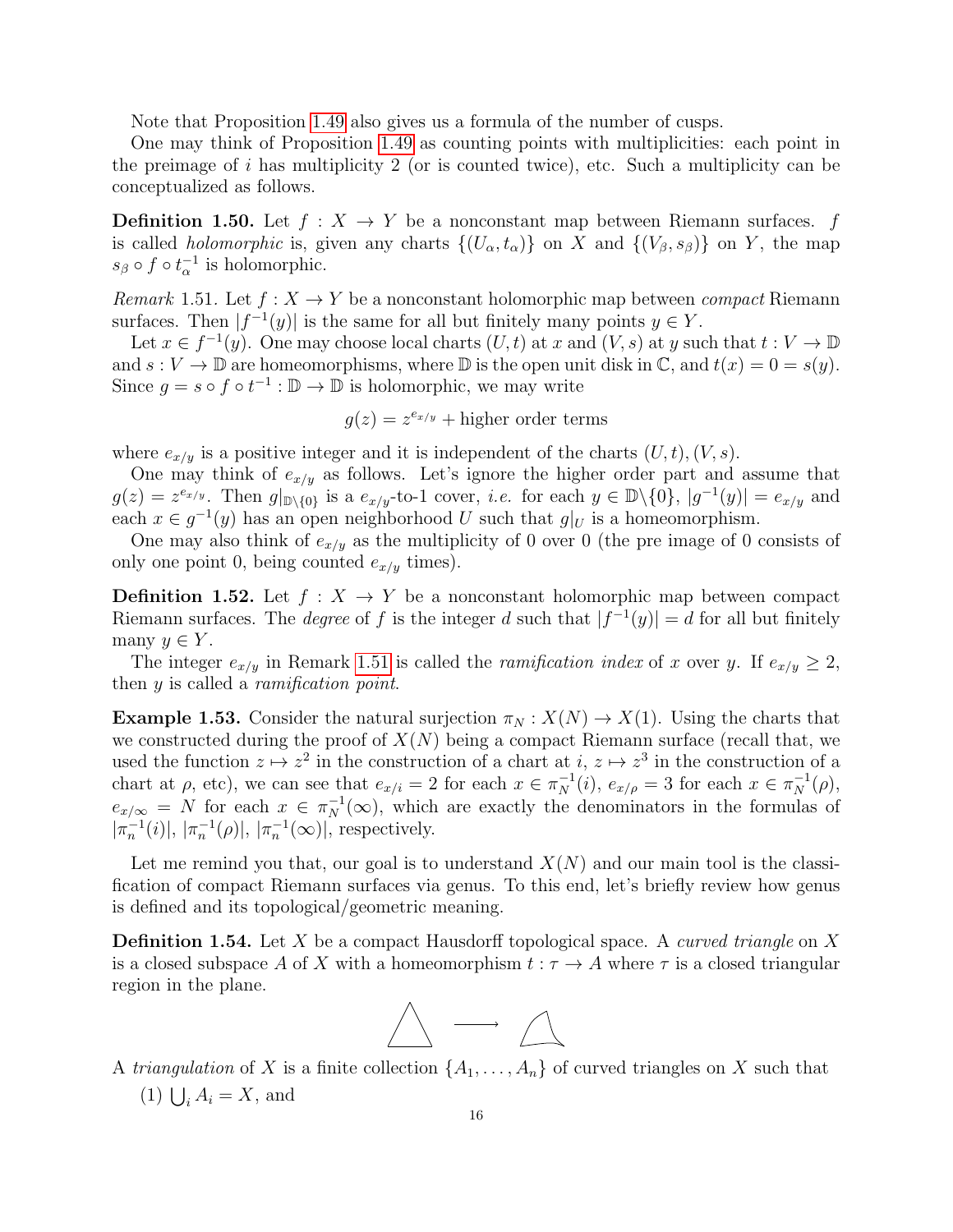- (2) for  $i \neq j$ , the intersection  $A_i \cap A_j$  is empty, or a vertex of both  $A_i$  and  $A_j$ , or an edge of  $A_i$  and  $A_j$ .
- **Example 1.55.** (1) The Riemann sphere  $S^2$ . One may enclose a tetrahedron with  $S^2$ and project the edges and faces of the tetrahedron to  $S<sup>2</sup>$  to triangulate  $S<sup>2</sup>$  with 4 vertices, 6 edges, and 4 faces.

# draw a picture here

(2) The torus  $\mathbb{T}^1$ . We know that we can get a torus by gluing the opposite sides of a rectangle (or even a parallelogram) without any twisting. A triangulation is given as follows.



We need a few facts from topology.

Fact 1.56. Each compact Riemann surface can be triangulated.

Let  $v_X, e_X, f_X$  denote the numbers of vertices, edges, and faces of a triangulation of a compact Riemann surface X.

*Fact* 1.57. The integer  $v_X - e_X + f_X$  is independent of the triangulation on X, called the Euler characteristic of X, denoted by  $\chi(X)$ .

**Example 1.58.** From the triangulations of  $S^2$  and  $\mathbb{T}^1$  we constructed, we have

$$
\chi(S^2) = 2, \ \chi(\mathbb{T}^1) = 0.
$$

**Definition 1.59.** Let X be compact Riemann surface. The genus of X, denoted by  $g_X$ , is defined by

$$
g_X = \frac{2 - \chi(X)}{2}.
$$

Clearly, knowing  $\chi(X)$  is equivalent to knowing  $g_X$ . Why bother introducing the notion of genus? A short answer is that the topological/geometric meaning of genus is easier for us to visualize than the one of Euler characteristic. Given any surface  $X$ , one perform the following procedure (adding a handle to  $X$ ): removing two small closed disks from  $X$ , opening up a torus, and gluing the two ends to X ,without any twisting, where those 2 disks have been removed. For instance, adding a handle to the Riemann sphere creates a torus. We may say that a sphere has no handle and a torus has one handle. More generally, the genus of a compact Riemann surface is the number handles that it has.

Fact 1.60. Each compact Riemann surface of genus q is homeomorphic to a Riemann sphere with q handles added.

Therefore, to understand (or to visualize) a compact Riemann surface, it suffices to calculate its genus.

Recall that our goal is to understand  $X(N)$ ; we will calculate  $g_{X(N)}$ . Since we already know that  $X(1)$  is the Riemann sphere and have a surjection  $X(N) \to X(1)$ , naturally the tool we will use is the Riemann-Hurwitz formula.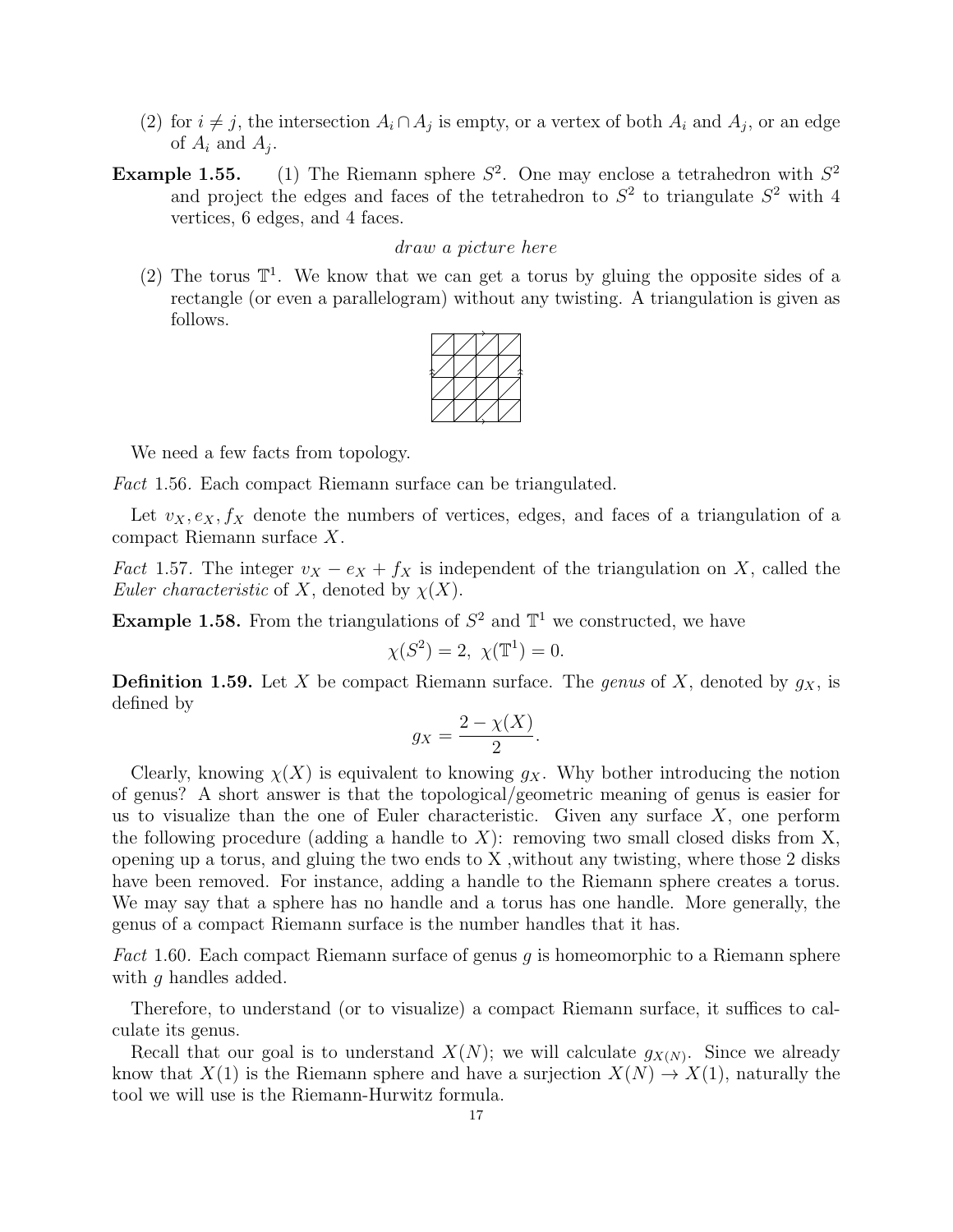**Theorem 1.61** (Riemann-Hurwitz). Let  $h: X \rightarrow Y$  be a non constant holomorphic map between compact Riemann surfaces with degree d. Then

$$
2 - 2g_X = d(2 - 2g_Y) - \sum_{y \in Y} \sum_{x \in h^{-1}(y)} (e_{x/y} - 1).
$$

*Proof.* Triangulate Y and make sure that each ramification point is a vertex. Applying  $h^{-1}$ , we get a triangulation of  $X$ . From Remark [1.51,](#page-15-0) we can see that

$$
v_X = dv_Y - \sum_{y \in Y} \sum_{x \in h^{-1}(y)} (e_{x/y} - 1), \ e_X = de_Y, \ f_X = df_Y.
$$

The formula follows.  $\Box$ 

Recall that we proved the Riemann-Hurwitz formula last time.

**Theorem 1.62** (Riemann-Hurwitz). Let  $h: X \rightarrow Y$  be a non constant holomorphic map between compact Riemann surfaces with degree d. Then

$$
2 - 2g_X = d(2 - 2g_Y) - \sum_{y \in Y} \sum_{x \in h^{-1}(y)} (e_{x/y} - 1).
$$

We will apply this formula to calculate the genus of  $X(N)$ .

**Theorem 1.63.** Let  $d_N$  be the degree of the natural surjection of  $\pi_N : X(N) \to X(1)$ . Then

(1.63.1) 
$$
g_{X(N)} = 1 + \frac{d_N}{12} - \frac{d_N}{2N}.
$$

*Proof.* Plugging in  $|\pi_N^{-1}(i)| = \frac{d_N}{2}$  $\frac{d_N}{2}$ ,  $e_{x/i} = 2$  for each  $x \in \pi_N^{-1}(i)$ ,  $|\pi_N^{-1}(\rho)| = \frac{d_N}{3}$  $\frac{g_N}{3}$ ,  $e_{x/\rho}=3$  for each  $x \in \pi_N^{-1}(i)$ , and  $|\pi_N^{-1}(\infty)| = \frac{d_N}{N}$  $\frac{d_N}{N}$ ,  $e_{x/\infty} = N$  for each  $x \in \pi_N^{-1}(\infty)$  into the Riemann-Hurwitz and keeping in mind that  $g_{X(1)} = 0$ , we get

$$
2 - 2g_{X(N)} = 2 - \frac{d_N}{2}(2 - 1) - \frac{d_N}{3}(3 - 1) - \frac{d_N}{N}(N - 1).
$$

Simplifying this, we get

$$
g_{X(N)} = 1 + \frac{d_N}{12} - \frac{d_N}{2N}.
$$

*Remark* 1.64. As you may notice that our formula doesn't hold when  $N = 1$ . The reason is that there are elliptic points (i and  $\rho$ ) when  $N = 1$ . Here is the formula that works more generally.

Let  $\Gamma$  be a subgroup of  $SL_2(\mathbb{Z})$  that contains  $\Gamma(N)$  for some positive integer N. Let  $X(\Gamma)$ denote  $\mathfrak{h}^*/\Gamma$  and  $d_{\Gamma}$  denote the degree of the natural projection of  $X(\Gamma) \to X(1)$ . Let  $\varepsilon_2, \varepsilon_3, \varepsilon_{\infty}$ denote the number of elliptic points of order 2, the number of elliptic points of order 3, and the number of cusps, respectively. Then

$$
g(X(\Gamma)) = 1 + \frac{d_{\Gamma}}{12} - \frac{\varepsilon_2}{4} - \frac{\varepsilon_3}{3} - \frac{\varepsilon_{\infty}}{2}.
$$

Example 1.65. Using formula [\(1.63.1\)](#page-2-1), we can see that

$$
g_{X(2)} = g_{X(3)} = g_{X(4)} = g_{X(5)} = 0.
$$

In particular,  $X(5)$  is the Riemann sphere.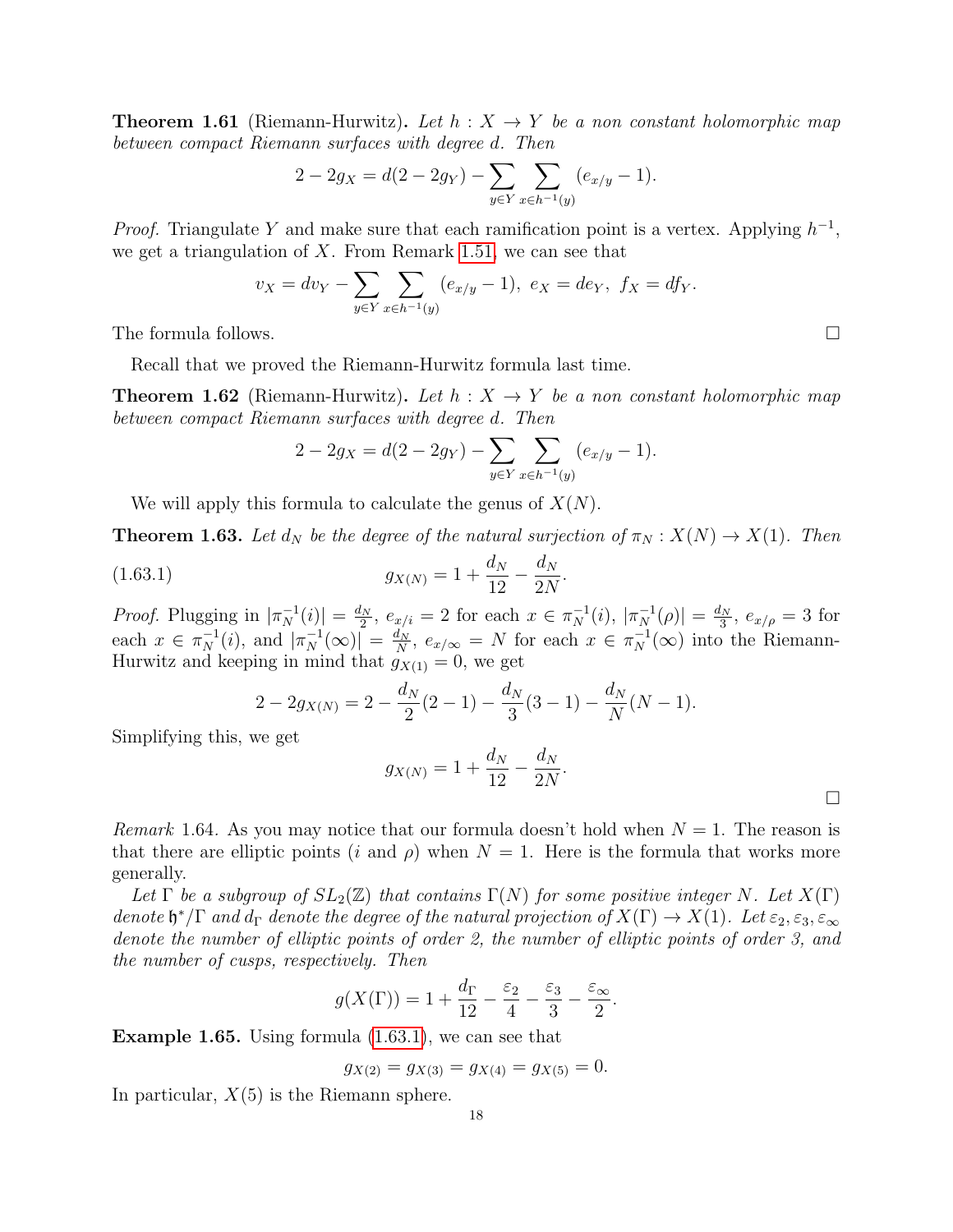This explains the following diagram (that appeared in Mike's lecture):



In this diagram, the inclusion on the top is  $\mathfrak{h}/\Gamma(5) = Y(5) \hookrightarrow X(5) = S^2$ . Since  $X(5)$  has 12 cusps, this inclusion has 12 points missing on the target. Similarly, the inclusion on the bottom is  $\mathfrak{h}/\Gamma(1) =: Y(1) \hookrightarrow X(1) = S^2$ , taking into account that  $PSL_2(\mathbb{Z}/5) = A_5$ ; this inclusion has one point missing.

Remark 1.66. One can construct an group iso between  $PSL_2(\mathbb{Z}/5)$  and  $A_5$  explicitly. Or, more conceptually, each  $PSL_2(\mathbb{Z}/p)$  with  $p > 3$  is a simple group. Since  $PSL_2(\mathbb{Z}/5)$  and  $A_5$ are both simple groups of order 60, there will be an isomorphism.

The  $A_5$ -action on  $S^2$  can be visualized as follows. Inside the icosahedron, there are 5 tetrahedrons; each symmetry on the icosahedron will permute these 5 tetrahedrons and it is a even permutation. This shows that the symmetry group on the tetrahedron is  $A_5$ . Now enclose the icosahedron with  $S^2$  and extend the  $A_5$ -action to  $S^2$ .

It turns out that  $A_5$  also acts on the meromorphic functions on  $S^2$ .

**Definition 1.67.** Let  $f: U \to \mathbb{C}$  be function from an open subset U of  $\mathbb{C}$  to  $\mathbb{C}$ . A point  $z_0 \in U$  is called a pole of f if  $f(z_0)$  is undefined and there is a positive integer m such that  $(z-z_0)^m f(z)$  is holomorphic around  $z_0$ . (Recall that we have defined holomorphic functions.) f is called *meromorphic* if f is holomorphic on U except a discrete subset of U each of which is a pole of  $f$ .

**Definition 1.68.** Let  $f : X \to Y$  be a function between Riemann surfaces. f is called meormorphic if, given any charts  $\{(U_\alpha, t_\alpha)\}\$  on X and  $\{(V_\alpha, s_\alpha)\}\$  on Y, the function  $s_\beta \circ f \circ t_\alpha^{-1}$ is meromorphic.

**Theorem 1.69.** The meromorphic functions  $S^2 \to \mathbb{C}$  are just rational functions on  $S^2$  in one variable z. In particular, they form a field  $\mathbb{C}(z)$  of transcendental degree 1 over  $\mathbb{C}$ .

*Proof.* Since all the meromorphic functions on  $S^2$  form a field, the second conclusion follows from the first.

We will think of  $S^2$  as  $\mathbb{C}\cup\{\infty\}$ . Clearly each rational function (*i.e.*  $\frac{p(z)}{q(z)}$  where both p and q are polynomials) is a meromorphic function on  $\mathbb{C} \cup \{\infty\}$ . it remains to show the reverse inclusion.

Let  $f: \mathbb{C} \cup {\infty} \rightarrow \mathbb{C}$  be a meromorphic functions. Since  $\mathbb{C} \cup {\infty}$  is compact, f has finitely many zeros and poles. Let  $a_1, \ldots, a_n$  be the zeros of f with  $\text{ord}_{a_i} = \alpha_i$  and  $b_1, \ldots, b_m$ be the poles of f with  $\text{ord}_{b_i}(f) = -\beta_i$ . Consider the rational function  $r(z)$  defined by

$$
r(z) := \frac{\prod_{i=1}^{n} (z - a_i)^{\alpha_i}}{\prod_{i=1}^{m} (z - b_i)^{\beta_i}}
$$

Clearly  $1/r$  is also a meromorphic functions on  $\mathbb{C}\cup\{\infty\}$ . Set  $h=\frac{f}{r}$  $\frac{f}{r}$ . Then h is holomorphic on  $\mathbb C$  with  $\infty$  being the only possible pole. The order of h at  $\infty$  must be finite. So one write  $h = \sum_{j=0}^{M} c_i z^i$  where M is an integer. If  $M \geq 1$ , then by the fundamental theorem of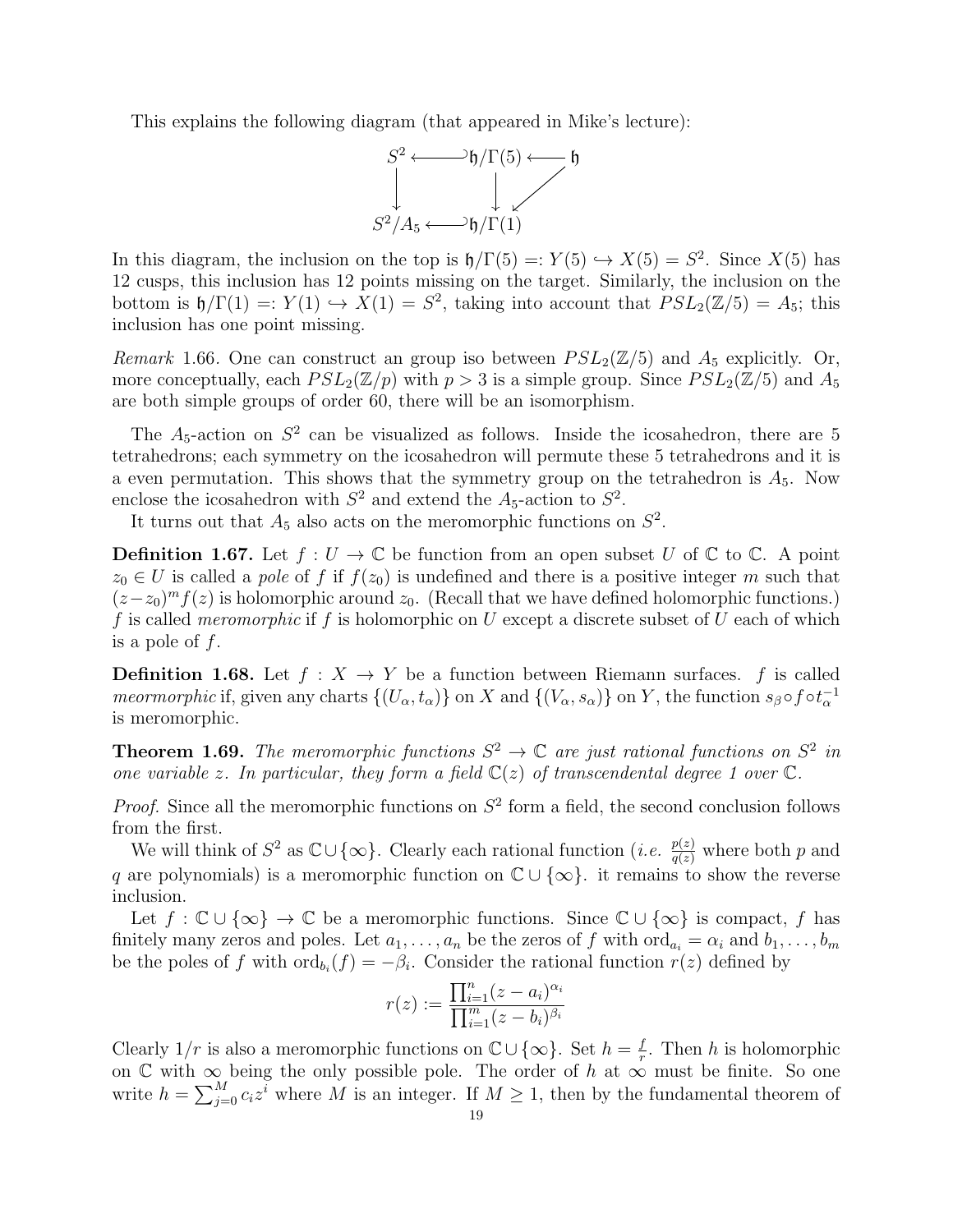algebra, h will have at least M zeros; but h has no zeros by construction. So h is a constant. This shows that  $f$  is the product of a rational function and a constant; hence finishes the proof of the reverse inclusion.

The A<sub>5</sub>-action, *i.e.* the map  $S^2 \to S^2/A_5$ , induces an field extension  $\mathbb{C}(z) \hookrightarrow \mathbb{C}(z')$  with Galois group  $A_5$ , where  $\mathbb{C}(z)$  is the function field of  $S^2/A_5$  (which we have seen still is  $S^2$ ) and  $\mathbb{C}(z')$  is the function field of  $S^2$ . This is a degree 60 extension. The icosahedron equation is the degree-60 equation over  $\mathbb{C}(z)$  whose roots generate  $\mathbb{C}(z')$ , which plays a crucial role in Klein's solution to quintics.

**Definition 1.70.** Assume  $E/F$  is a finite, separable extension of fields and let  $\sigma_1, \ldots, \sigma_d$  be the distinct embeddings of E into any chosen algebraic closure  $\overline{F}$  of F. ( $d = [E : F]$ .) For  $\alpha \in E$ , the norm of  $\alpha$  over F is

$$
N_F^E(\alpha) := \prod_{i=1}^d \sigma_i(\alpha).
$$

**Proposition 1.71.** For any finite, separable extension  $E/F$  and any  $\alpha \in E$ , define  $f_{\alpha}(x) =$  $\prod_{i=1}^d(x - \sigma_i(\alpha)),$  where  $\sigma_1, \ldots, \sigma_d : E \to \overline{F}$  are all the embeddings of E into a chosen algebraic closure  $\overline{F}$  of  $F$  that fix  $F$ . Then all of the coefficients of  $f_{\alpha}(x)$  belong to  $F$  and so, in particular,  $N_F^E(\alpha) \in F$ .

*Proof.* First, we will prove this proposition in the case when  $E/F$  is Galois. Then  $f_{\alpha}(x) =$  $\prod_{\sigma \in \text{Gal}(E/F)} (x - \sigma(\alpha))$ . For any  $\tau \in \text{Gal}(E/F)$ , we have  $f_{\alpha}^{\tau}(x) = \prod_{\sigma \in \text{Gal}(E/F)} (x - \sigma(\alpha))^{\tau}$  $\prod_{\sigma \in \text{Gal}(E/F)} (x - \tau \sigma(\alpha))$ . Since the set  $\{\tau \sigma \mid \sigma \in \text{Gal}(E/F)\}$  coincides with  $\text{Gal}(E/F)$ , we get  $f_{\alpha}^{\tau}(x) = f_{\alpha}(x)$ . This proves all of the coefficients of  $f_{\alpha}(x)$  are fixed by every element of  $Gal(E/F)$  and hence must all belong to F.

When  $E/F$  is not Galois, we consider the normal closure  $E^{nor}$  of E over F in an algebraic closure  $\overline{F}$  of F. Each  $\sigma_j$  can be extended to  $\tilde{\sigma}_j$ ;  $E^{nor} \hookrightarrow \overline{F}$ . Since  $E^{nor}$  is normal, we have  $\tilde{\sigma}_j$  ( $E^{nor}$ )  $E^{nor}$  Honor we may compose  $\tau \in Gal(F^{nor}/F)$  with  $\tilde{\sigma}_j$ . Closure  $\tau \circ \tilde{\sigma}_j$   $|_{\tau} = \tau$  $\widetilde{\sigma}_j(E^{nor}) = E^{nor}$ . Hence we may compose  $\tau \in Gal(E^{nor}/F)$  with  $\widetilde{\sigma}_j$ . Clearly  $\tau \circ \widetilde{\sigma}_j |_{E} = \tau \circ \sigma_j$ .<br>Since Since

$$
\{\tau \circ \sigma_1, \ldots, \tau \circ \sigma_d\} = \{\sigma_1, \ldots, \sigma_d\}
$$

we have  $f_{\alpha}^{\tau}(x) = f_{\alpha}(x)$  and hence  $f_{\alpha}(x) \in F[x]$ .

**Theorem 1.72** (Hilbert's Theorem 90). Suppose  $E/F$  is a finite Galois extension and its Galois group is cyclic, say generated by  $\sigma \in \text{Gal}(E/F)$ . For  $\beta \in E$ ,  $N_F^E(\beta) = 1$  if and only if  $\beta = \frac{\alpha}{\sigma}$  $\frac{\alpha}{\sigma(\alpha)}$  for some  $\alpha \in E$ .

*Proof.* Assume  $\beta = \frac{\alpha}{\sigma G}$  $\frac{\alpha}{\sigma(\alpha)}$ . Then

$$
N_F^E(\beta) = \prod_{i=0}^{n-1} \sigma^i(\beta) = \prod_{i=0}^{n-1} \sigma^i\left(\frac{\alpha}{\sigma(\alpha)}\right) = \prod_{i=0}^{n-1} \frac{\sigma^i(\alpha)}{\sigma^{i+1}(\alpha)} = 1,
$$

since  $\sigma^n = 1$ .

Now assume  $N_F^E(\beta) = 1$ . We define a function  $g: E \to E$  as the following E-linear combination of id,  $\sigma$ , ...,  $\sigma^{n-1}$ :

$$
g := \mathrm{id} + \beta \sigma + (\beta \sigma(\beta))\sigma^2 + \cdots + (\beta \sigma(\beta) \cdots \sigma^{n-2}(\beta))\sigma^{n-1} : E \to E.
$$
  
20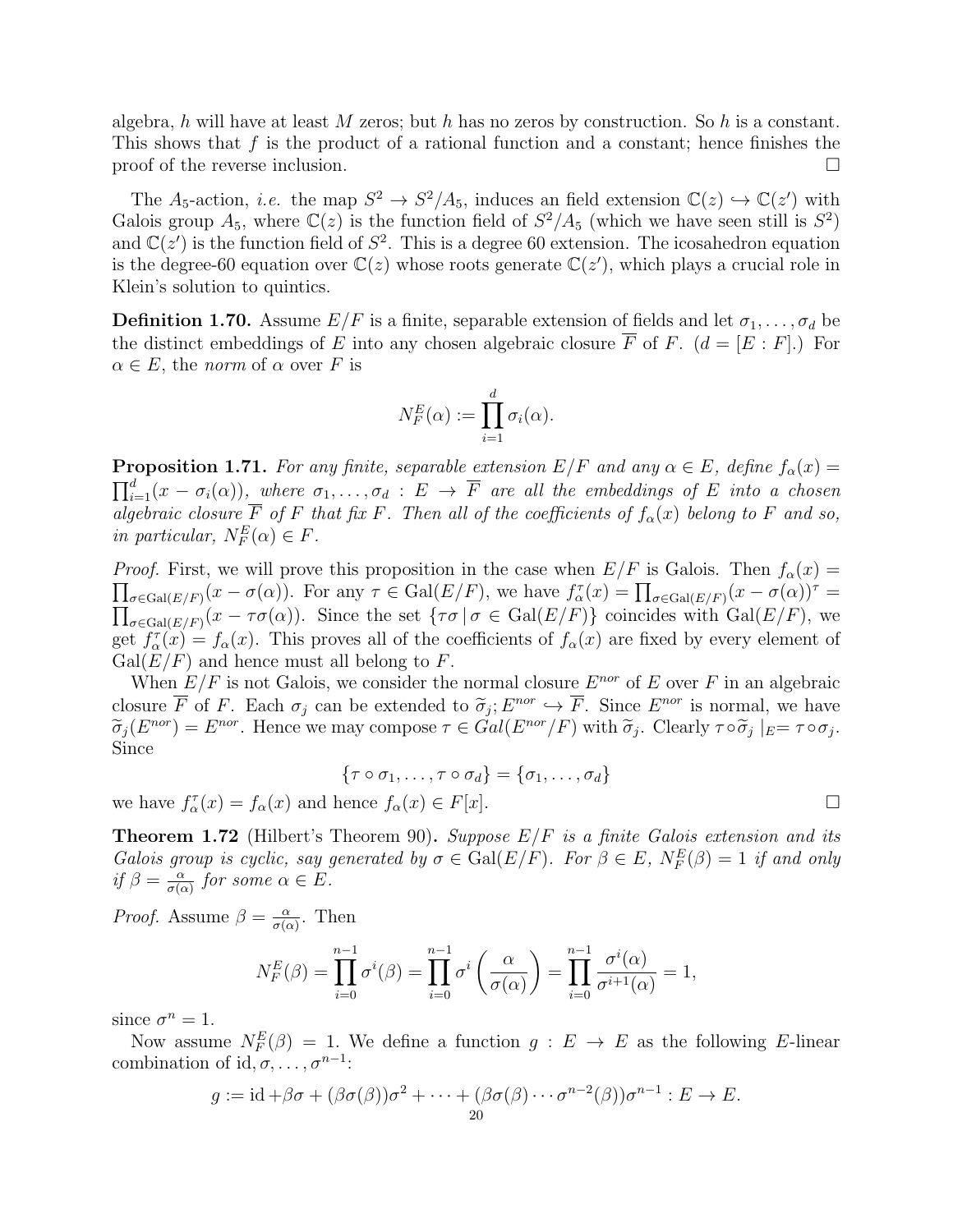There exists  $u \in E$  such that  $g(u) \neq 0$ . Set  $\alpha = g(u)$ . Then

$$
\beta\sigma(\alpha) = \beta\sigma(g(u))
$$
  
\n
$$
= \beta\sigma(u + \beta\sigma(u) + (\beta\sigma(\beta))\sigma^2(u) + \cdots + (\beta\sigma(\beta)\cdots\sigma^{n-2}(\beta))\sigma^{n-1}(u))
$$
  
\n
$$
= \beta\sigma(u) + \beta\sigma(\beta)\sigma^2(u) + \beta\sigma(\beta)\sigma^2(\beta)\sigma^3(u) + \cdots + (\beta\sigma(\beta)\cdots\sigma^{n-1}(\beta))\sigma^n(u)
$$
  
\n
$$
= g(u) = \alpha.
$$
  
\n
$$
\beta = \frac{\alpha}{\sigma(\alpha)}.
$$

Th  $\sigma(\alpha)$ 

**Theorem 1.73** (Kummer). Let  $F$  be a field containing a primitive nth root of unity. Let  $E/F$  be a Galois extension with cyclic Galois group  $\mathbb{Z}/n\mathbb{Z}$  (with a generator  $\sigma$ ). Then there is an element  $\theta \in E$  such that  $E = F(\theta)$  and  $\theta^n \in F$ .

*Proof.* Let  $\omega$  be a primitive *n*th root of unity in F. Then clearly  $N_F^E(\omega) = \omega^n = 1$ . By Hilbert Theorem 90, there is  $\theta \in E$  such that  $\omega = \frac{\sigma(\theta)}{\theta}$  $\frac{\partial \theta}{\partial \theta}$ . Then  $\sigma(\theta) = \omega \theta$  and consequently  $\sigma^{j}(\theta) = \omega^{j}\theta$ . Then  $\{g(\theta)|g \in \text{Gal}(E/F)\}\$  has n distinct elements; hence  $\text{deg}_F(\theta) \geq n = [E:\]$ F. Therefore  $E = F(\theta)$ .

Kummer's theorem tells us a strategy to solve equations. If  $f \in k[x]$  has degree n and if the Galois group of f is cyclic of order n, then one can solve  $f(x) = 0$  by solving  $x<sup>n</sup> - a = 0$ which can be solved by finding all numbers  $\beta$  such that  $e^{\beta} = a$  then setting  $x = e^{\beta/n}$ .

**Example 1.74** (Cubic equations). Consider  $f(x) = x^3 + px + q$  over  $K = \mathbb{Q}(\omega)$  with  $\omega = e^{\frac{2\pi i}{3}}$ . Assume that f has 3 distinct roots  $x_1, x_2, x_3$ . Consider the  $C_3 = \mathbb{Z}/3 = \langle \sigma \rangle$ -action:

$$
\sigma: x_1 \mapsto x_2 \mapsto x_3 \mapsto x_1
$$

The expression  $(x_1 - x_2)(x_2 - x_3)(x_1 - x_3)$  is not invariant under  $C_3$ , but its square is. Its square is

$$
-4p^3 - 27q^2.
$$

By adding the square root of it to  $K$ , we may assume that the Galois group of  $f$  is  $C_3$ . The proof of Hilbert Theorem 90 tells us that we should look at

$$
(id + \omega \sigma + \omega \sigma(\omega)\sigma^2)(x_1) = x_1 + \omega x_2 + \omega^2 x_3
$$
, or  

$$
(id + \omega \sigma^2 + \omega \sigma^2(\omega)\sigma^4)(x_1) = x_1 + \omega x_3 + \omega^2 x_2
$$
,  $\sigma^2$  is also a generator

After normalizing, set

$$
\alpha_1 = (x_1 + \omega x_2 + \omega^2 x_3)/3
$$
  

$$
\alpha_2 = (x_1 + \omega x_3 + \omega^2 x_2)/3
$$

It can be checked that  $\alpha_1 \alpha_2 = -\frac{p}{3}$  $\frac{p}{3}$ . Writing  $t = \alpha_1^3$  leads to the substitution

$$
x = t^{1/3} - (p/3)t^{-1/3},
$$

the Tartaglia substitution. This substitution turns  $f$  into a quadratic equation.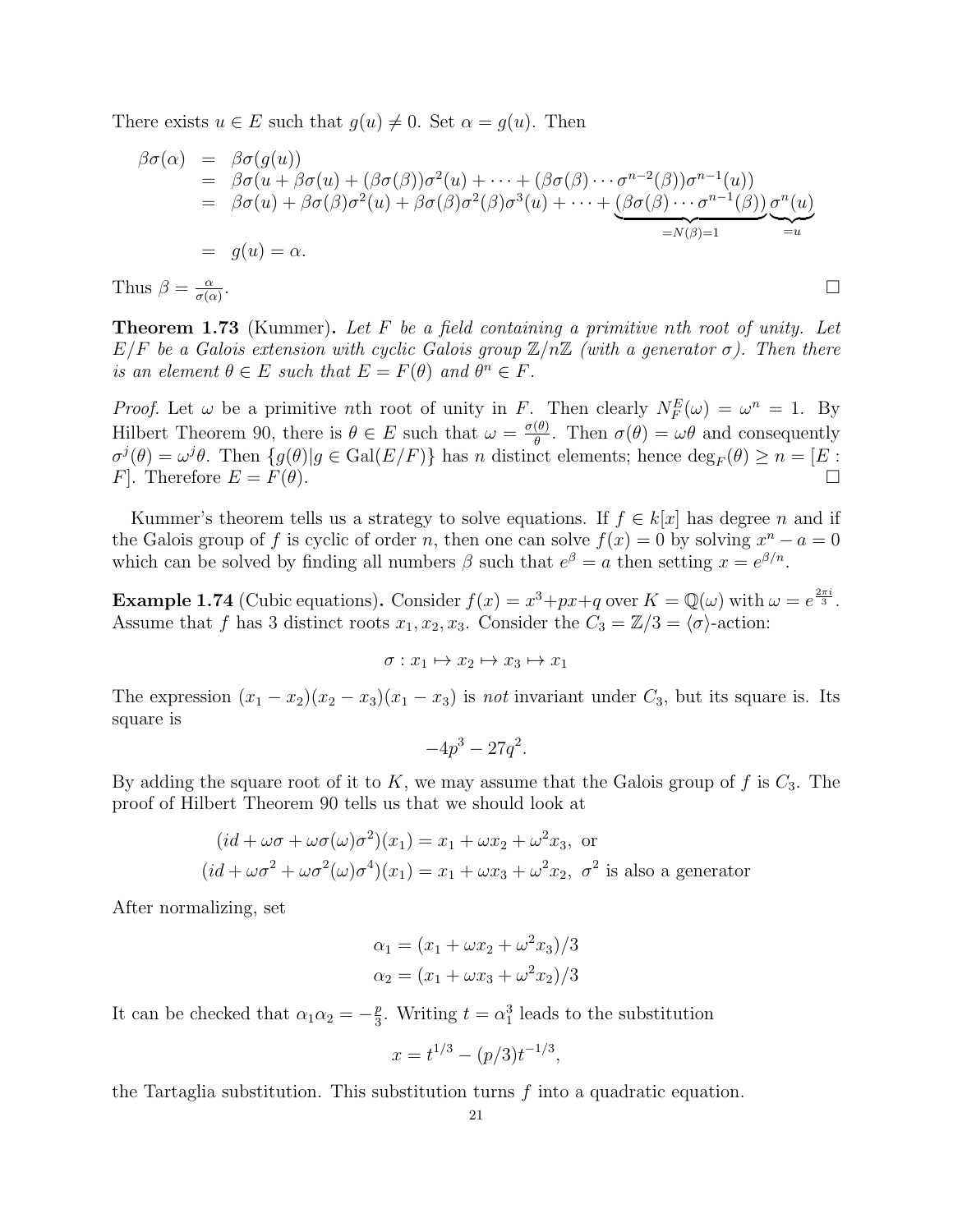## 2. Elliptic curves

<span id="page-21-1"></span>**Definition 2.1.** An *elliptic curve E* over  $\mathbb C$  is a compact Riemann surface of genus 1.

By the classification of compact Riemann surfaces, we know that an elliptic curve  $E$  must be a complex torus.



To compare tori, we consider lattices.

**Definition 2.2.** A *lattice*  $\Lambda$  in  $\mathbb C$  is a free abelian group  $\mathbb Z \omega_1 + \mathbb Z \omega_2$  of rank 2 such that  $\mathbb{R}\omega_1 + \mathbb{R}\omega_2 = \mathbb{C}.$ 

Remark 2.3. Since  $\omega_1, \omega_2$  generate C over R, the ratio  $\omega_1/\omega_2$  can not be a real number. Since  $-1$  is a unit in  $\mathbb{Z}$ , we may change one of  $\omega_1, \omega_2$  to its negative without changing the lattice. Hence we may assume that the imaginary part of  $\omega_1/\omega_2$  is positive, *i.e.*  $\omega_1/\omega_2 \in \mathfrak{h}$ .

Any complex torus has the form  $\mathbb{C}/\Lambda$  for a lattice  $\Lambda$  in  $\mathbb{C}$ .

**Definition 2.4.** Let  $\Lambda = \mathbb{Z}\omega_1 + \mathbb{Z}\omega_2$  be a lattice. The fundamental parallelogram of  $\Lambda$  is

$$
\{a_1\omega_1 + a_2\omega_2 \mid 0 \le a_1, a_2 < 1\},\
$$

denoted by P.



**Definition 2.5.** An *elliptic function* (relative to  $\Lambda$ ) is a meromorphic function  $f : \mathbb{C} \to \mathbb{C}$ such that

$$
f(z + \omega) = f(z)
$$

for all  $\omega \in \Lambda$  and  $z \in \mathbb{C}$ .

It is clear that each elliptic function induces a function on  $\mathbb{C}/\Lambda$  and all elliptic functions (relative to a fixed lattice  $\Lambda$ ) form a field.

Recall the following result from complex analysis.

<span id="page-21-0"></span>**Theorem 2.6** (Liouville). A bounded holomorphic function  $f : \mathbb{C} \to \mathbb{C}$  must be a constant. **Proposition 2.7.** An elliptic function f (relative to  $\Lambda$ ) without poles (or zeros) is constant.

*Proof.* No poles implies that f is holomorphic. The periodicity of f implies that

$$
\sup_{z \in \mathbb{C}} |f(z)| = \sup_{z \in \overline{\mathcal{P}}} |f(z)|.
$$

since f is continuous and  $\overline{P}$  is compact, f is bounded. Hence it must be a constant by Liouville's Theorem.

**Theorem 2.8.** Given any two lattices  $\Lambda_1, \Lambda_2$ . The function

$$
\{\alpha \in \mathbb{C} \mid \alpha \Lambda \subseteq \lambda_2\} \to \{\text{holomorphic } \phi : \mathbb{C}/\Lambda_1 \to \mathbb{C}/\Lambda_2 \mid \phi(0) = 0\}
$$

defined by  $\alpha \mapsto \phi_{\alpha}$  is a bijection, where  $\phi_{\alpha}(z) = \alpha z \pmod{\Lambda_2}$ .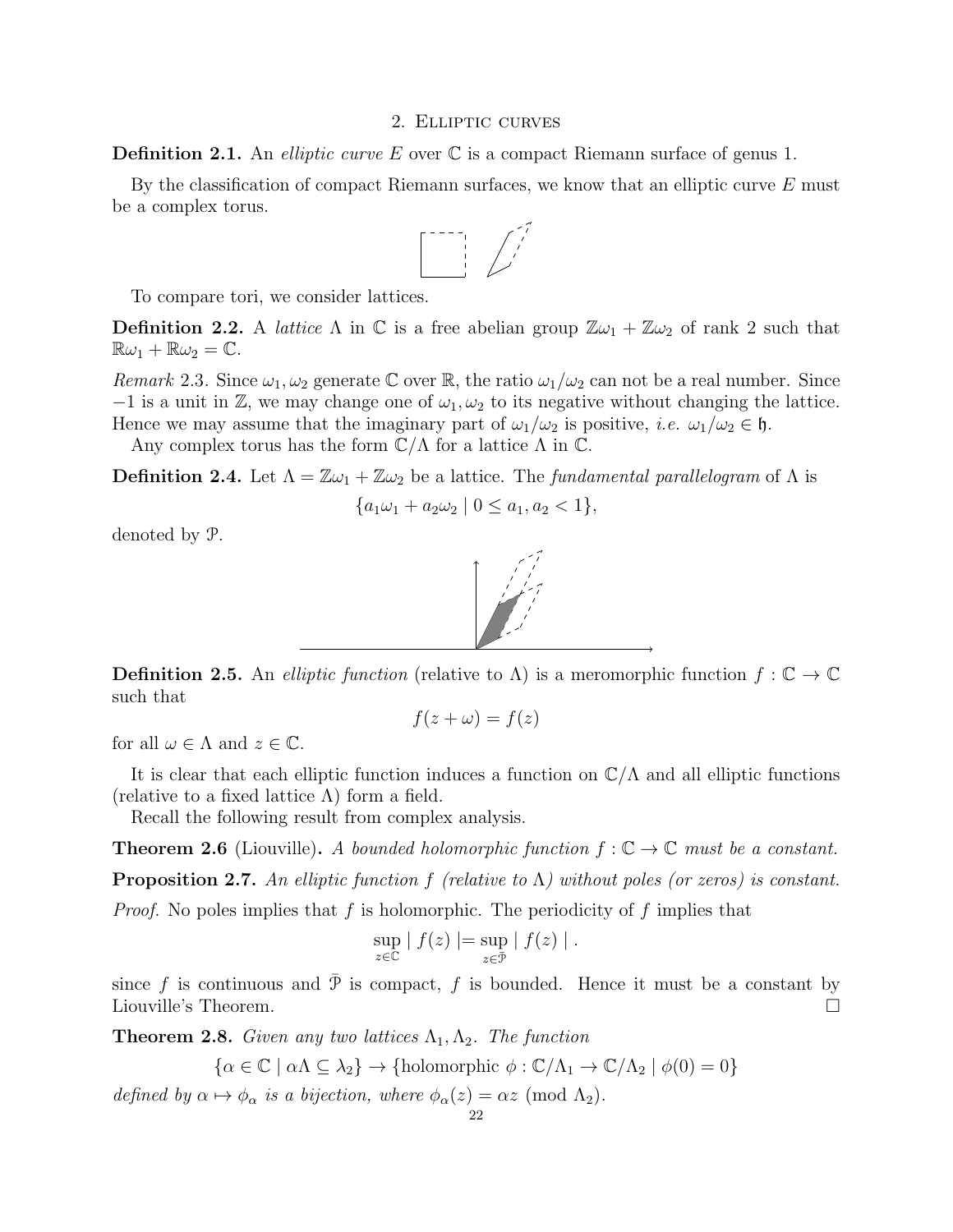*Proof.* Injectivity: assume that  $\phi_{\alpha} = \phi_{\beta}$ . Then  $\alpha z \equiv \beta z \pmod{\Lambda_2}$ . Hence the multiplication by  $\alpha - \beta$  sends  $\mathbb C$  into  $\Lambda_2$ . Since  $\mathbb C$  is connected and  $\Lambda_2$  is discrete, this multiplication map must a constant; the only possibility is  $\alpha - \beta = 0$ . This proves injectivity.

Surjectivity: assume that  $\phi : \mathbb{C}/\Lambda_1 \to \mathbb{C}/\Lambda_2$  is holomorphic and  $\phi(0) = 0$ . Since  $\mathbb C$  is the universal covering space of any torus, we can lift  $\phi$  to a holomorphic  $\phi : \mathbb{C} \to \mathbb{C}$  such that  $\phi(0) = 0.$ 



Then we have  $\widetilde{\phi}(z + \omega) \equiv \widetilde{\phi}(z) \pmod{\Lambda_2}$  for all  $\omega \in \Lambda_1$ . Since  $\Lambda_2$  is discrete, we have  $\widetilde{\phi}(z + \omega) - \widetilde{\phi}(z)$  is a constant independent of z. Hence

$$
\widetilde{\phi}'(z+\omega)=\widetilde{\phi}'(z),\,\,\forall\omega\in\Lambda_1,\,\,z\in\mathbb{C}.
$$

So,  $\phi'$  is a holomorphic elliptic function; it must be a constant by Proposition [2.7,](#page-21-0) say  $\alpha$ . Then  $\phi(z) = \alpha z + \beta$ . But  $\beta = 0$  since  $\phi(0) = 0$ .

Corollary 2.9. A holomorphic function  $\phi_{\alpha}: \mathbb{C}/\Lambda_1 \to \mathbb{C}/\Lambda_2$  is bijective if and only if  $\alpha\Lambda_1 = \Lambda_2$ .

*Proof.* Exercise.  $\Box$ 

**Definition 2.10.** Two lattices are called *homothetic* if there is  $\alpha \in \mathbb{C}$  such that  $\alpha \Lambda_1 = \Lambda_2$ .

So, isomorphic tori (meaning there is a bijective holomorphic maps between) correspond to homothetic lattices.

*Remark* 2.11. A lattice generated by  $\omega_1, \omega_2$  is homothetic to the lattice generated by  $(\omega_1/\omega_2, 1)$ (keep in mind that  $\omega_1/\omega_2 \in \mathfrak{h}$ ). Therefore, each lattice has the form  $\mathbb{Z}\tau + \mathbb{Z}$  with  $\tau \in \mathfrak{h}$ .

We will use  $E_{\tau}$  t denote the complex torus  $\mathbb{C}/\Lambda$  where  $\Lambda$  is generated by  $\tau$  and 1.

**Proposition 2.12.** Given  $\tau, \tau' \in \mathfrak{h}$ . The complex tori  $E_{\tau}, E_{\tau'}$  are isomorphic if and only if there is  $a \sigma \in SL_2(\mathbb{Z})$  such that  $\tau = \sigma(\tau')$ .

*Proof.* Assume that  $E_{\tau} \cong E_{\tau'}$ , then there is an  $\alpha \in \mathbb{C}$  such that  $\alpha \Lambda = \Lambda'$ . Therefore, we may write

$$
\alpha \tau = a\tau' + b \text{ and } \alpha 1 = c\tau' + d
$$

where  $a, b, c, d \in \mathbb{Z}$ . Since  $a\tau' + b$  and  $c\tau' + d$  also generate  $\lambda'$ , we must have that the determinant of  $\sigma =$  $\begin{pmatrix} a & b \\ c & d \end{pmatrix}$  is either 1 or -1. Since  $\tau, \tau' \in \mathfrak{h}$  and  $\sigma(\tau') = \tau$ , we must have  $\sigma \in SL_2(\mathbb{Z}).$ 

Conversely, assume that  $\tau, \tau' \in \mathfrak{h}$  and  $\sigma(\tau') = \tau$  for some  $\sigma \in SL_2(\mathbb{Z})$ . Then we have  $\tau = \frac{a\tau' + b}{c\tau' + d}$  $\frac{a\tau'+b}{c\tau'+d}$ . Set  $\alpha = c\tau' + d$ , then  $\alpha\tau = a\tau' + b$ . Since  $\det(\sigma) = 1$ , the scalar  $\alpha$  defines an isomorphism from  $\Lambda_{\tau}$  to  $\Lambda_{\tau'}$ . Hence  $E_{\Lambda}$  $\cong E_{\Lambda'}$ .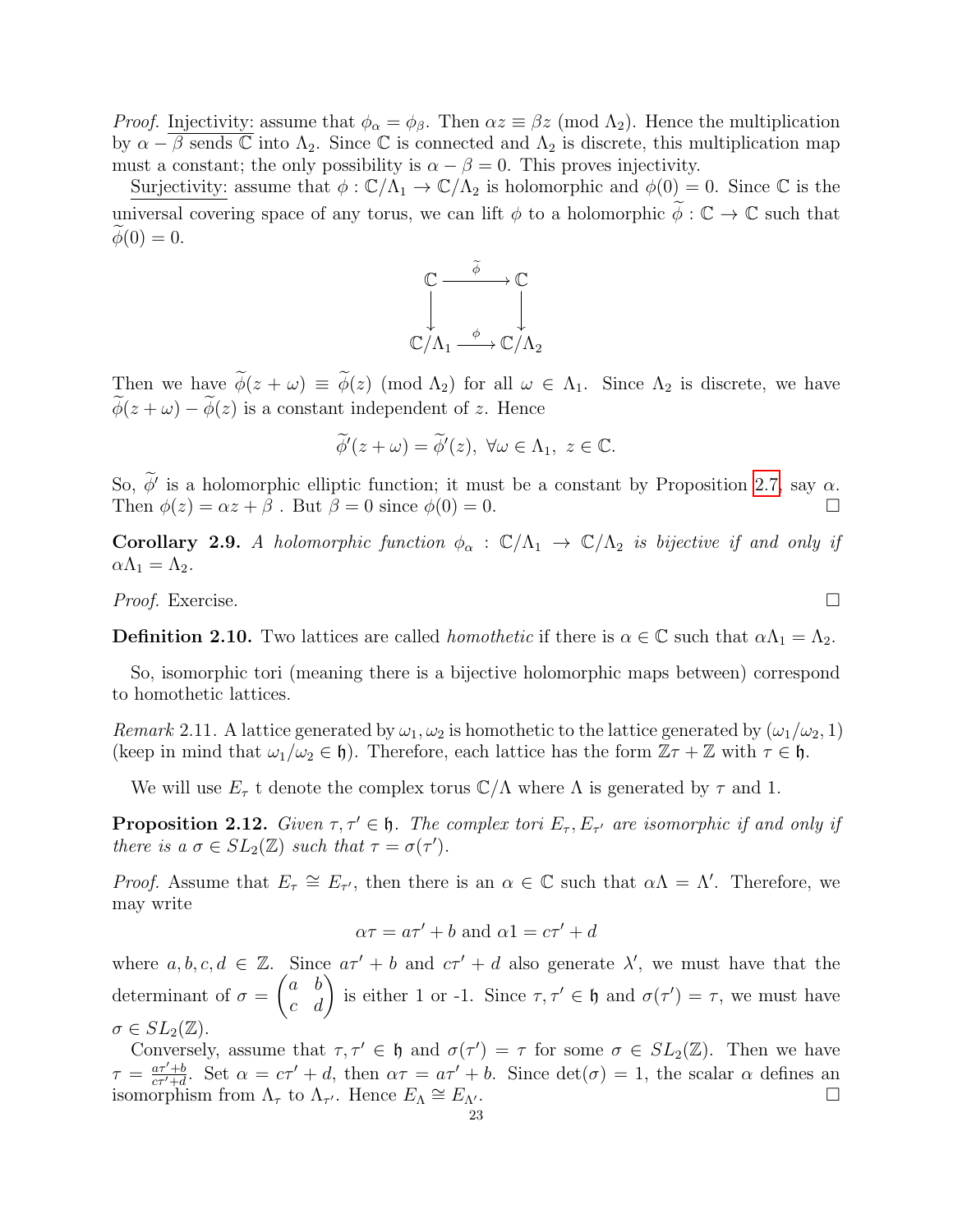Therefore, the set of isomorphism classes of elliptic curves over  $\mathbb C$  is in natural bijection with  $\mathfrak{h}/SL_2(Z) = Y(1)$ . And the bijection is given by

 $\tau \in \mathfrak{h} \leftrightarrow E_\tau$ 

Hence  $Y(1)$  parametrizes elliptic curves.

Clearly  $E_{\tau} = \mathbb{C}/\Lambda_{\tau}$  is an abelian group under +. Given each integer  $N \geq 2$ , we may consider the *N*-torsion points, e.g.  $\frac{1}{N}$ ,  $\frac{7}{N}$  $\frac{\tau}{N}$ .

**Exercise 2.13.** Prove that the N-torsion points in  $E<sub>\tau</sub>$  form an abelian group isomorphic to  $(\mathbb{Z}/N)^2$  with a basis given by  $\frac{1}{N}$ ,  $\frac{7}{N}$  $\frac{\tau}{N}$ .

Therefore, the set of isomorphism classes of the triples  $(E, t_1, t_2)$  where E is an elliptic curve over  $\mathbb C$  and  $t_1, t_2$  is a basis for N-torsion points in E is in natural bijection with  $\mathfrak{h}/\Gamma(N) = Y(N)$ . And the bijection is given by

$$
\tau \in \mathfrak{h} \leftrightarrow (E_{\tau}, \frac{1}{N}, \frac{\tau}{N})
$$

Next, we will discuss Weierstrass  $\wp$ -function (associated with a lattice  $\Lambda$ ) which turns out to be the key to understand elliptic functions on  $\Lambda$ :

$$
\wp(z) := \frac{1}{z^2} + \sum_{\omega \in \Lambda - \{0\}} \left( \frac{1}{(z - \omega)^2} - \frac{1}{\omega^2} \right)
$$

To show that  $\wp$  is a meromorphic function, we need the following theorem.

**Theorem 2.14** (Weierstrass' M-test). Let  $\{f_n : W \to \mathbb{C}\}_{n\geq 1}$  be a sequence of holomorphic function on an open subset  $W$  of  $\mathbb C$ . Assume that there is a sequence of positive real numbers  ${M_n}_{n \geq 1}$  such that  $\sum_n M_n$  converges and  $| f_n(z)| \leq M_n$  for all  $z \in W$  for each n. Then  $\sum_n f_n(z)$  converges uniformly absolutely to a holomorphic function  $f(z)$  and  $_{n}\,f_{n}(z)$  converges uniformly absolutely to a holomorphic function  $f(z)$  and

$$
f'(z) = \sum_{n} f'_n(z).
$$

<span id="page-23-0"></span>**Theorem 2.15.**  $\varphi$  is a meromorphic function with poles precisely at lattices each of which is of order 2, and

$$
\wp'(z) = -2 \sum_{\omega \in \Lambda} \frac{1}{(z - \omega)^3}.
$$

We need an easy lemma first.

<span id="page-23-1"></span>**Lemma 2.16.** Write  $\Lambda = \mathbb{Z}\omega_1 + \mathbb{Z}\omega_2$ . Then there is a positive real number  $\epsilon$  such that

$$
| a_1 \omega_1 + a_2 \omega_2 | \ge \epsilon \sqrt{a_1^2 + a_2^2}
$$

for all real numbers  $a_1, a_2$ .

*Proof.* Dividing both sides of the desired inequality by  $\sqrt{a_1^2 + a_2^2}$ , we see that it is equivalent to proving there is an  $\epsilon > 0$  such that

$$
| (\cos \theta) \omega_1 + (\sin \theta) \omega_2 | \ge \epsilon
$$

for all  $\theta \in [0, 2\pi]$ . Since the function  $|(\cos \theta)\omega_1 + (\sin \theta)\omega_2|$  is a continuous function on a compact set  $[0, 2\pi]$ , it is bounded. Since  $\omega_1, \omega_2$  are R-linearly independent, the lower bound of  $|(\cos \theta)\omega_1 + (\sin \theta)\omega_2|$  must be positive. Set  $\epsilon$  to be this lower bound.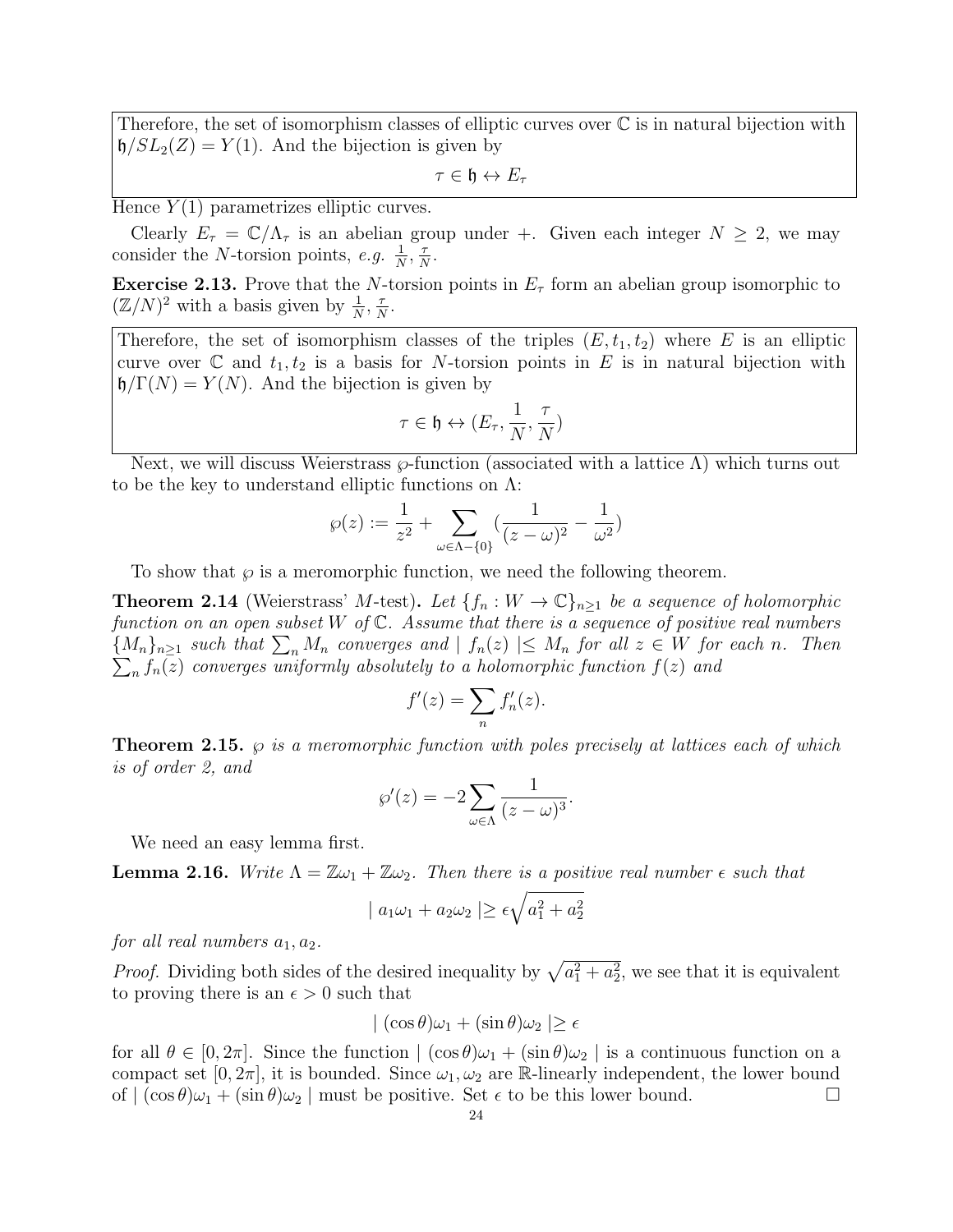*Proof of Theorem [2.15.](#page-23-0)* It suffices to show that given any  $M > 0$  after removing finitely many (lattice) points the series in  $\wp$  converges uniformly absolutely in open disc  $\mathbb{D}(0, M)$  =  $\{z \mid |z| < M\}$ . To this end, set  $\Lambda_M = \{\omega \in \Lambda \mid |\omega| \leq 2M\}$ . Then from Lemma [2.16,](#page-23-1) we have

$$
\Lambda_M \subseteq \{ n\omega_1 + m\omega_2 \mid n^2 + m^2 \le 4M\epsilon^{-2} \}.
$$

For each  $z \in \mathbb{D}(o, M)$  and  $\omega \in \Lambda - \Lambda_M$ , we have  $|z| < \frac{1}{2}$  $\frac{1}{2}|\omega|$ . Then

$$
|\frac{1}{(z-\omega)^2} - \frac{1}{\omega^2}| = |\frac{z(2\omega - z)}{(z-\omega)^2\omega^2}| \le \frac{5M\frac{|\omega|}{2}}{|\omega|^4/4} = \frac{10M}{|\omega|^3} \le \frac{10M\epsilon^{-3}}{(n^+m^2)^{\frac{3}{2}}}.
$$

By Weierstrass' M-test,  $\wp(z)$  is holomorphic on the open set  $\mathbb{D}(0, M) - \Lambda_M$  for each  $M > 0$ . Hence  $\wp(z)$  is meromorphic. It also follows from Weierstrass' M-test that taking derivative of  $\wp(z)$  is the same as taking derivative of each term in the series.

**Proposition 2.17.**  $\wp(z)$  is an even elliptic function.

*Proof.* First,  $\wp(z)$  is an even function since replacing  $\omega$  with  $-\omega$  doesn't affect the sum (as  $\omega$  runs over  $Λ$ ,  $-\omega$  also runs over  $Λ$ ).

For each  $\lambda \in \Lambda$ , we have  $\wp'(z+\lambda) = -2\sum_{\omega \in \Lambda} (z+\lambda-\omega)^{-3}$ . When  $\omega$  runs over  $\Lambda$ , so does  $\omega - \lambda$ , therefore  $\wp'(z + \lambda) = \wp'(z)$  for all z. Consequently,  $\wp(z + \lambda) - \wp(z) = c(\lambda)$  where  $c(\lambda)$ is a constant (independent of z). Setting  $z = -\frac{\lambda}{2}$  $\frac{\lambda}{2}$  gives us

$$
c(\lambda) = \wp(\frac{\lambda}{2}) - \wp(-\frac{\lambda}{2}) = 0
$$

where the last equality follows from the fact that  $\varphi(z)$  is an even function.

<span id="page-24-0"></span>**Theorem 2.18.** Let f be an elliptic function relative to a lattice  $\Lambda = \mathbb{Z}\omega_1 + \mathbb{Z}\omega_2$ . Then

$$
\sum_{z \in \mathbb{C}/\Lambda} \text{ord}_z(f) = 0.
$$

Proof. By the Residue Theorem in complex analysis, we have

$$
\sum_{z \in \mathbb{C}/\Lambda} \text{ord}_z(f) = \frac{1}{2\pi i} \int_{\partial \mathcal{P}} \frac{f'(z)}{f(z)} dz,
$$

where  $\mathcal{P} = \{a_1 + \omega_1 + a_2\omega_2 \mid 0 \leq a_1, a_2 < 1\}$ . The boundary  $\partial \mathcal{P}$  of  $\mathcal{P}$  is a parallelogram oriented counterclockwise; opposite sides have opposite direct. Since both  $f'$  and  $f$  are periodic with respect to  $\Lambda$ , this integral is 0.

Remark 2.19. As a consequence of Theorem [2.18,](#page-24-0) the number of poles of an elliptic function f in the fundamental parallelogram  $P$  is the same as the number of zeros in  $P$ , called the order of  $f(z)$ .

The Weierstrass  $\wp$ -function has order 2.

**Definition 2.20.** Let  $\Lambda$  be a lattice and  $k > 2$  be an integer. The *Eisenstein series of weight* k for  $\Lambda$  is

$$
G_k(\Lambda):=\sum_{\omega\in\Lambda-\{0\}}\frac{1}{\omega^k}.
$$

Before we show that this series converges absolutely (and hence is well-defined), we want to make the following observation.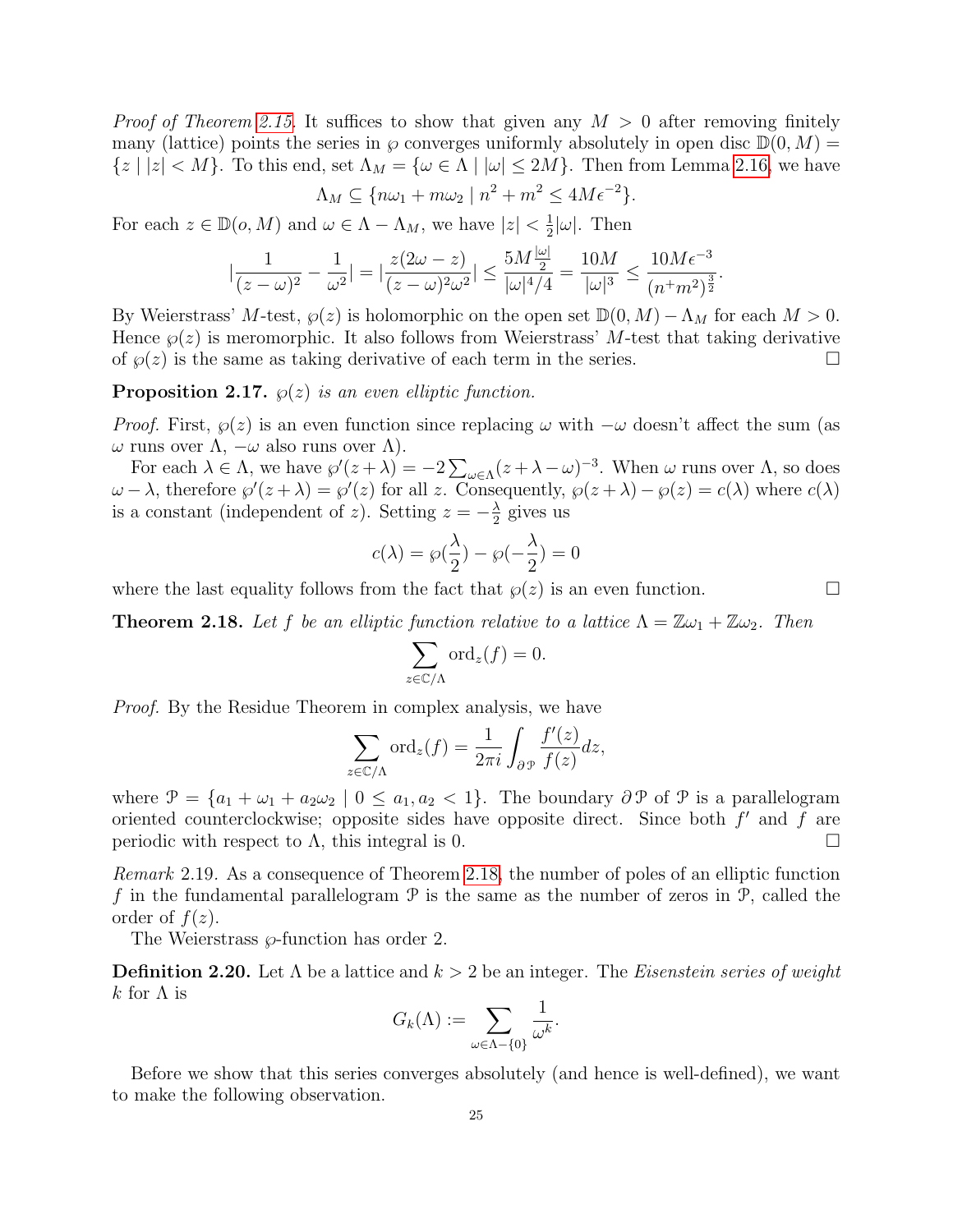Remark 2.21. As we have seen, we can write any lattice  $\Lambda$  as  $\mathbb{Z} \tau + \mathbb{Z}$  for some  $\tau \in \mathfrak{h}$ . Hence we can write

$$
G_k(\Lambda) = G_k(\tau) = \sum_{m,n \in \mathbb{Z}} \frac{1}{(m + n\tau)^k}.
$$

It is straightforward to check that

$$
G_k(\tau + 1) = G_k(\tau), \ G_k(-\frac{1}{\tau}) = \tau^k G_k(\tau).
$$

It is the simplest example of a modular form which we will discuss in the sequel.

When k is odd, the terms  $\frac{1}{\omega^k}$  and  $\frac{1}{(-\omega)^k}$  will cancel; consequently  $G_k(\Lambda) = 0$  for all odd k.

**Proposition 2.22.** For any lattice  $\Lambda$ , the Eisenstein series of weight  $k > 2$  converges absolutely.

*Proof.* The idea is to compare this series with  $\sum_{n=1}^{\infty}$ 1  $\frac{1}{n^{k-1}}$ .

Let  $\delta$  be the minimal distance between any two points in  $\Lambda$ . Consider the annulus  $A_n$ with inner radius n and outer radius  $n+1$ . One can check that there are at most  $\frac{8n\pi}{\delta^2}$  lattice points inside  $A_n$ . Therefore,

$$
\sum_{\omega \in \Lambda, |\omega| \ge 1} \frac{1}{|\omega|^k} \le \sum_{n=1}^{\infty} \frac{(8\pi/\delta^2)n}{n^k} = \frac{8\pi}{\delta^2} \sum_{n=1}^{\infty} \frac{1}{n^{k-1}}
$$

which converges since  $k > 2$ . Clearly  $\sum_{\omega \in \Lambda, |\omega| < 1}$  is a finite sum and hence bounded. So

$$
\sum_{\omega \in \Lambda - \{0\}} \frac{1}{|\omega|^k} = \sum_{\omega \in \Lambda, |\omega| \ge 1} \frac{1}{|\omega|^k} + \sum_{\omega \in \Lambda, |\omega| < 1} \frac{1}{|\omega|^k} < \infty.
$$

This shows that  $G_k(\Lambda)$  converges absolutely.

**Theorem 2.23.** The Laurent expansion of  $\wp(z)$  (relative to a lattice  $\Lambda$ ) at  $z = 0$  is

$$
\wp(z) = \frac{1}{z^2} + \sum_{n=1}^{\infty} (2n+1)G_{2n+2}(\Lambda)z^{2n}.
$$

*Proof.* First, we consider the expansion of  $\frac{1}{(z-\omega)^2} - \frac{1}{\omega^2}$  around 0. We may assume that  $|z| < |\omega|$ . Then

$$
\frac{1}{(z-\omega)^2} - \frac{1}{\omega^2} = \frac{1}{\omega^2} \left( \frac{1}{(1-\frac{z}{\omega})^2} - 1 \right) = \frac{1}{\omega^2} \sum_{n=1}^{\infty} (n+1) \left( \frac{z}{\omega} \right)^n = \sum_{n=1}^{\infty} \frac{(n+1)z^n}{\omega^{n+2}},
$$

where we use the well-known expansion

$$
\frac{1}{(1-x)^2} = (1+x+\cdots)^2 = \sum_{n=1}^{\infty} (n+1)x^n.
$$

This shows that

$$
\wp(z) = \frac{1}{z^2} + \sum_{\omega \in \Lambda - \{0\}} \sum_{n=1}^{\infty} \frac{(n+1)z^n}{\omega^{n+2}}.
$$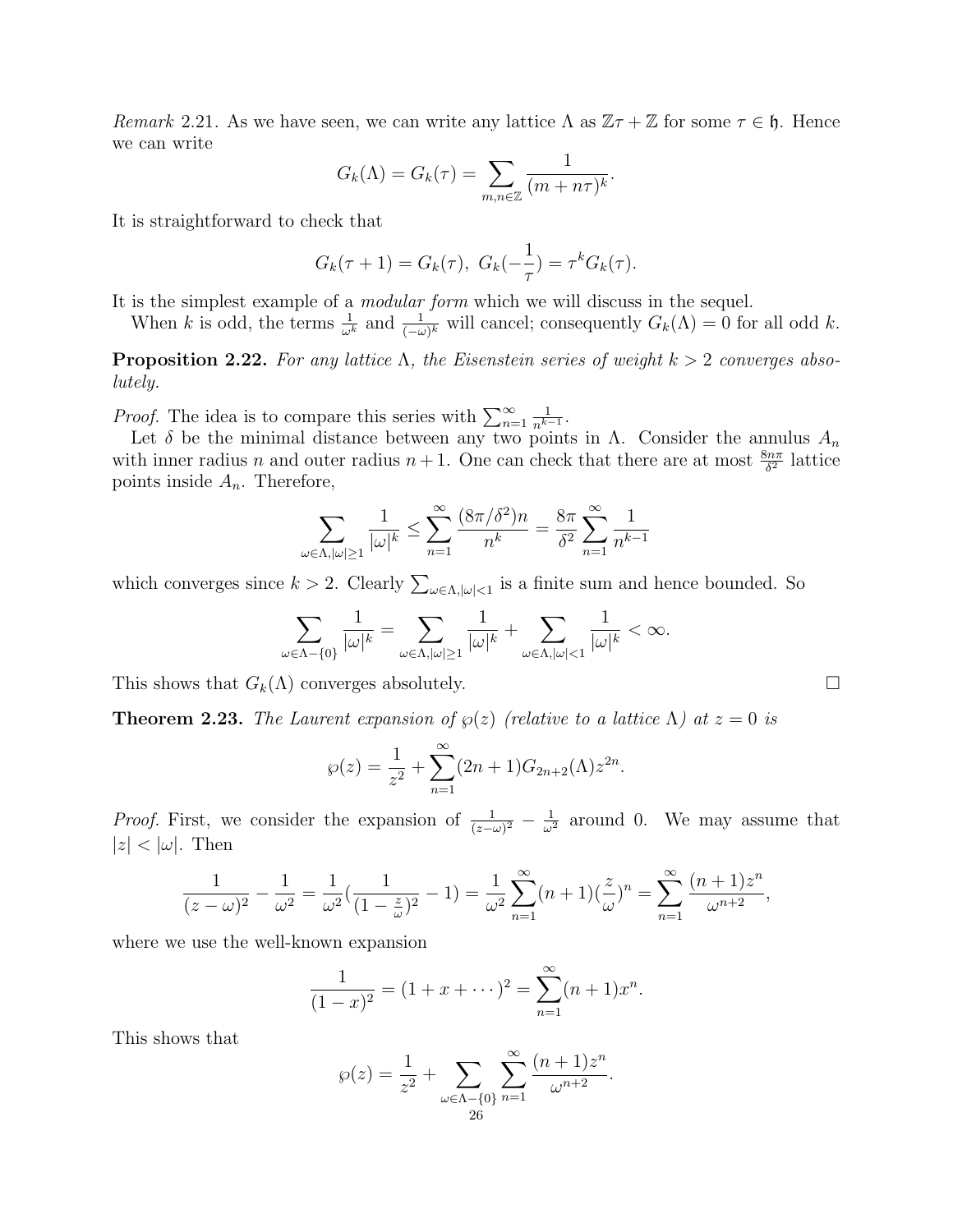Since we have shown that  $\varphi(z)$  converges absolutely uniformly, we can change the order of summation. Hence

$$
\wp(z) = \frac{1}{z^2} + \sum_{n=1}^{\infty} \sum_{\omega \in \Lambda - \{0\}} \frac{(n+1)z^n}{\omega^{n+2}} = \frac{1}{z^2} + \sum_{n=1}^{\infty} (n+1)G_{n+2}(\Lambda)z^n = \frac{1}{z^2} + \sum_{n=1}^{\infty} (2n+1)G_{2n+2}(\Lambda)z^{2n},
$$

where in the last step we use the fact that  $G_k(\Lambda) = 0$  for all odd k.

Remark 2.24. It can be shown that every elliptic function relative to a lattice  $\lambda$  is a rational function of  $\varphi(z)$  and  $\varphi'(z)$ , *i.e.* 

$$
\mathbb{C}(\Lambda)=\mathbb{C}(\wp(z),\wp'(z)).
$$

For dimension reason,  $\mathbb{C}(\lambda)$  has transcendental degree 1 over C. So, there must be an algebraic relation between  $\varphi(z)$  and  $\varphi'(z)$ , which is given below.

<span id="page-26-0"></span>**Theorem 2.25.** Let  $\Lambda$  be a lattice and  $\varphi(z)$  be the Weierstrass function relative to it. Then  $\wp'(z)^2 = 4\wp(z)^3 - g_2(\Lambda)\wp(z) - g_3(\Lambda),$ 

where  $g_2(\Lambda) = 60G_4(\Lambda)$  and  $g_3(\Lambda) = 140G_6(\Lambda)$ .

Proof. Let's write the first few terms in the Laurent expansions

$$
\wp'(z)^2 = 4z^{-6} - 24G_4z^{-2} - 80G_6 + \cdots
$$
  
\n
$$
\wp(z)^3 = z^{-6} + 9G_4z^{-2} + 15G_6 + \cdots
$$
  
\n
$$
\wp(z) = z^{-2} + 3G_4z^2 + \cdots
$$

Comparing these, we can see that the function

$$
\ell(z) := \wp'(z) - 4\wp(z)^3 + 60G_4\wp(z) - 140G_6
$$

is holomorphic near 0 and vanishes at 0. Since both  $\wp(z)$  and  $\wp'(z)$  are elliptic and the Eisenstein series converge absolutely,  $\ell(z)$  is a holomorphic elliptic function; it must be  $\overline{0}$ .

<span id="page-26-1"></span>Remark 2.26. It is straightforward to check

$$
\wp''(z) = 6\wp(z)^2 - \frac{g_2}{2}.
$$

Hence the Laurent expansion of  $\wp(z)$  can be written as  $\wp(z) = \frac{1}{z^2} + \sum_{n=1}^{\infty} a_n z^{2n}$  where the coefficients  $a_n$  satisfy

$$
a_1 = \frac{g_2}{20}, \ a_2 = \frac{g_3}{28}, \ a_{n+1} = \frac{6}{(2n+1)(2n+2) - 12} \sum_{j=1}^{n-1} a_j a_{n-j} \ (n \ge 2).
$$

Therefore,  $\varphi(z)$  is uniquely determined by  $g_2, g_3$ .

Next, we want to use the relation between  $\wp(z)$  and  $\wp'(z)$  in Theorem [2.25](#page-26-0) to identify the elliptic curve (or complex torus)  $E_{\Lambda}$  with a nonsingular algebraic curve.

**Definition 2.27.** Let  $f(x, y) \in \mathbb{C}[x, y]$  be a polynomial. A point  $(a, b) \in \mathbb{C}^2$  is called a singular point of  $f(x, y)$  if  $f(a, b) = 0$  and  $\frac{\partial f(x, y)}{\partial x}|_{(a, b)} = \frac{\partial f(x, y)}{\partial y}|_{(a, b)} = 0$ .

The curve defined by  $f, \{(a, b) \in \mathbb{C} \mid f(a, b) = 0\}$ , is called nonsingular (or smooth) if  $f(x, y)$  has no singular point.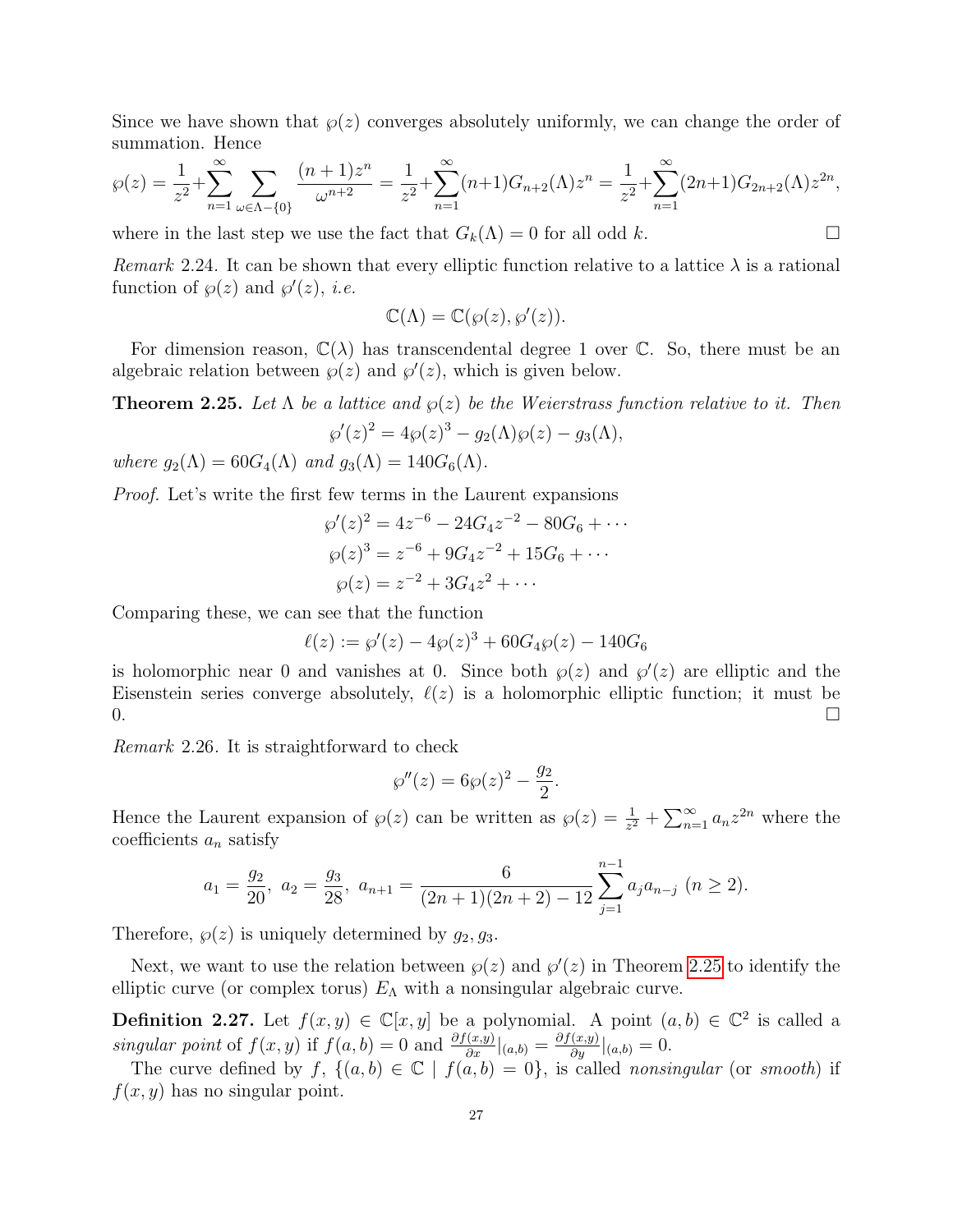**Example 2.28.** The curve defined by  $y^2 - x$  is nonsingular.

The curve defined by  $y^2 - x^3$  has a singular point at  $(0, 0)$ .

**Exercise 2.29.** Let  $f(x) \in \mathbb{C}[x]$  be a degree 3 polynomial. Prove that the curve defined by  $y^2 - f(x)$  is nonsingular if and only if  $f(x)$  has 3 distinct roots.

<span id="page-27-0"></span>**Lemma 2.30.** A point  $z \notin \Lambda$  is a zero of  $\wp'(z)$  (relative to  $\Lambda$ ) if and only if  $2z \in \Lambda$ .

Proof. Exercise. □

<span id="page-27-3"></span>**Theorem 2.31.** Let  $\Lambda$ ,  $g_2(\Lambda)$ ,  $g_3(\Lambda)$  be as in Theorem [2.25.](#page-26-0) Then the curve defined by  $y^2 - 4x^3 - g_2(\lambda)x - g_3(\Lambda)$  is nonsingular.

Let C denote the curve defined by  $y^2 - 4x^3 - g_2(\lambda)x - g_3(\Lambda)$ . Then the following map is a bijection:

$$
\phi: E_{\Lambda} = C/\Lambda \xrightarrow{z \mapsto (\wp(z), \wp'(z))} C.
$$

*Proof.* Let  $\omega_1, \omega_2$  be a basis of  $\Lambda$ . Set  $\omega_3 = \omega_1 + \omega_2$ . By lemma [2.30,](#page-27-0)  $\wp'(\frac{\omega_1}{2})$  $\frac{\omega_i}{2}$ ) = 0. This shows that each  $\frac{\omega_i}{2}$  is a root of  $4x^3 - g_2(\Lambda)x - g_3(\Lambda)$ . It remains to show that they are distinct. The function  $\varphi(z) - \varphi(\omega_i/2)$  is an even function, hence ha at least a double zero at  $\omega_i/2$ . But it has order 2,  $\omega_i/2$  is the only zero in the fundamental parallelogram. So,  $\wp(\omega_i/2) \neq \wp(\omega_i/2)$ for  $i \neq j$ .

Assume that  $(a, b)$  is a point on C. Then  $\wp(z) - a$  is a nonconstant elliptic function, hence (again by the Residue Theorem) it must have a zero  $z_0$ . hence  $\wp'(z_0)^2 = b^2$ . Since  $\wp'(z)$  is an odd function, we may replace  $z_0$  by  $-z_0$  if necessary and assume that  $\wp'(z_0) = b$ . Then  $z_0 \mapsto (a, b)$ . This proves surjectivity of  $\phi$ .

Assume that  $\phi(z_1) = \phi(z_2)$ . First assume that  $2z_1 \notin \Lambda$ . Then function  $\wp(z) - \wp(z_1)$  has order 2 and zeros  $z_1, -z_1, z_2$ . Hence  $z_2 \equiv \pm z_1 \pmod{\Lambda}$ . Consider

$$
\wp'(z_1) = \wp'(z_2) = \wp'(\omega z_1) = \pm \wp'(z_1)
$$

and  $\wp'(z_1) \neq 0$  (since  $2z_1 \notin \Lambda$ ), we must have  $z_2 \equiv z_1 \pmod{\Lambda}$ . Next assume that  $2z_1 \in \Lambda$ . Then  $\wp(z) - \wp(z_1)$  has a double zero at  $z_1$  and vanishes at  $z_2$ ; so  $z_2 \equiv z_1 \pmod{\Lambda}$ .

**Definition 2.32.** The *discriminant* of  $\Lambda$  (or of the curve  $y^2 = 4x^3 - g_2(\Lambda)x - g_3(\Lambda)$ ) is defined as

 $\Delta(\Lambda) := g_2(\Lambda)^3 - 27g_3(\Lambda)^2.$ 

The *j*-invariant of  $\Lambda$  (or of the curve  $y^2 = 4x^3 - g_2(\Lambda)x - g_3(\Lambda)$ ) is defined as

$$
j(\Lambda) := 1728 \frac{g_2(\Lambda)^3}{\Delta(\Lambda)}.
$$

<span id="page-27-1"></span>**Exercise 2.33.** Prove that  $\Delta(\Lambda) \neq 0$  for any lattice  $\Lambda$ .

<span id="page-27-2"></span>**Theorem 2.34.** Two lattices  $\Lambda$  and  $\Lambda'$  are homothetic if and only if  $j(\Lambda) = j(\Lambda')$ .

*Proof.* Assume that  $\Lambda' = \alpha \Lambda$  for some  $\alpha \in \mathbb{C}$ . Then we have

$$
g_2(\Lambda') = 60 \sum_{\omega \in \Lambda' - \{0\}} \frac{1}{\omega^4} = 60 \sum_{\omega \in \Lambda - \{0\}} \frac{1}{(\alpha \omega)^4} = \alpha^{-4} g_2(\Lambda).
$$

Similarly,  $g_3(\Lambda') = \alpha^{-6} g_3(\Lambda)$ . Therefore,

$$
j(\Lambda') = 1728 \frac{(\alpha^{-4} g_2(\Lambda))^3}{(\alpha^{-4} g_2(\Lambda))^3 - 27(\alpha^{-6} g_3(\Lambda))^2} = 1728 \frac{g_2(\Lambda)^3}{g_2(\Lambda)^3 - 27g_3(\Lambda)^2} = j(\Lambda).
$$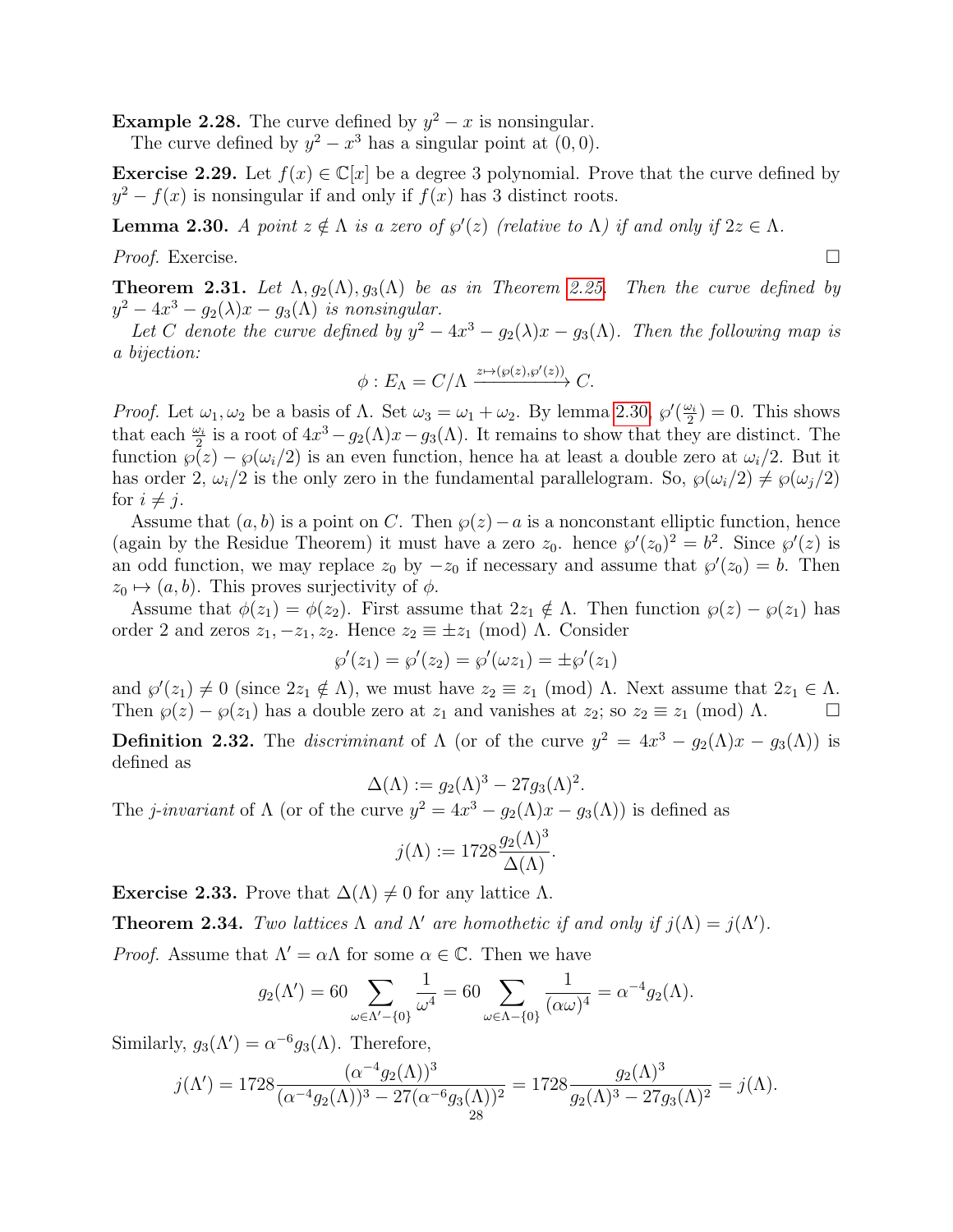Conversely, assume that  $j(\Lambda) = j(\Lambda')$ . We need to find  $\alpha \in \mathbb{C}$  such that  $\Lambda' = \alpha \Lambda$ . We consider 3 cases:

- (1)  $j = 0$ , *i.e.*  $g_2 = g'_2 = 0$ . Set  $\alpha = (g_3/g'_3)^{1/6}$ .
- (2)  $j = 1728$ , *i.e.*  $g_3 = g'_3 = 0$ . Set  $\alpha = (g_2/g'_2)^{1/4}$ .
- (3)  $j \neq 0, 1728$ . Set  $\alpha = (g_2/g_2')^{1/4} = (g_3/g_3')^{1/6}$ .

Then we have  $g_2(\Lambda') = \alpha^{-4} g_2(\Lambda) = g_2(\alpha \Lambda)$  and  $g_3(\Lambda') = \alpha^{-6} g_3(\Lambda) = g_3(\alpha \Lambda)$ . By Remark [2.26,](#page-26-1) we have  $\wp(z; \Lambda') = \wp(z; \alpha \Lambda)$  and hence  $\Lambda' = \alpha \Lambda$ .

Write  $\Lambda = \mathbb{Z}\tau + \mathbb{Z}$ , then we can view j as a function  $\mathfrak{h} : \to \mathbb{C}$  by setting  $j(\tau) = j(\Lambda_{\tau})$ .

Remark 2.35. It follows from Exercise [2.33](#page-27-1) that  $j : \mathfrak{h} \to \mathbb{C}$  is holomorphic.

Also, Theorem [2.34](#page-27-2) implies that  $j : \mathfrak{h} \to \mathbb{C}$  is invariant under  $SL_2(\mathbb{Z})$ .

**Exercise 2.36.** Prove that  $j(i) = 1728$  and  $j(\rho) = 0$ .

<span id="page-28-0"></span>**Proposition 2.37.** Let  $\Delta(\tau)$  denote  $\Delta(\Lambda_{\tau})$ . Then

$$
\lim_{\mathrm{Im}(\tau)\to\infty}\Delta(\tau)=0.
$$

Proof. Write

$$
g_2(\tau) = 60 \sum_{(m,n)\neq(0,0)} \frac{1}{(m+n\tau)^4} = 60 \left( 2 \sum_{m=1}^{\infty} \frac{1}{m^4} + \sum_{n\neq 0} \frac{1}{(m+n\tau)^4} \right).
$$

When  $\text{Im}(\tau) \to \infty$ , we have  $\frac{1}{(m+n\tau)^4} \to 0$ . Hence

$$
\lim_{\text{Im}(\tau)\to\infty} g_2(\tau) = 120 \sum_{m=1}^{\infty} \frac{1}{m^4} = 120 \frac{\pi^4}{90} = \frac{4\pi^4}{3}.
$$

Similarly,

$$
\lim_{\text{Im}(\tau)\to\infty} g_3(\tau) = 280 \frac{\pi^6}{945} = \frac{8\pi^6}{27}.
$$

Then

$$
\lim_{\text{Im}(\tau)\to\infty} \Delta(\tau) = \left(\frac{4\pi^4}{3}\right)^3 - 27\left(\frac{8\pi^6}{27}\right)^2 = 0.
$$

 $\Box$ 

<span id="page-28-1"></span>**Theorem 2.38.** j defines a bijection  $Y(1) = \mathfrak{h}/\Gamma(1) \rightarrow \mathbb{C}$ .

Proof. The injectivity follows from Theorem [2.34.](#page-27-2)

Proposition [2.37](#page-28-0) implies that j is not a constant. Hence j is a nonconstant holomorphic function on an open set h, hence the Open Mapping Theorem says that  $j(\mathfrak{h})$  is open in  $\mathbb C$ . to conclude that  $j(\mathfrak{h}) = \mathbb{C}$ , we wish to show that  $j(\mathfrak{h})$  is also closed. Let  $j(z_1), j(z_2), \ldots$  be an arbitrary convergent sequence in  $j(\mathfrak{h})$ , converging to  $\beta \in \mathbb{C}$ . Since j is invariant under  $SL_2(\mathbb{Z})$ , we may assume that  $z_i \in \mathcal{D}$  for each i. It follows from Proposition [2.37,](#page-28-0) that j is unbounded when  $\text{Im}(\tau) \to \infty$ ; hence we may assume that  $\{\text{Im}(z_i)\}_i$  is bounded. So,  $z_1, z_2, \ldots$  come from compact subset  $\Omega$  of  $\mathcal{D}$ . Thus,  $z_1, z_2, \ldots$  converges to  $z \in \Omega \subseteq \mathcal{D}$ . Since j is continuous,  $j(z) = \beta$ . This shows that  $j(\mathfrak{h})$  is closed and finishes the proof.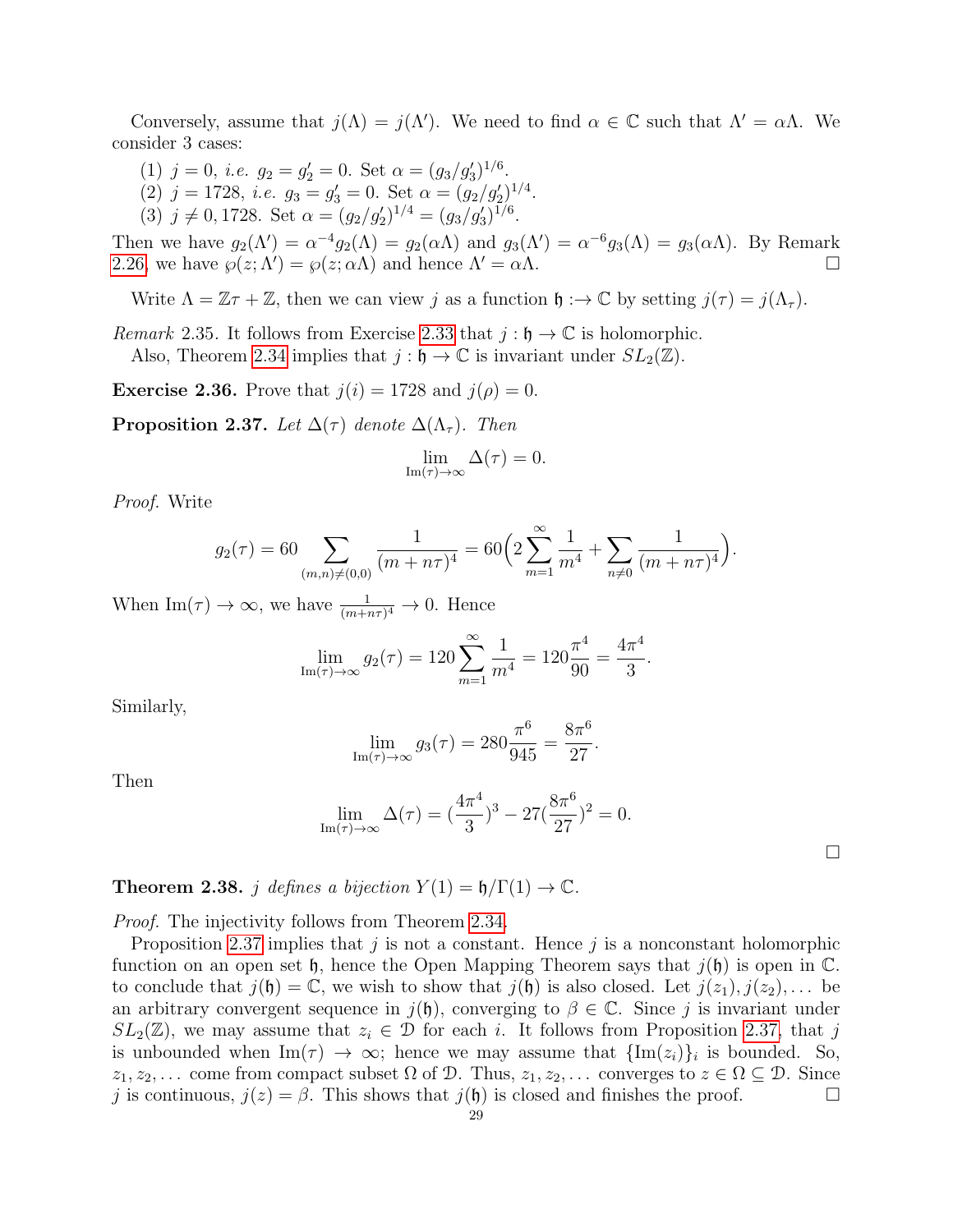Usually en elliptic is defined by  $y^2 - f(x)$  where  $f(x)$  is a degree 3 polynomial in x with 3 distinct roots. Theorem [2.31](#page-27-3) tells us that each complex torus is an elliptic curve. To really prove that our Definition [2.1](#page-21-1) agrees with the usual one, we also have to prove that following.

**Theorem 2.[3](#page-29-0)9.** Assume that  $f(x,y) = y^2 - 4x^3 - g_2x - g_3$  defines a nonsingular curve<sup>3</sup>. Then there is a unique lattice  $\Lambda$  such that  $g_2 = g_2(\Lambda)$  and  $g_2 = g_2(\Lambda)$ .

Proof. We will consider 3 cases.

(1)  $g_2 = 0$ . In this case, since f is nonsingular, we must have  $g_3 \neq 0$ . Set

$$
\omega_1 = \left(\frac{g_3(\Lambda_\rho)}{g_3}\right)^{1/6} \text{ and } \omega_2 = \rho \omega_1.
$$

Set  $\Lambda = \mathbb{Z}\omega_1 + \mathbb{Z}\omega_2$ . Then

$$
g_2(\Lambda) = g_2(\omega_1 \Lambda_\rho) = \frac{1}{\omega^4} g_2(\Lambda_\rho) = 0 = g_2
$$
  

$$
g_3(\Lambda) = g_3(\omega_1 \Lambda_\rho) = \frac{1}{\omega^6} g_3(\Lambda_\rho) = g_3
$$

- (2)  $g_3 = 0$ . Then  $g_2 \neq 0$ . Choose  $\omega_1$  such that  $\omega_1^4 = \frac{g_2 \Lambda_i}{g_2}$  $\frac{2\Lambda_i}{g_2}$  and  $\omega_2 = i\omega_1$ .
- (3)  $g_2g_3 \neq 0$ . Theorem [2.38](#page-28-1) guarantees the existence of  $\tau \in \mathfrak{h}$  with  $j(\tau) = \frac{g_2^3}{g_2^3 27g_3^2}$ . Then it follows that

(2.39.1) 
$$
\frac{j(\tau) - 1}{j(\tau)} = \frac{27g_3^2}{g_2^3}.
$$

Choose  $\omega_1$  such that

<span id="page-29-1"></span>
$$
\omega_1^2 = \frac{g_2}{g_3} \frac{g_3(\Lambda_\tau)}{g_2(\Lambda_\tau)}
$$

and set  $\omega_2 = \tau \omega_1$ ,  $\Lambda = \mathbb{Z} \omega_1 + \mathbb{Z} \omega_2$ . Then

<span id="page-29-2"></span>
$$
\frac{g_2(\Lambda)}{g_3(\Lambda)} = \frac{\omega^{-4} g_2(\Lambda_\tau)}{\omega^{-6} g_3(\Lambda_\tau)} = \omega_1^2 \frac{g_2(\Lambda_\tau)}{g_3(\Lambda_\tau)} = \frac{g_2}{g_3},
$$

and hence

(2.39.2) 
$$
g_3(\Lambda) = \frac{g_3}{g_2} g_2(\Lambda)
$$

On the other hand, we have

$$
\frac{j(\tau) - 1}{j(\tau)} = \frac{27g_3^2(\Lambda)}{g_2^3(\Lambda)} = \frac{27(g_3/g_2)^2 g_2^2(\Lambda)}{g_2^3(\Lambda)} = \frac{27g_3^2}{g_2^2 g_2(\Lambda)}.
$$

Comparing this with [\(2.39.1\)](#page-29-1), we can see that  $g_2(\Lambda) = g_2$  and by [\(2.39.2\)](#page-29-2) we have  $g_3(\Lambda) = g_3.$ 

 $\Box$ 

<span id="page-29-0"></span><sup>&</sup>lt;sup>3</sup>After an appropriate substitution, we may always assume that each degree 3 polynomial has the form  $4x^3 - g_2x - g_3.$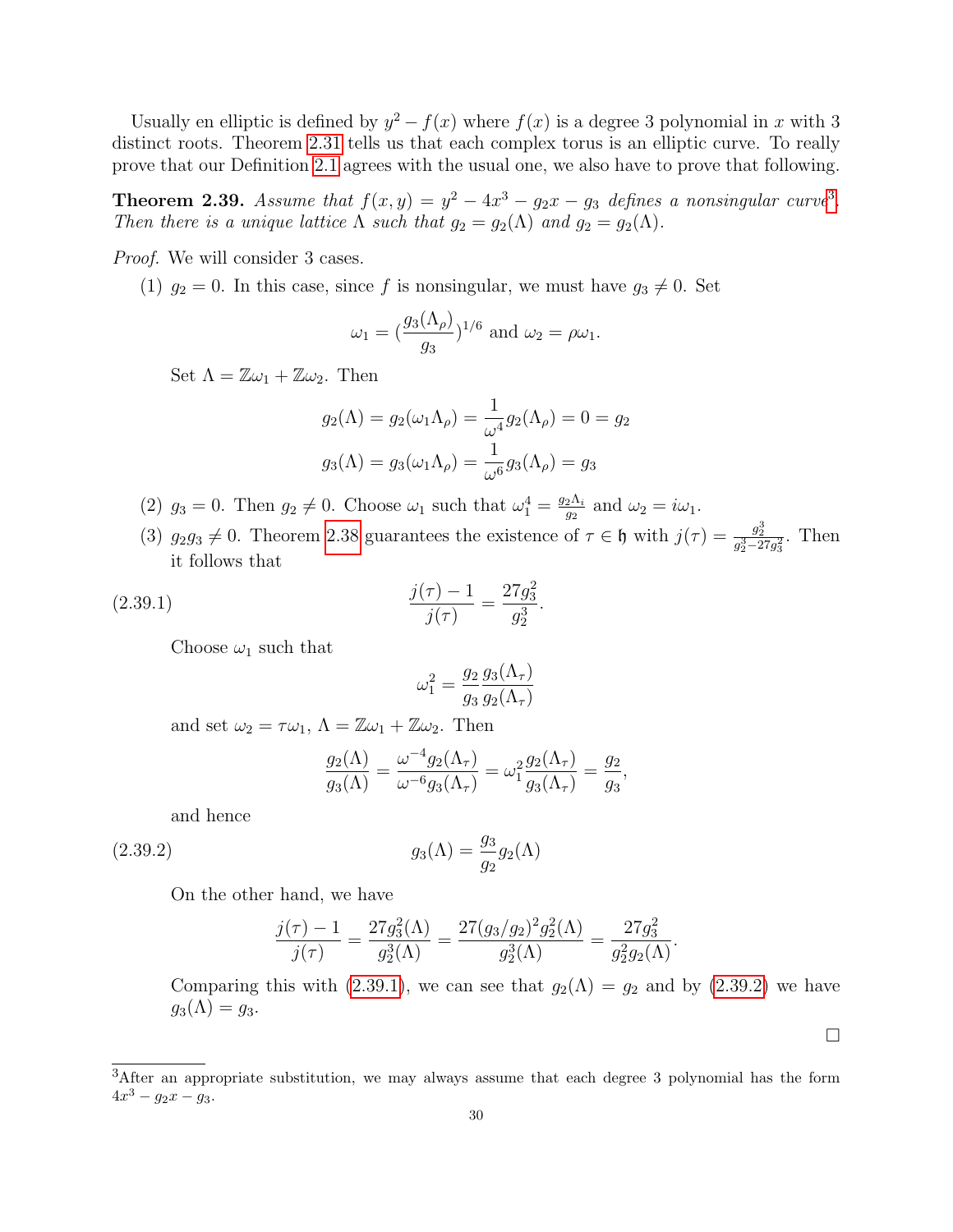#### 3. modular forms

**Definition 3.1.** A subgroup  $\Gamma$  of  $SL_2(\mathbb{Z})$  is called a congruence subgroup if it contains  $\Gamma(N)$ for some N.

Remark 3.2. There are many commonly used congruence subgroups of  $SL_2(\mathbb{Z})$ ; we have seen  $\Gamma(N)$  and there are two more:

$$
\Gamma_1(N) := \{ \begin{pmatrix} a & b \\ c & d \end{pmatrix} \in SL_2(\mathbb{Z}) \mid \begin{pmatrix} a & b \\ c & d \end{pmatrix} \equiv \begin{pmatrix} 1 & * \\ 0 & 1 \end{pmatrix} \mod N \}
$$

$$
\Gamma_0(N) := \{ \begin{pmatrix} a & b \\ c & d \end{pmatrix} \in SL_2(\mathbb{Z}) \mid c \equiv 0 \mod N \}
$$

Clearly,

<span id="page-30-0"></span>
$$
\Gamma(N) \subseteq \Gamma_1(N) \subseteq \Gamma_0(N) \subseteq SL_2(\mathbb{Z}).
$$

**Definition 3.3.** Let k be an integer and  $\Gamma$  be a congruence subgroup of  $SL_2(\mathbb{Z})$ . A meromorphic function  $f : \mathfrak{h} \to \mathbb{C}$  is called *weakly modular of weight k for*  $\Gamma$  if

$$
(3.3.1) \t\t f(\sigma(z)) = (cz+d)^k f(z)
$$

for each  $\sigma =$  $\begin{pmatrix} a & b \\ c & d \end{pmatrix} \in \Gamma$  and  $z \in \mathfrak{h}$ .

<span id="page-30-1"></span>Remark 3.4. If f satisfies [\(3.3.1\)](#page-30-0) for  $\sigma_1, \sigma_2$ , then f satisfies (3.3.1) for  $\sigma_1 \sigma_2$ . Consequently, to check whether f is weakly modular with weight k for  $\Gamma$ , it suffices to check if f satisfies  $(3.3.1)$  for generators of Γ.

**Example 3.5.** Since  $SL_2(z)$  is generated by  $T =$  $\begin{pmatrix} 1 & 1 \\ 0 & 1 \end{pmatrix}$  and  $S =$  $\begin{pmatrix} 0 & -1 \\ 1 & 0 \end{pmatrix}$ , from Remark [3.4,](#page-30-1) f is weakly modular of weight k for  $SL_2(\mathbb{Z})$  if and only if

$$
f(z + 1) = f(z)
$$
 and  $f(-\frac{1}{z}) = z^k f(z)$ .

**Example 3.6.** The congruence subgroup  $\Gamma_0(4)$  can be generated by  $\pm$  $\begin{pmatrix} 1 & 1 \\ 0 & 1 \end{pmatrix}$  and  $\pm$  $\begin{pmatrix} 1 & 0 \\ 4 & 1 \end{pmatrix}$ . Hence f is weakly modular of weight 2 for  $\Gamma_0(4)$  if

$$
f(z + 1) = f(z)
$$
 and  $f(\frac{z}{4z + 1}) = (4z + 1)^2 f(z)$ .

Remark 3.7. Assume that  $-I_2 \in \Gamma$ . If a nonzero function f is weakly modular of weight k for  $\gamma$ , then k must be an even integer since

$$
f(z) = f(-I_2(z)) = (-1)^k f(z).
$$

<span id="page-30-2"></span>**Example 3.8.** Recall the Eisenstein series  $G_k$  ( $k \geq 4$  is even) relative to a lattice  $\Lambda$  is defined as

$$
G_k(\Lambda) = \sum_{\omega \in \Lambda - \{0\}} \frac{1}{\omega^k}.
$$

For each  $z \in \mathfrak{h}$ , let  $\Lambda_z$  denote the lattice  $\mathbb{Z}z + \mathbb{Z}$ . Set

$$
G_k(z) := G_k(\Lambda_z).
$$
  
31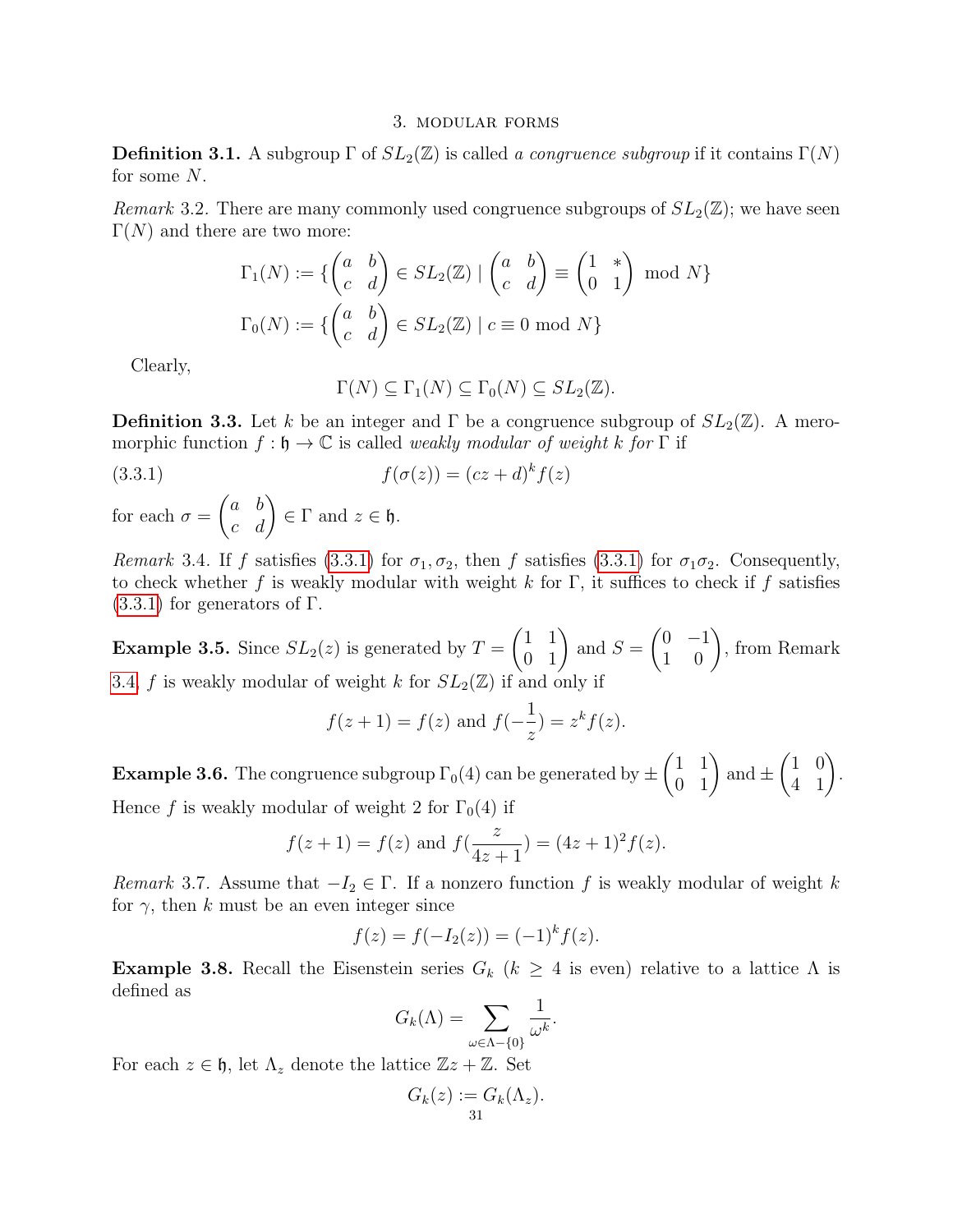Then

$$
G_k(z+1) = \sum_{m,n \in \mathbb{Z}; (m,n) \neq (0,0)} \frac{1}{(m+n(z+1))^k} = G_k(z)
$$

where the equality holds since  $(m + n, n)$  runs over  $\mathbb{Z}^2 - \{(0,0)\}\$  when  $(m, n)$  does so. Similarly,

$$
G_k(-\frac{1}{z}) = \sum_{m,n \in \mathbb{Z}; (m,n) \neq (0,0)} \frac{1}{(m+n(-\frac{1}{z}))^k} = z^k \sum_{m,n \in \mathbb{Z}; (m,n) \neq (0,0)} \frac{1}{(n-mz)^k} = G_k(z),
$$

where the last step uses the fact that the series converges absolutely uniformly. Hence  $G_k(z)$ is weakly modular of weight k for  $SL_2(\mathbb{Z})$  (when  $k \geq 4$ ).

When  $k = 2$ , one has to be careful;  $G_2$  does not converges absolutely. One still has the following

$$
G_2(z) = \sum_{m \neq 0} \frac{1}{m^2} + \sum_{n \neq 0} \sum_{m \in \mathbb{Z}} \frac{1}{(m + nz)^2}
$$

but one can not change the order of the double sum. Consequently,  $G_2(Z)$  does not satisfy  $G_2(-\frac{1}{z})$  $(\frac{1}{z}) = z^2 G_2(z)$ . Indeed

$$
G_2(\frac{az+b}{cz+d}) = (cz+d)^2 G_2(z) - \pi i c (cz+d)^{-1}.
$$

But one can modify  $G_2(z)$  by adding a correction term to make it modular, which is one of the key points to solve the sum of 4 squares problem as we will see later.

<span id="page-31-0"></span>Exercise 3.9. Prove that

- (1) if f is weakly modular of weight k for  $\Gamma$ , then  $f^{\ell}$  is weakly modular of weight  $\ell k$  for Γ;
- (2) if f, g are weakly modular of weights  $m, n$  for  $\Gamma$  respectively, then fg and  $f/g$  are weakly modular of weights  $m + n$  and  $m - n$  for  $\Gamma$  respectively.

**Example 3.10.** Combining Example [3.8](#page-30-2) and Exercise [3.9,](#page-31-0) we can see that  $G_4^3(z)$  and  $G_6^2(z)$ are weakly modular of weight 12 for  $SL_2(\mathbb{Z})$ . Hence the discriminant  $\Delta(z)$  is weakly modular of weight 12 for  $SL_2(\mathbb{Z})$ ; consequently, the *j*-function  $j(z) = 1728 \frac{g_2^3(z)}{\Delta(z)}$  $\frac{g_2(z)}{\Delta(z)}$  is weakly modular of weight 0 for  $SL_2(\mathbb{Z})$ .

Remark 3.11. Let  $\Gamma$  be a congruence subgroup and f be a weakly modular form of weight k for Γ. Let h be the least positive integer such that  $T_h =$  $\begin{pmatrix} 1 & h \\ 0 & 1 \end{pmatrix}$ . Let  $\mathbb D$  be the open disk  $\{z \mid |z| < 1\}$  and  $\mathbb{D}' = \mathbb{D} - \{0\}$ . The function  $q(z) = e^{2\pi i z}$  takes  $\mathfrak{h}$  to  $\mathbb{D}'$ . Define  $g : \mathbb{D}' \to \mathbb{C}$ by  $g(z) = f(\frac{\log(z)}{2\pi i})$ . Then

$$
f(z) = g(q_h), \text{ where } q_h = e^{2\pi i z/h}.
$$

If f is holomorphic on  $\mathfrak h$ , then g is also holomorphic (on the punctured disk). So g has a Laurent expansion  $g(z) = \sum_{n \in \mathbb{Z}} a_n z^n$  for  $z \in \mathbb{D}'$ .

We will say that f is *holomorphic at*  $\infty$  if the Laurent expansion of g sums over  $n \in \mathbb{N}$ . In this case, f will have a Fourier expansion

$$
f(z) = \sum_{n \in \mathbb{Z}} a_n(f) q_h^n, \ q_h = e^{2\pi i z/h}.
$$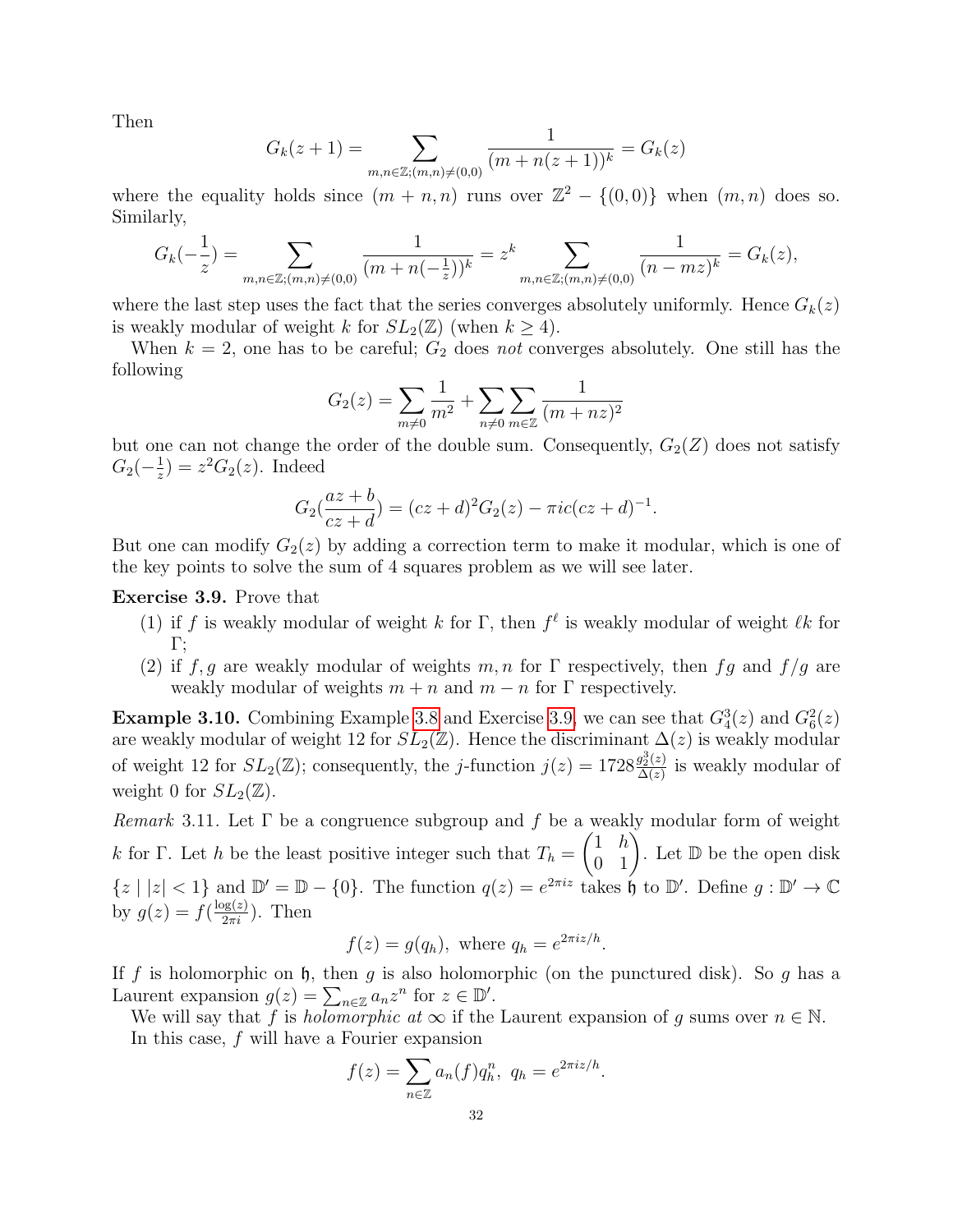**Example 3.12** (some *q*-expansions). Consider the following identities:

$$
\frac{1}{z} + \sum_{n=1}^{\infty} \left( \frac{1}{z - n} + \frac{1}{z + n} \right) = \pi \cot(\pi z) = \pi i - 2\pi i \sum_{m=0}^{\infty} q^m, \ q = e^{2\pi i z}.
$$

By differentiating  $k-1$  (with k even) times, we have

$$
G_k(z) = 2\sum_{n \neq 0} \frac{1}{n^k} + 2\frac{(2\pi i)^k}{(k-1)!} \sum_{n=1}^{\infty} \sigma_{k-1}(n) q^n, \ q = e^{i\pi i z}
$$

where  $\sigma_{k-1}(n) = \sum_{d|n,d>0} d^{k-1}$ .

Once we have the q-expansion of  $G_k$ , we have

$$
\Delta(z) = q \prod_{n=1}^{\infty} (1 - q^n)^2 4, \ q = e^{1\pi i z}.
$$

And hence

$$
j(z) = \frac{1}{q} + 744 + 196884q + 21493760q^{2} + \cdots
$$

Definition 3.13. For each  $\sigma =$  $\begin{pmatrix} a & b \\ c & d \end{pmatrix}$  and integer k, we define the *weight-k operator*  $[\sigma]_k$ on functions  $f : \mathfrak{h} \to \mathbb{C}$  by

$$
(f[\sigma]_k)(z) = (cz+d)^{-k} f(\sigma(z)), \ z \in \mathfrak{h}.
$$

To simply notation, the factor  $(cz+d)^{-k}$  is denoted by  $j(\sigma, z)$ , called the factor of automorphy.

<span id="page-32-1"></span>**Definition 3.14.** Let  $\Gamma$  be a congruence subgroup of  $SL_2(\mathbb{Z})$  and let k be an integer. A weakly modular form f of weight k with respect to  $\Gamma$  is called modular if

- $(1)$  f is holomorphic,
- (2)  $f[\sigma]_k$  is holomorphic at  $\infty^4$  $\infty^4$  for all  $\sigma \in SL_2(\mathbb{Z})$ .

The set of modular forms of weight k with respect to  $\Gamma$  is denoted by  $\mathcal{M}_k(\Gamma)$ .

**Definition 3.15.** Let f be a modular form of weight k with respect to a congruence subgroup Γ. If  $a_0 = 0$  in the Fourier expansion of  $f[\sigma]_k$  for all  $\sigma \in SL_2(\mathbb{Z})$ , then f is called a cusp *form* of weight k with respect to  $\Gamma$ .

The set of cusp forms of weight k with respect to  $\Gamma$  will be denoted by  $\mathcal{S}_k(\Gamma)$ .

**Example 3.16.**  $G_k$  with  $k \geq 4$  is a modular form of weight k for  $SL_2(\mathbb{Z})$ .

 $\Delta$  is a cusp form of weight 12 for  $SL_2(\mathbb{Z})$ .

j is weakly modular, but not modular.

It should be clear that both  $\mathcal{M}_k(\Gamma)$  and  $\mathcal{S}_k(\Gamma)$  are C-vector spaces. The condition (2) in Definition [3.14](#page-32-1) is to guarantee that both  $\mathcal{M}_k(\Gamma)$  and  $\mathcal{S}_k(\Gamma)$  are finite dimensional. As a matter of fact, one has the following theorem for even integers<sup>[5](#page-32-2)</sup>  $k$ .

<span id="page-32-0"></span> $\overline{^{4}$ One may define holomorphy at  $\infty$  as  $\lim_{\text{Im}(z) \to \infty} f(z)$  exists.

<span id="page-32-2"></span><sup>&</sup>lt;sup>5</sup>For odd integers, the dimension formula is more complicated; one has to differentiate regular cusps (integer weights) from irregular cusps (half integer weights). We will not discuss it here.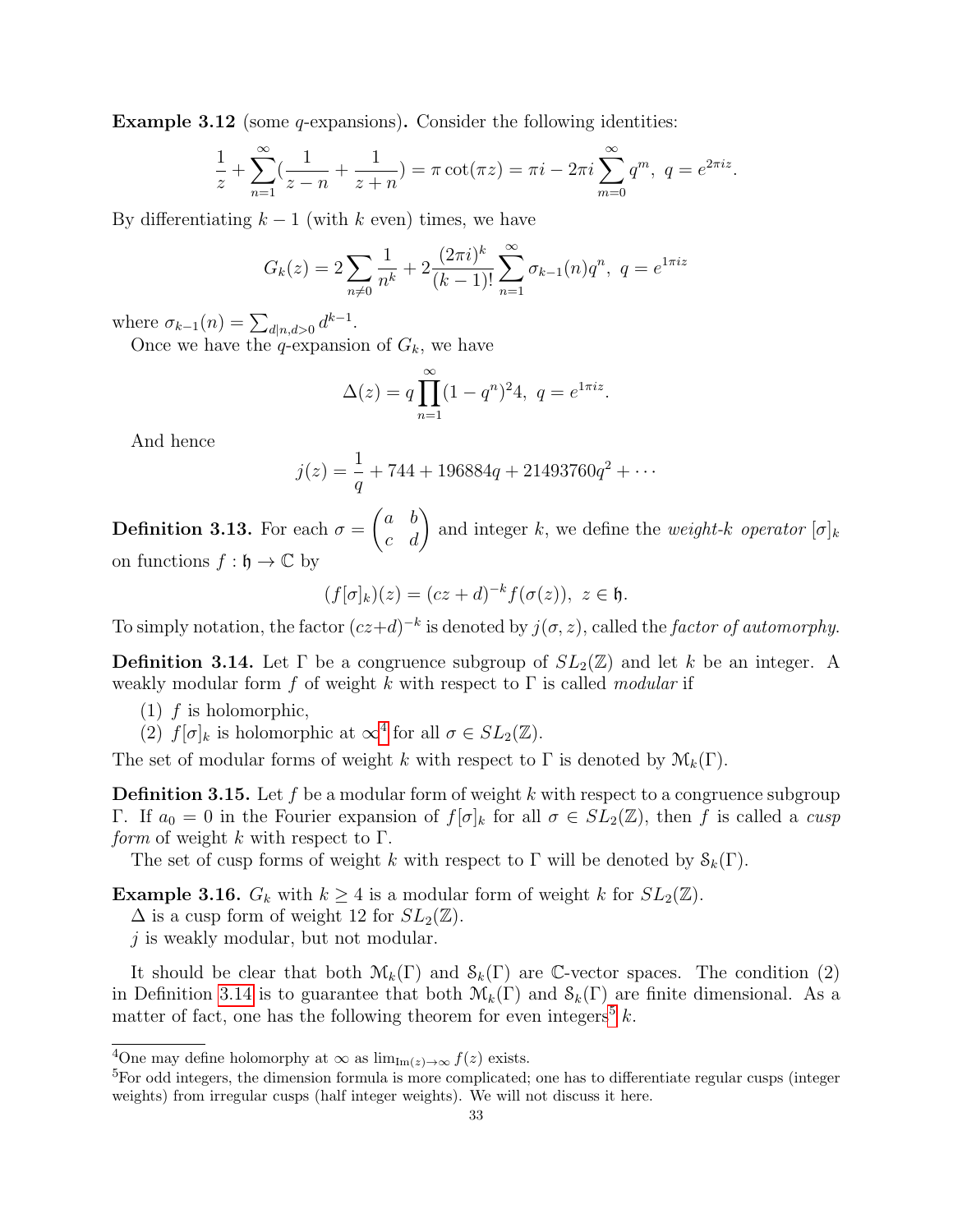**Theorem 3.17.** Let k be an even integer,  $\Gamma$  be a congruence subgroup of  $SL_2(\mathbb{Z})$ ,  $q_{\Gamma}$  be the genus of  $X(\Gamma)$ ,  $\varepsilon_i$  denote the number of elliptic points of period i (i = 2,3),  $\varepsilon_{\infty}$  denote the number of cusps. Then

$$
\dim_{\mathbb{C}}(\mathcal{M}_k(\Gamma)) = \begin{cases} (k-1)(g-\Gamma-1) + \lfloor \frac{k}{4} \rfloor \varepsilon_2 + \lfloor \frac{k}{3} \rfloor \varepsilon_3 + \frac{k}{2} \varepsilon_\infty & k \ge 2\\ 1 & k = 0\\ 0 & k < 0 \end{cases}
$$

and

$$
\dim_{\mathbb{C}}(\mathcal{S}_k(\Gamma)) = \begin{cases} (k-1)(g-\Gamma-1) + \lfloor \frac{k}{4} \rfloor \varepsilon_2 + \lfloor \frac{k}{3} \rfloor \varepsilon_3 + (\frac{k}{2}-1)\varepsilon_\infty & k \ge 4\\ g_\Gamma & k=2\\ 0 & k \le 0 \end{cases}
$$

The proof of this theorem will be postponed. We will look at an application first: sums of squares and the theta function. It may get a bit technical. So, let me explain the underlying idea/strategy: assume that we already identify a modular form related to the problem at hand

(1) the dimension formula implies that, oftentimes  $\dim_{\mathbb{C}}(\mathcal{M}_k(\Gamma))$  is small; for instance

$$
\dim_{\mathbb{C}}(\mathcal{M}_2(\Gamma_0(4))) = 2;
$$

- (2) find a basis for dim<sub>C</sub>( $\mathcal{M}_k(\Gamma)$ ) and write the modular form that we are interested in terms of this basis;
- (3) comparing the coefficients in the q-expansions will give us some desirable identities.

3.1. Theta function. We begin the following definition.

**Definition 3.18.** The theta function<sup>[6](#page-33-0)</sup>  $\theta$  :  $\mathfrak{h} \to \mathbb{C}$  is defined by

$$
\theta(z) = \sum_{n=-\infty}^{\infty} e^{2\pi i n^2 z} = 1 + 2q + 2q^4 + 2q^9 + \cdots,
$$

where  $q = e^{2\pi i z}$ .

The connection between  $\theta$  and the problem of writing an integer as a sum of a certain number of squares is indicated in the following exercise.

#### Exercise 3.19. Set

$$
r(n,k) = \vert \{ (n_1, \ldots, n_k) \in \mathbb{Z}^k \mid n = n_1^2 + \cdots + n_k^2 \} \vert.
$$
  
Prove that  $\theta(z)^k = \sum_{n=0}^{\infty} r(n,k)q^n, \ q = e^{2\pi i z}.$ 

Hence the coefficient of  $q^n$  in  $\theta^k$  is precisely the number of ways to write n as a sum of k squares. We will consider  $\theta^4$  and solve the problem of writing an integer n as a sum of 4 squares. To this end, we need some general facts on  $\theta(z)$ .

<span id="page-33-0"></span> ${}^{6}$ More generally, the theta function is defined by

$$
\theta(z,\tau) = \sum_{n=-\infty}^{\infty} e^{2\pi i n^2 z} e^{2\pi i n \tau}.
$$

It appears in many different branches of mathematics; for instance, it is the solution to the heat equation, it induces the theta divisor on an abelian variety, etc. David Mumford wrote 3 volumes to explore theta functions from many different viewpoints. Our definition here is the simplified version.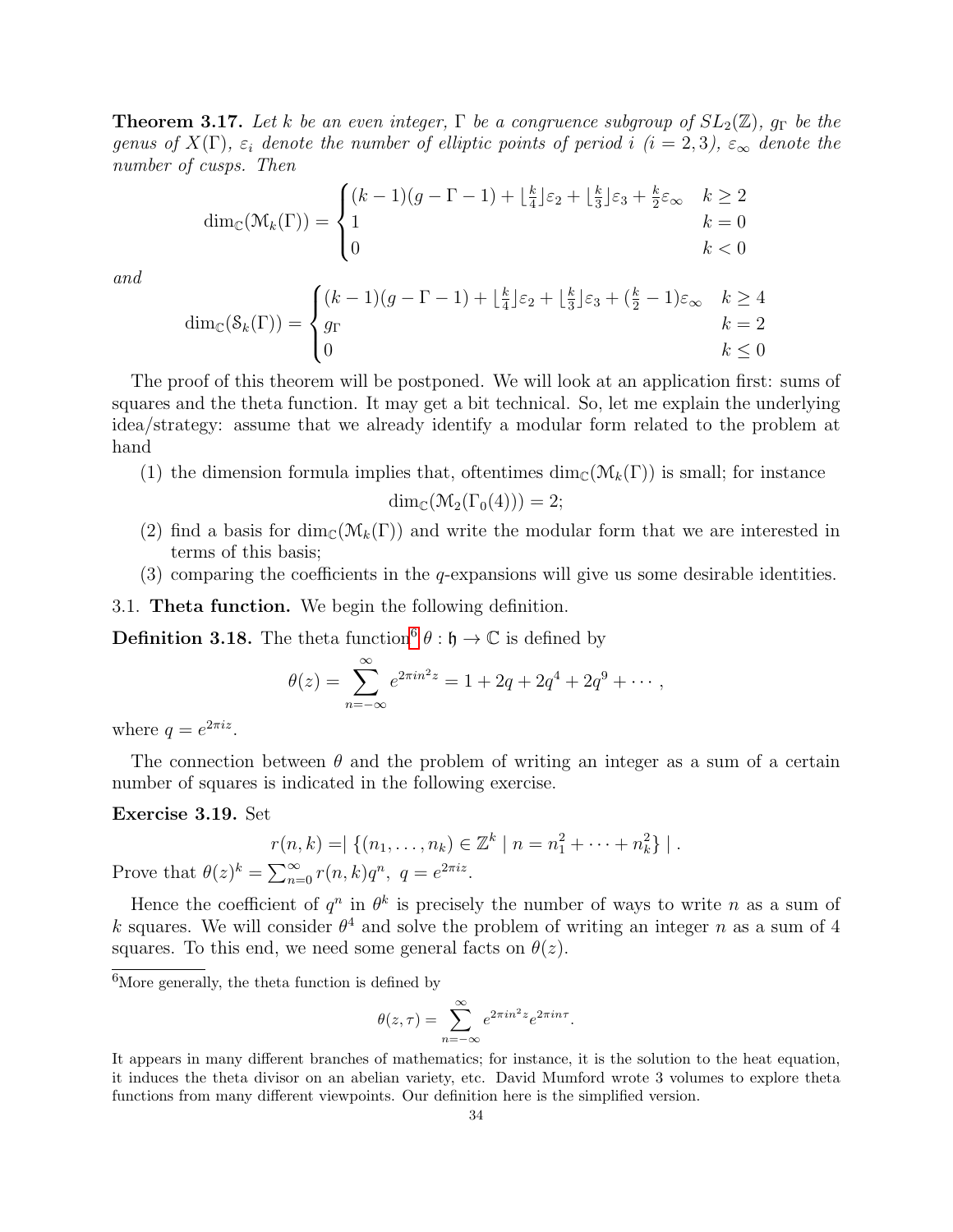Theorem 3.20. The theta function satisfies

$$
\theta(z+1) = \theta(z), \quad \theta(\frac{-1}{4z}) = \sqrt{\frac{2z}{i}}\theta(z).
$$

*Proof.* The first equality is clear (since  $e^{2\pi im} = 1$  for any integer m). For the second equality, we need some Fourier analysis. The idea is to show that the second equality holds on the line segment  $z = i\frac{t}{2}$   $(t > 0)$  and use the fact that any two holomorphic functions agreeing 2 on a line segment must coincide (by analytic continuation). Denote  $q^{n^2}$  by  $f(n)$  (here n is the considered as the input); hence  $\theta(z) = \sum_{n=-\infty}^{\infty} f(n)$ . We will set  $z = i\frac{t}{2}$  $\frac{t}{2}$   $(t > 0)$ . Then  $f(x) = e^{-\pi x^2 t}$ . From Fourier analysis, we have

$$
\hat{f}(y) = \int_{-\infty}^{\infty} e^{2\pi ixy} f(x) dx = \int_{-\infty}^{\infty} e^{2\pi ixy - \pi x^2 t} dx
$$

$$
= \int_{-\infty}^{\infty} e^{-\pi (\sqrt{t}x - i\frac{y}{\sqrt{t}})^2 - \pi \frac{y^2}{t}} dx
$$

$$
= \frac{e^{-\pi y^2/t}}{\sqrt{t}} \int_{-\infty}^{\infty} e^{-\pi u^2} dx, \ (u = \sqrt{t}(x - iy/t))
$$

$$
= \frac{e^{-\pi y^2/t}}{\sqrt{t}}
$$

hence

$$
\sum_{n=-\infty}^{\infty} e^{-\pi n^2 t} = \frac{1}{\sqrt{t}} \sum_{n=-\infty}^{\infty} e^{-\pi n^2/t}
$$

which shows the second transformation rule for  $z = i\frac{t}{2}$ 2

Corollary 3.21. We have

$$
\theta(\frac{z}{4z+1}) = \sqrt{4z+1}\theta(z).
$$

Proof.

$$
\theta(\frac{z}{4z+1}) = \theta(-\frac{1}{4(-\frac{1}{4z}-1)}) = \sqrt{2i(\frac{1}{4z}+1)}\theta(-\frac{1}{4z}-1)
$$

$$
= \sqrt{2i(\frac{1}{4z}+1)}\theta(-\frac{1}{4z}) = \sqrt{2i(\frac{1}{4z}+1)(-2iz)}\theta(z)
$$

$$
= \sqrt{4z+1}\theta(z)
$$

 $\Box$ 

In particular, this shows that

$$
\theta(\frac{z}{4z+1})^4 = (4z+1)^2 \theta(z)^4.
$$

And hence  $\theta(z)^4$  is a modular form of weight 2 with respect to  $\Gamma_0(4)$  (since  $\Gamma_0(4)$  is generated by  $\pm$  $\begin{pmatrix} 1 & 1 \\ 0 & 1 \end{pmatrix}$  and  $\pm$  $\begin{pmatrix} 1 & 0 \\ 4 & 1 \end{pmatrix}$ ), *i.e.*  $\theta^4 \in \mathcal{M}_2(\Gamma_0(4)).$ 35

.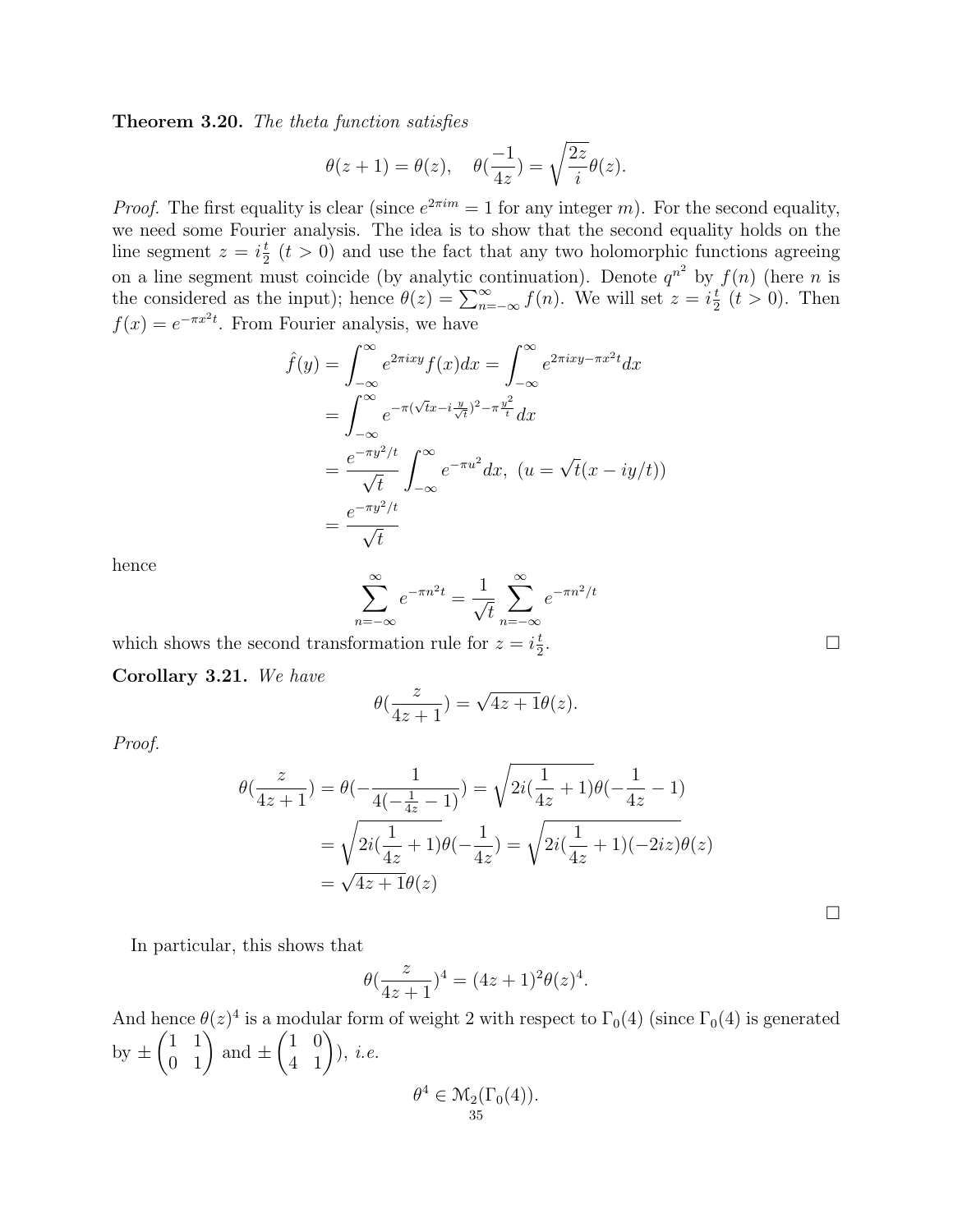It turns out that  $\dim_{\mathbb{C}}(\mathcal{M}_2(\Gamma_0(4))) = 2$  and a basis is given by

$$
G_{2,2}(z) = G_2(z) - 2G_2(2z)
$$
  

$$
G_{2,4}(z) = G_2(z) - 4G_2(4z)
$$

Thus,  $\theta^4 = aG_{2,2} + bG_{2,4}$ . To find a, b, we will consider the Fourier expansions of  $G_{2,2}$  and  $G - 2, 4.$ 

To get Fourier expansions of  $G_{2,2}$  and  $G_{2,4}$ , consider the following identities:

$$
\frac{1}{z} + \sum_{n=1}^{\infty} \left( \frac{1}{z - n} + \frac{1}{z + n} \right) = \pi \cot(\pi z) = \pi i - 2\pi i \sum_{m=0}^{\infty} q^m, \ q = e^{2\pi i z}.
$$

Differentiating both sides gives us

$$
\sum_{n\in\mathbb{Z}}\frac{1}{(z+n)^2}=(2\pi i)^2\sum_{\ell=1}^\infty\ell q^\ell.
$$

Then

$$
G_2(z) = \sum_{m,n \in \mathbb{Z}; (m,n) \neq (0,0)} \frac{1}{(mz+n)^2} = \sum_{n \neq 0} \frac{1}{n^2} + 2 \sum_{m=1}^{\infty} \left( \sum_{n \in \mathbb{Z}} \frac{1}{(mz+n)^2} \right)
$$
  
= 
$$
2 \sum_{n \neq 0} \frac{1}{n^2} + 2(2\pi i)^2 \sum_{m=1}^{\infty} \sum_{\ell=1}^{\infty} \ell q^{m\ell}
$$
  
= 
$$
2 \sum_{n \neq 0} \frac{1}{n^2} + 2(2\pi i)^2 \sum_{n=1}^{\infty} \sigma_1(n) q^n,
$$

where  $\sigma_1(n) = \sum_{d|n,d>0} d$ .

More generally, by differentiating  $k-1$  (with k even) times, we have

$$
G_k(z) = 2\sum_{n \neq 0} \frac{1}{n^k} + 2\frac{(2\pi i)^k}{(k-1)!} \sum_{n=1}^{\infty} \sigma_{k-1}(n) q^n,
$$

where  $\sigma_{k-1}(n) = \sum_{d|n,d>0} d^{k-1}$ .

From this, we can deduce that

$$
G_{2,2}(z) = -\frac{\pi^2}{3} \left( 1 + 24 \sum_{n=1}^{\infty} \left( \sum_{0 < d|n;d \text{ odd}} d \right) q^n \right)
$$
\n
$$
G_{2,4}(z) = -\pi^2 \left( 1 + 8 \sum_{n=1}^{\infty} \left( \sum_{0 < d|n; 4 \nmid d} d \right) q^n \right)
$$

The expansions:

$$
\theta(z)^4 = 1 + 8q + \cdots
$$

$$
-\frac{3}{\pi^2}G_{2,2}(z) = 1 + 24q + \cdots
$$

$$
-\frac{1}{\pi^2}G_{2,4}(z) = 1 + 8q + \cdots
$$